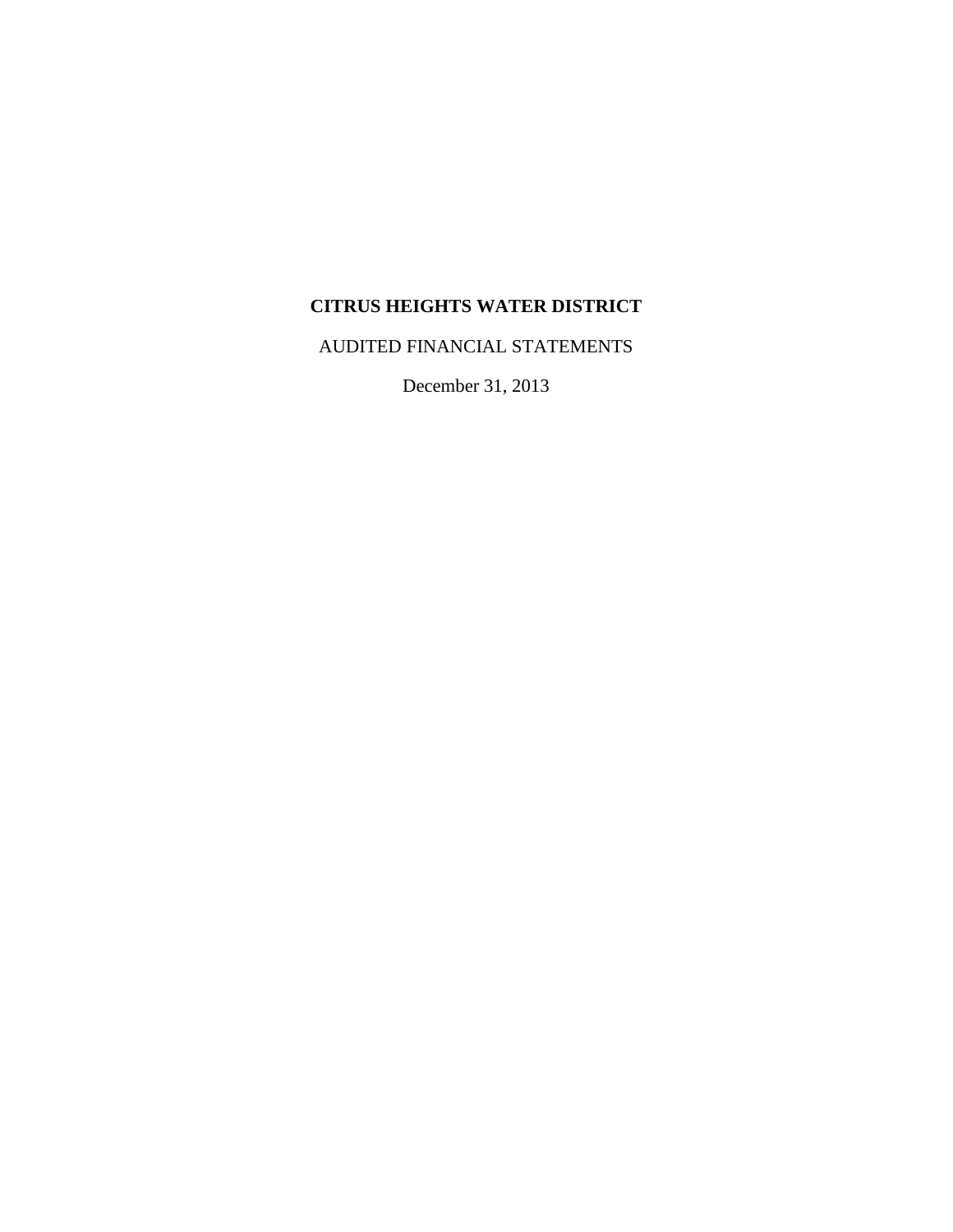#### NOTES TO THE BASIC FINANCIAL STATEMENTS

### December 31, 2013 and 2012

#### TABLE OF CONTENTS

| <b>Basic Financial Statements</b>                                             |  |
|-------------------------------------------------------------------------------|--|
|                                                                               |  |
|                                                                               |  |
|                                                                               |  |
|                                                                               |  |
| <b>Other Reports</b>                                                          |  |
| Independent Auditor's Report on Internal Control over Financial Reporting and |  |

| on Compliance and Other Matters Based on an Audit of Financial Statements |  |
|---------------------------------------------------------------------------|--|
|                                                                           |  |
|                                                                           |  |
|                                                                           |  |
|                                                                           |  |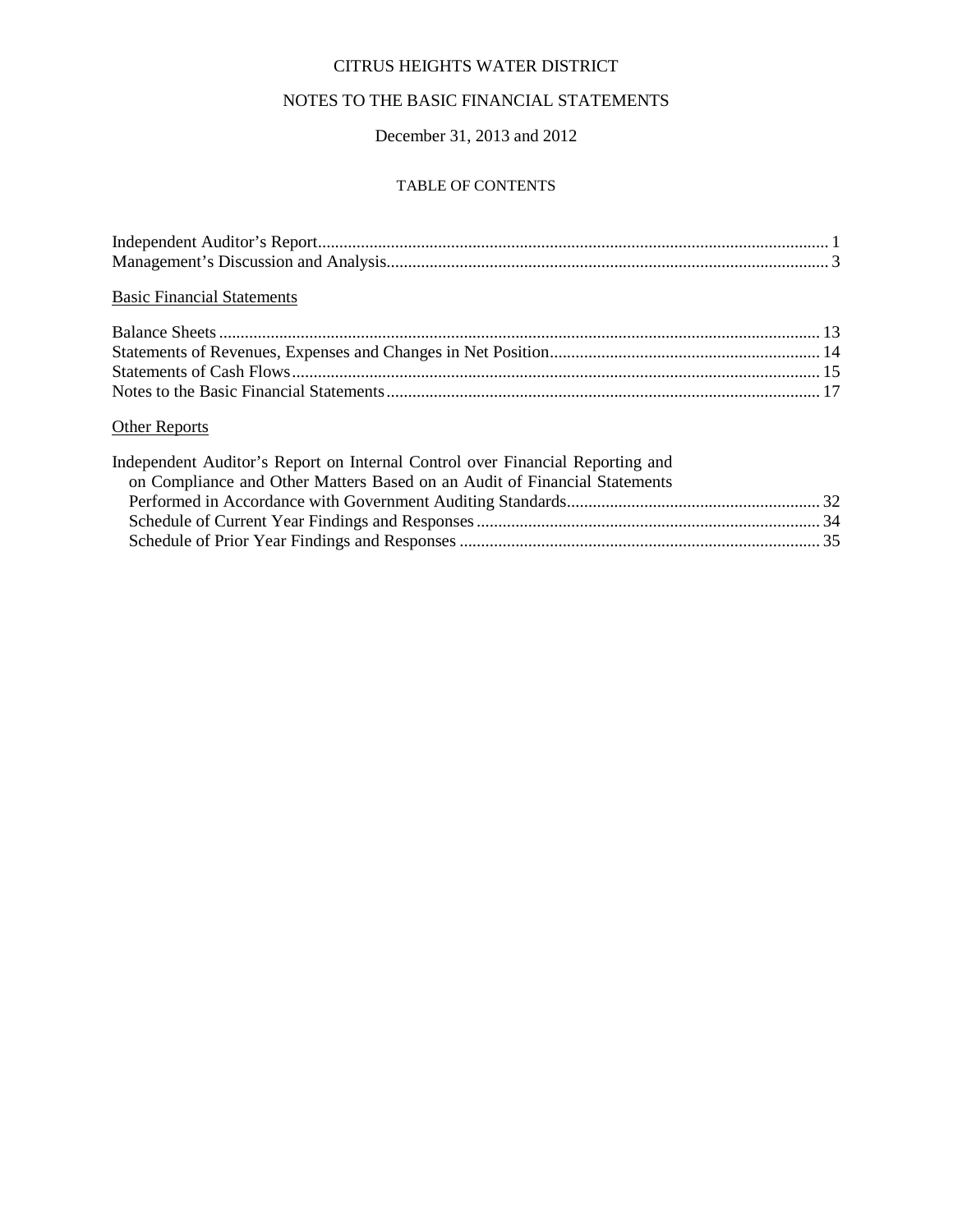# Richardson & Company 550 Howe Avenue, Suite 210

Sacramento, California 95825

Telephone: (916) 564-8727 FAX: (916) 564-8728

#### INDEPENDENT AUDITOR'S REPORT

To the Board of Directors Citrus Heights Water District Citrus Heights, California

#### **Report on the Financial Statements**

We have audited the accompanying financial statements of Citrus Heights Water District (the District), which comprise the balance sheets as of December 31, 2013 and 2012, and the related statements of revenues, expenses, changes in net position, and cash flows for the years then ended and the related notes to the financial statements.

#### **Management's Responsibility for the Financial Statements**

Management is responsible for the preparation and fair presentation of these financial statements in accordance with accounting principles generally accepted in the United States of America; this includes the design, implementation, and maintenance of internal control relevant to the preparation and fair presentation of financial statements that are free from material misstatement, whether due to fraud or error.

#### **Auditor's Responsibility**

Our responsibility is to express an opinion on these financial statements based on our audits. We conducted our audits in accordance with auditing standards generally accepted in the United States of America and the standards applicable to financial audits contained in *Government Auditing Standards*, issued by the Comptroller General of the United States, and the State Controller's Minimum Audit Requirements for California Special Districts. Those standards require that we plan and perform the audit to obtain reasonable assurance about whether the financial statements are free of material misstatement.

An audit involves performing procedures to obtain audit evidence about the amounts and disclosures in the financial statements. The procedures selected depend on the auditor's judgment, including the assessment of the risks of material misstatement of the financial statements, whether due to fraud or error. In making those risk assessments, the auditor considers internal control relevant to the entity's preparation and fair presentation of the financial statements in order to design audit procedures that are appropriate in the circumstances, but not for the purpose of expressing an opinion on the effectiveness of the entity's internal control. Accordingly, we express no such opinion. An audit also includes evaluating the appropriateness of accounting policies used and the reasonableness of significant accounting estimates made by management, as well as evaluating the overall presentation of the financial statements.

We believe that the audit evidence we have obtained is sufficient and appropriate to provide a basis for our audit opinion.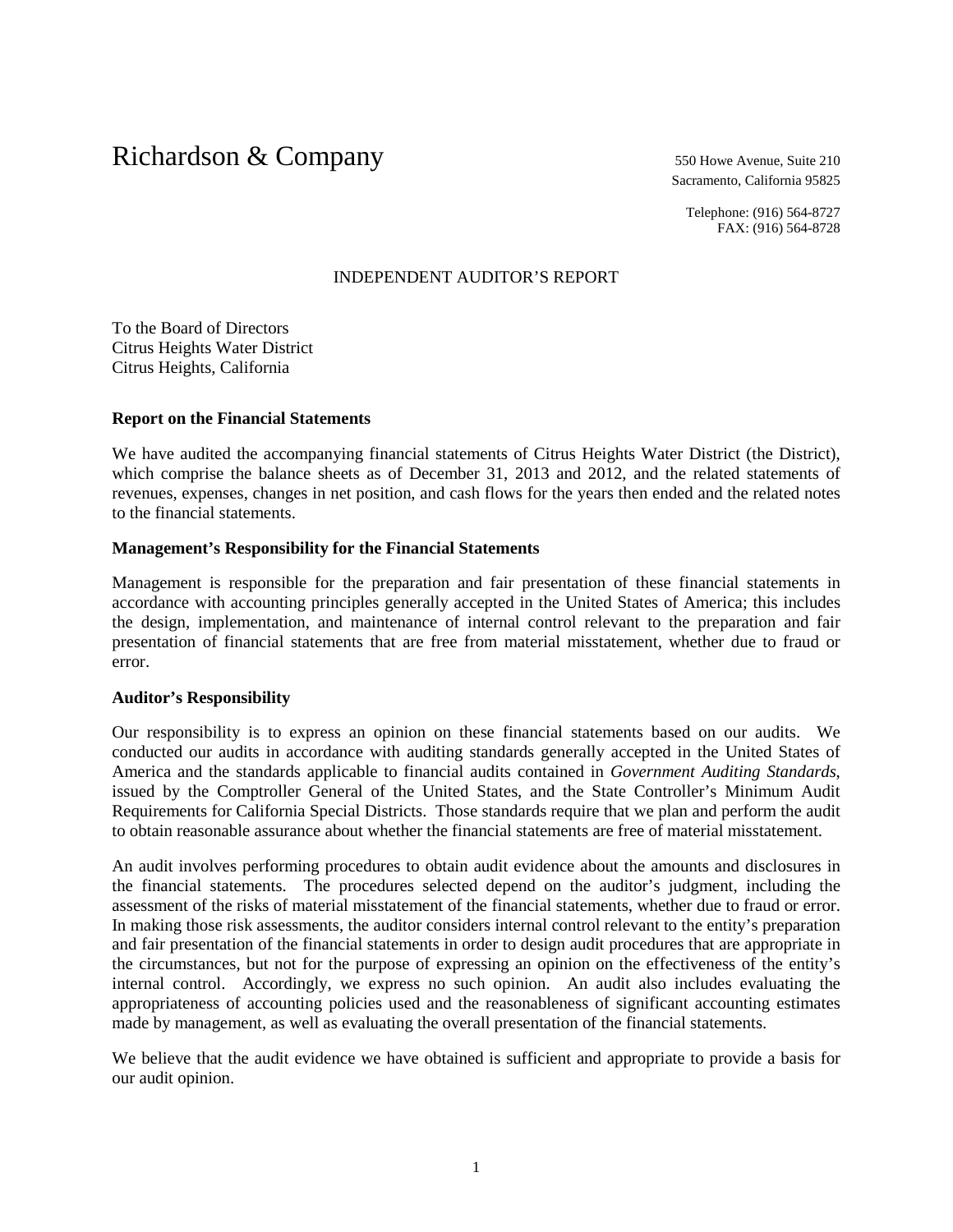#### **Opinion**

In our opinion, the financial statements referred to above present fairly, in all material respects, the financial position of the District as of December 31, 2013 and 2012 and the results of its operations and cash flows for the years then ended in conformity with accounting principles generally accepted in the United States of America as well as accounting systems prescribed by the State Controller's Office and state regulations governing special districts.

#### **Report on Supplemental Information**

Accounting principles generally accepted in the United States of America require that the management's discussion and analysis information on pages 3 through 12 be presented to supplement the basic financial statements. Such information, although not a part of the basic financial statements, is required by the Governmental Accounting Standards Board, who considers it to be an essential part of financial reporting for placing the basic financial statements in an appropriate operational, economic, or historical context. We have applied certain limited procedures to the required supplementary information in accordance with auditing standards generally accepted in the United States of America, which consisted of inquiries of management about the methods of preparing the information and comparing the information for consistency with management's responses to our inquiries, the basic financial statements, and other knowledge we obtained during our audit of the basic financial statements. We do not express an opinion or provide any assurance on the information because the limited procedures do not provide us with sufficient evidence to express an opinion or provide any assurance.

#### **Other Reporting Required by** *Government Auditing Standards*

In accordance with *Government Auditing Standards*, we have also issued our report dated March 27, 2014 on our consideration of the District's internal control over financial reporting and on our tests of its compliance with certain provisions of laws, regulations and contracts and grant agreements and other matters. The purpose of that report is to describe the scope of our testing of internal control over financial reporting and compliance and the results of that testing and not to provide an opinion on internal control over financial reporting or on compliance. That report is an integral part of an audit performed in accordance with *Government Auditing Standards* in considering the District's internal control over financial reporting and compliance.

Richardson & Company

March 27, 2014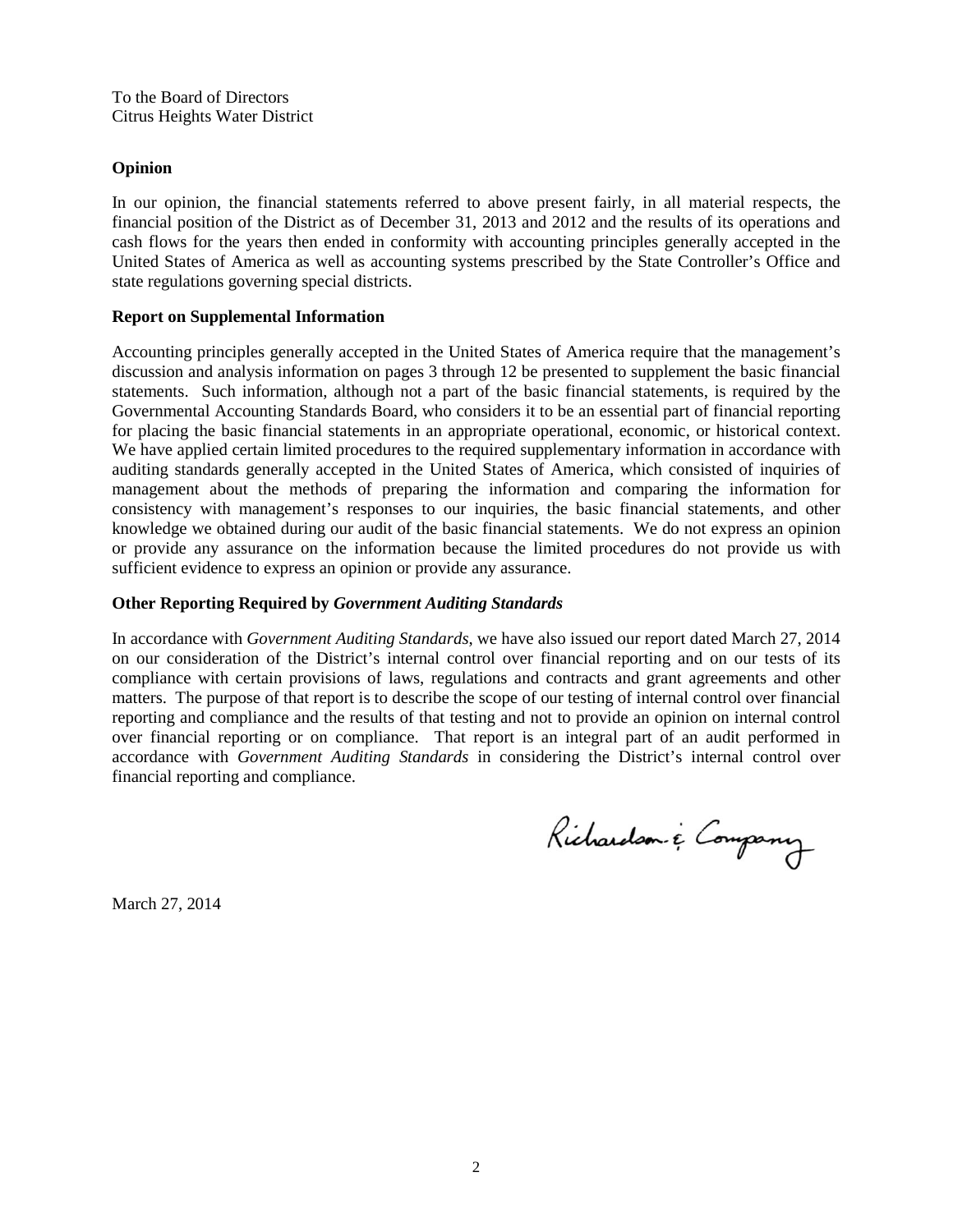### Management's Discussion and Analysis December 31, 2013

The management of the Citrus Heights Water District (District) presents this Management Discussion and Analysis to achieve two goals:

- 1. To comply with the requirements of Governmental Accounting Standards Board Statement 34 (GASB 34) that are designed to provide more and easier-to-understand information about the finances of local government agencies such as the District; and
- 2. To provide readers with narrative information that may help in understanding and interpreting the information presented in the District's financial statements for the fiscal year ended December 31, 2013 (FY2013).

Questions or comments regarding this Management Discussion and Analysis may be directed to the District Treasurer via the following methods:

|            | Mailing address: Citrus Heights Water District |
|------------|------------------------------------------------|
|            | P.O. Box 286                                   |
|            | Citrus Heights, California 95611-0286          |
| Telephone: | $(916)$ 725-6873                               |
| Facsimile: | $(916)$ 725-0345                               |
| E-mail:    | custserv@chwd.org                              |

### **Financial Highlights**

The following items are, in the opinion of District management, among the most significant in assessing the District's overall financial activities during FY2013 and its financial position at the close of FY2013:

- $\div$  The District's assets exceeded its liabilities at the end of FY2013 by \$53,059,686. About 79.4 percent of the District's net position, \$42,108,244, is composed of the capital assets of the District – the water transmission and distribution system, water production facilities, land, buildings and equipment belonging to the District. Unrestricted net assets totaled \$10,414,469, up from \$9,765,994 at the end of FY2012. This increase is due primarily to revenue generated from increased water sales in FY2013 as compared with FY2012, and also a 3 percent water rate increase levied by the Board of Directors at the beginning of FY2013. The increase in unrestricted net assets represents continued progress by the District toward rebuilding its financial reserves after spending down millions of dollars in reserves between 2000 and 2008 to pay for water meters, groundwater wells and other capital improvements. The District has designated \$1,000,000 from its unrestricted net position for rate stabilization and/or catastrophic losses, leaving \$9,414,469 for current and future operations and projects.
- $\div$  The District's operating revenues for FY2013 were \$11,358,086. About 96 percent of all revenues, \$10,905,197, came from water sales to customers. As previously mentioned,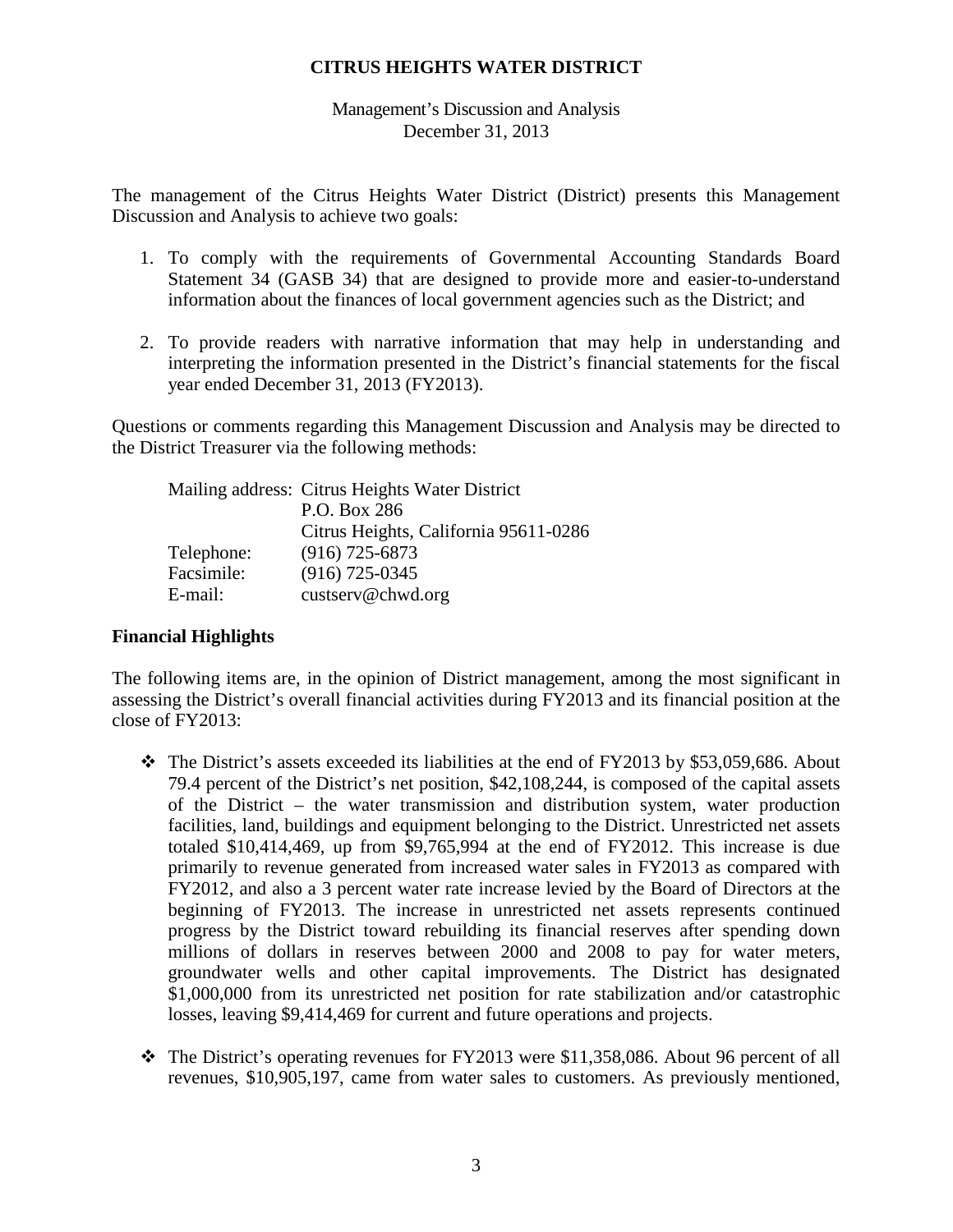Management's Discussion and Analysis December 31, 2013

the District adopted a rate increase for FY2013, increasing water rates by 3 percent above water rates that were in place for FY2012.

 $\div$  The District's total net long-term liabilities at the end of FY2013 including the 2012 Revenue Refunding bonds, the 2010 Revenue Refunding Certificates of Participation, accrued other postemployment benefits and compensated absences, is \$6,174,488. This is a decrease of \$518,572 from net long-term liabilities at the end of FY2012, due in large part to a reduction in principal on debt during 2013 resulting from debt service payments during the year. A decrease in the long-term liability for compensated absences of \$73,905 in FY2013 compared with FY2012 is due in part to the cash-out of significant leave balances by a long-tenured District employee that retired during FY2013.

## **OVERVIEW OF THE FINANCIAL STATEMENTS**

This annual report consists of two parts: (1) management's discussion and analysis; and (2) the financial statements, including the notes to financial statements.

The financial statements provide both long-term and short-term information about the District's overall financial status. The financial statements also include notes that explain some of the information in the financial statements and provide more detailed data.

The District's financial statements are prepared in conformity with accounting principles generally accepted in the United States of America (GAAP) as applied to government units on an accrual basis. Under this basis, revenues are recognized in the period in which they are earned, expenses are recognized in the period in which they are incurred, and depreciation of assets is recognized in the Statement of Revenues, Expenses and Changes in Net Assets. All assets and liabilities associated with the operation of the District are included in the Balance Sheet.

The Balance Sheet presents the financial position of the District on a full accrual historical cost basis and provides information about the nature and amount of resources and obligations at yearend.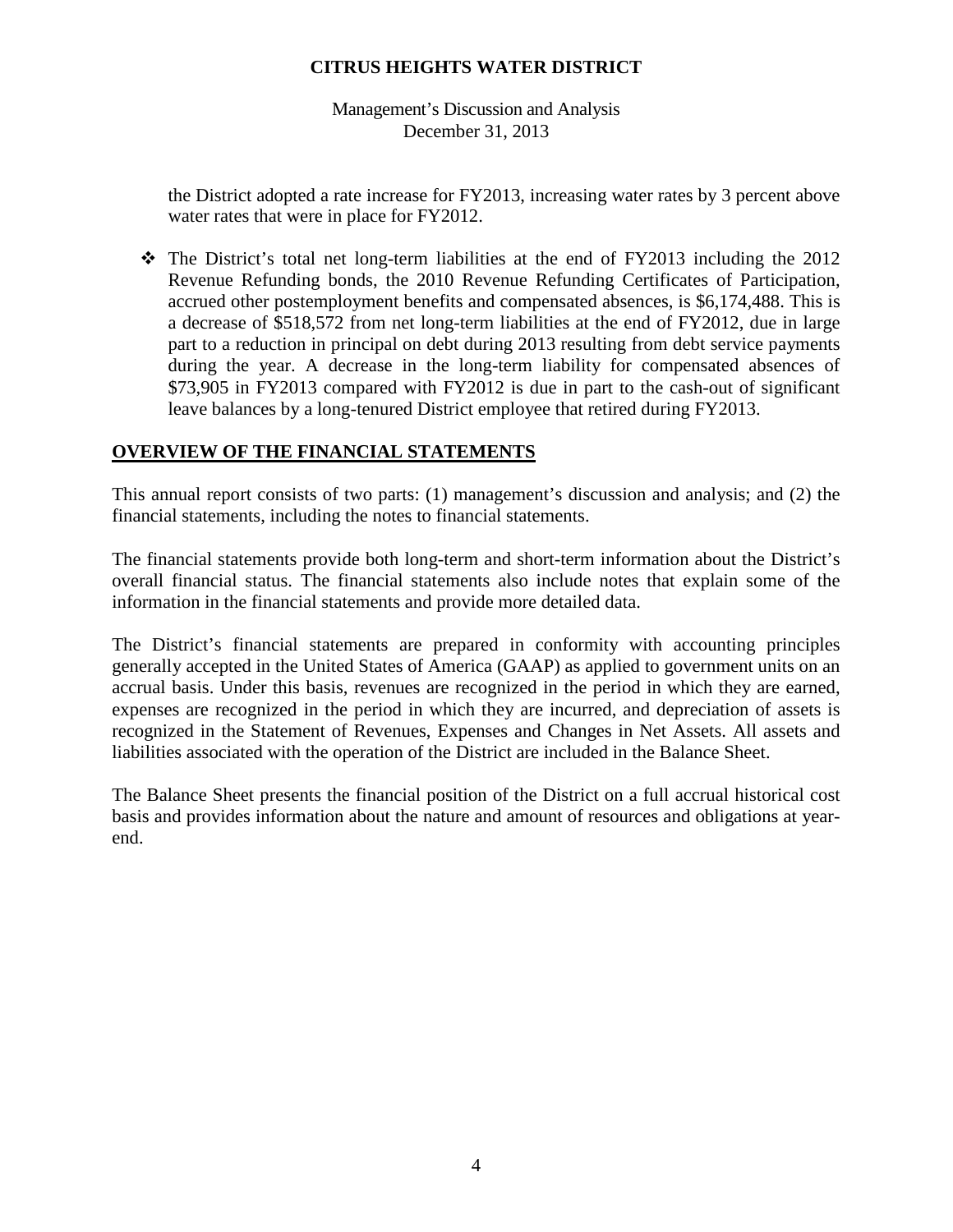### Management's Discussion and Analysis December 31, 2013

#### *Balance Sheet*

As of December 31, 2013, the total net position of the District was \$53,059,686. The following table summarizes assets, deferred outflows, liabilities, deferred inflows and net assets at December 31, 2013 and 2012:

|                                               |              | 2012         |
|-----------------------------------------------|--------------|--------------|
|                                               | 2013         | (Restated)   |
| Current assets, unrestricted                  | \$12,628,606 | \$11,980,467 |
| Restricted cash and cash equivalents          | 536,973      | 536,967      |
| Capital assets, net                           | 47,548,396   | 45,993,090   |
| Deferred outflows                             | 88,093       | 101,143      |
| <b>Total Assets and Deferred Outflows</b>     | 60,802,068   | 58,611,667   |
|                                               |              |              |
| Current liabilities                           | 1,538,722    | 1,597,036    |
| Long-term liabilities                         | 6,174,488    | 6,693,060    |
| Deferred Inflows                              | 29,172       | 30,497       |
| <b>Total Liabilities and Deferred Inflows</b> | 7,742,382    | 8,320,593    |
| <b>Net Position</b>                           |              |              |
| Net investment in capital assets              | 42,108,244   | 39,988,113   |
| Restricted                                    | 536,973      | 536,967      |
| Unrestricted                                  | 10,414,469   | 9,765,994    |
| <b>Total Net Position</b>                     | \$53,059,686 | \$50,291,074 |

The District's net position reflects restrictions imposed as a condition of its Certificates of Participation debt. The remaining net position is unrestricted.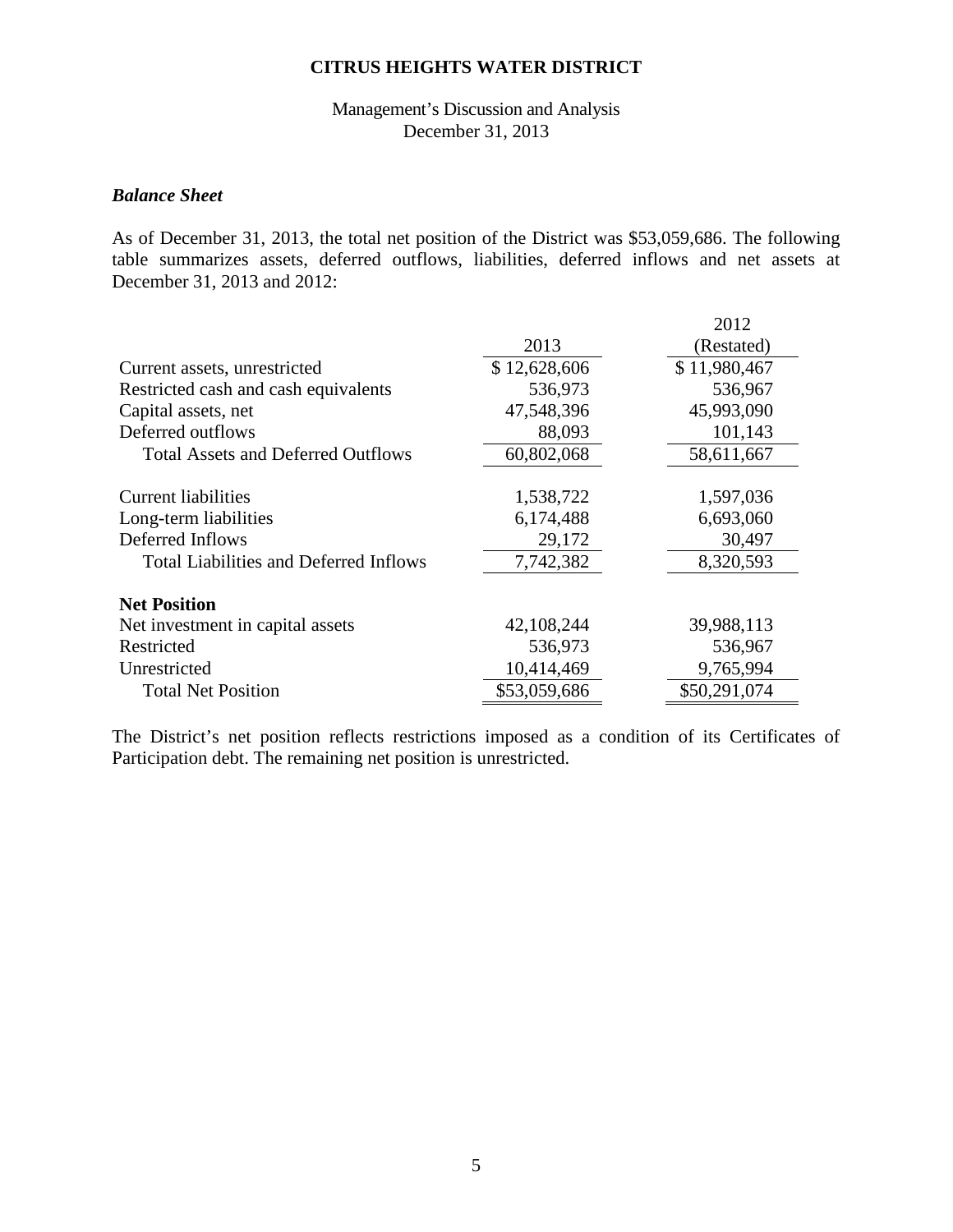Management's Discussion and Analysis December 31, 2013

#### *Changes in Net Position*

The following table summarizes the changes in net position for the fiscal years ended December 31, 2013 and 2012:

|                                              |              | 2012         |
|----------------------------------------------|--------------|--------------|
|                                              | 2013         | (Restated)   |
| Operating revenues                           | \$11,358,086 | \$10,693,408 |
| Operating expenses:                          |              |              |
| Customer service, administration and general | 2,763,786    | 2,481,956    |
| Water purchases                              | 2,322,002    | 2,219,550    |
| Transmission and distribution                | 1,289,768    | 1,597,456    |
| Pumping and well maintenance                 | 133,950      | 130,129      |
| Water demand management                      | 88,817       | 74,923       |
| Depreciation and amortization                | 1,898,303    | 1,778,195    |
| Total operating expenses                     | 8,496,626    | 8,282,209    |
|                                              |              |              |
| Operating income                             | 2,861,460    | 2,411,199    |
| Net nonoperating revenues (expenses)         | (163,505)    | (231, 542)   |
|                                              |              |              |
| Net income before capital contributions      | 2,679,955    | 2,179,657    |
| Capital contributions:                       |              |              |
| Contributed (donated) assets                 | 70,657       | 96,445       |
| Capital grants                               |              |              |
| Total capital contributions                  | 70,657       | 96,445       |
| Change in net position                       | 2,768,612    | 2,276,102    |
| Net position, beginning of year              | 50,291,074   | 48,014,972   |
| Net position, end of year                    | \$53,059,686 | \$50,291,074 |

Total net position increased \$2,768,612, or 5.5 percent from the prior year. Operating revenue that exceeded operating expenses by \$2,861,460 accounts for the increase in net assets, and most of these funds were expended for the construction of capital improvements or set aside for that purpose. The receipt of \$70,657 in donated assets from private developer additions to the District's water distribution system accounted for about 2.6 percent of the increase in net assets.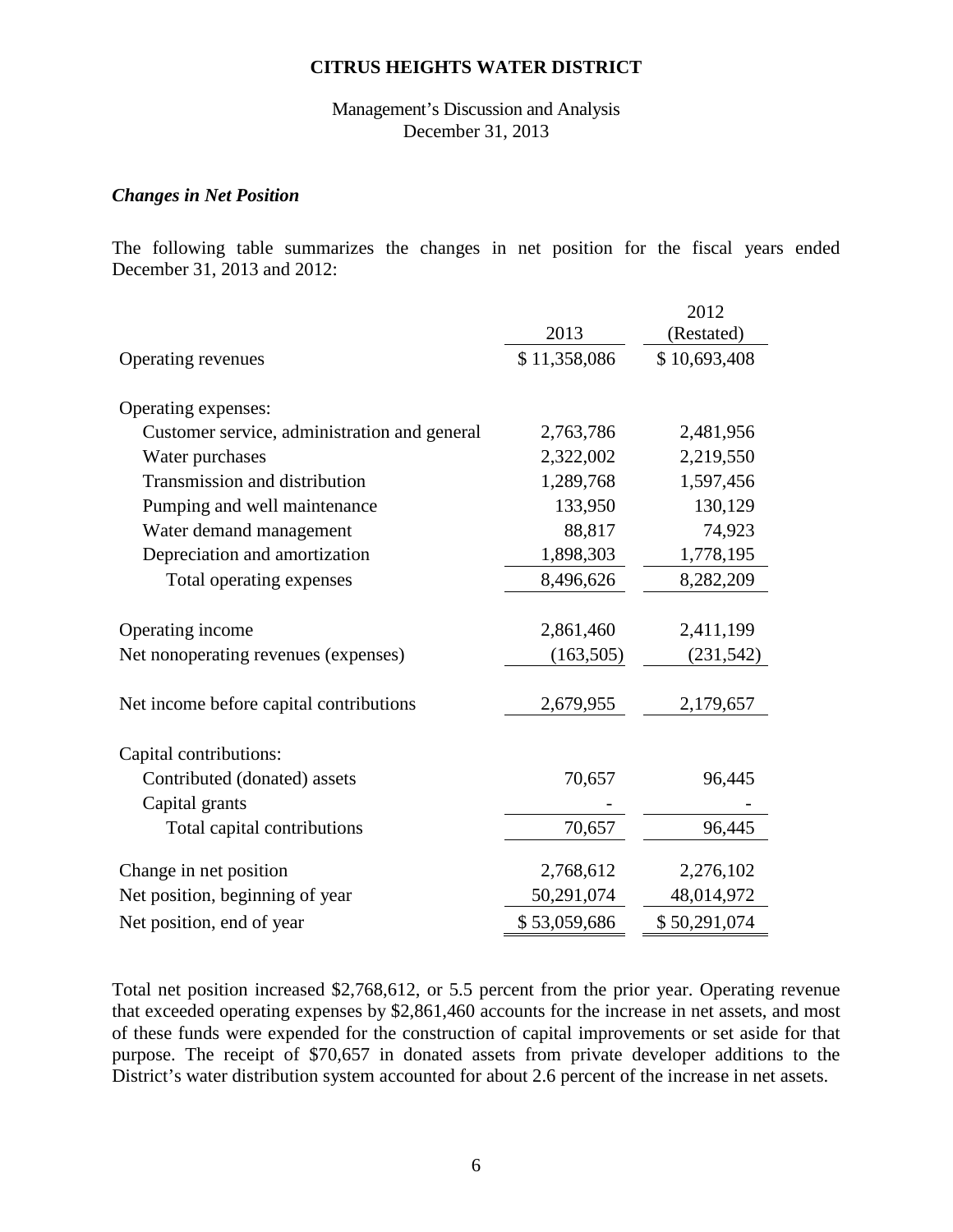Management's Discussion and Analysis December 31, 2013

Total operating revenues increased \$664,678 or 6.2 percent from the prior year. A combination of increased water sales and an increase in water rates accounts for most of this increase. Water consumption by District customers increased in FY2013 compared with consumption in FY2011-12. A likely reason for the increased water consumption in FY2013 may have been due to lower-than-average rainfall for the year which tends to increase the amount of outdoor watering by customers.

Operating expenses increased \$214,417, a 2.6 percent increase from the prior year, due to increases in operating costs such as employee salaries and benefits, as well as increases in the cost of materials and supplies used to operate and maintain the District's water distribution system and groundwater production wells.

## **CAPITAL ASSETS AND DEBT ADMINISTRATION**

### *Capital Assets*

As of December 31, 2013, the District's investment in capital assets, net of related debt, was \$42,108,244, including: the water transmission and distribution system (underground pipelines, water services, water meters, fire hydrants, and other components); water production facilities (groundwater wells); land; buildings and both mobile and fixed equipment.

Replacement of aging pipelines and water service connections throughout the District's system continued to represent the majority of the \$3.47 million additions to the District's capital assets in FY2013. A number of private development projects resulted in the addition of \$70,657 in donated capital assets.

Additional information on the District's capital assets can be found in Note C, Capital Assets, of the notes to the basic financial statements.

### *Debt Administration*

The District continues to meet its debt obligations under its 2010 Refunded Certificates of Participation (COPs), and the 2012 Revenue Refunding bonds. Through scheduled debt service payments during FY2013, principal on its collective debt was reduced by \$564,819 during the year. The District's total debt from its COP and bond issuances now stands at approximately \$5.98 million.

Total compensated absences (long-term liability and current portion combined), are composed of leave hours earned by employees that are payable upon termination or retirement and are valued at \$404,756 at the end of FY2013, a reduction of \$51,545 from the FY2012 year-end amount of \$456,301. This reduction was due primarily to cash payments for accrued leave balances during the year to three retiring employees and to a number of existing District employees.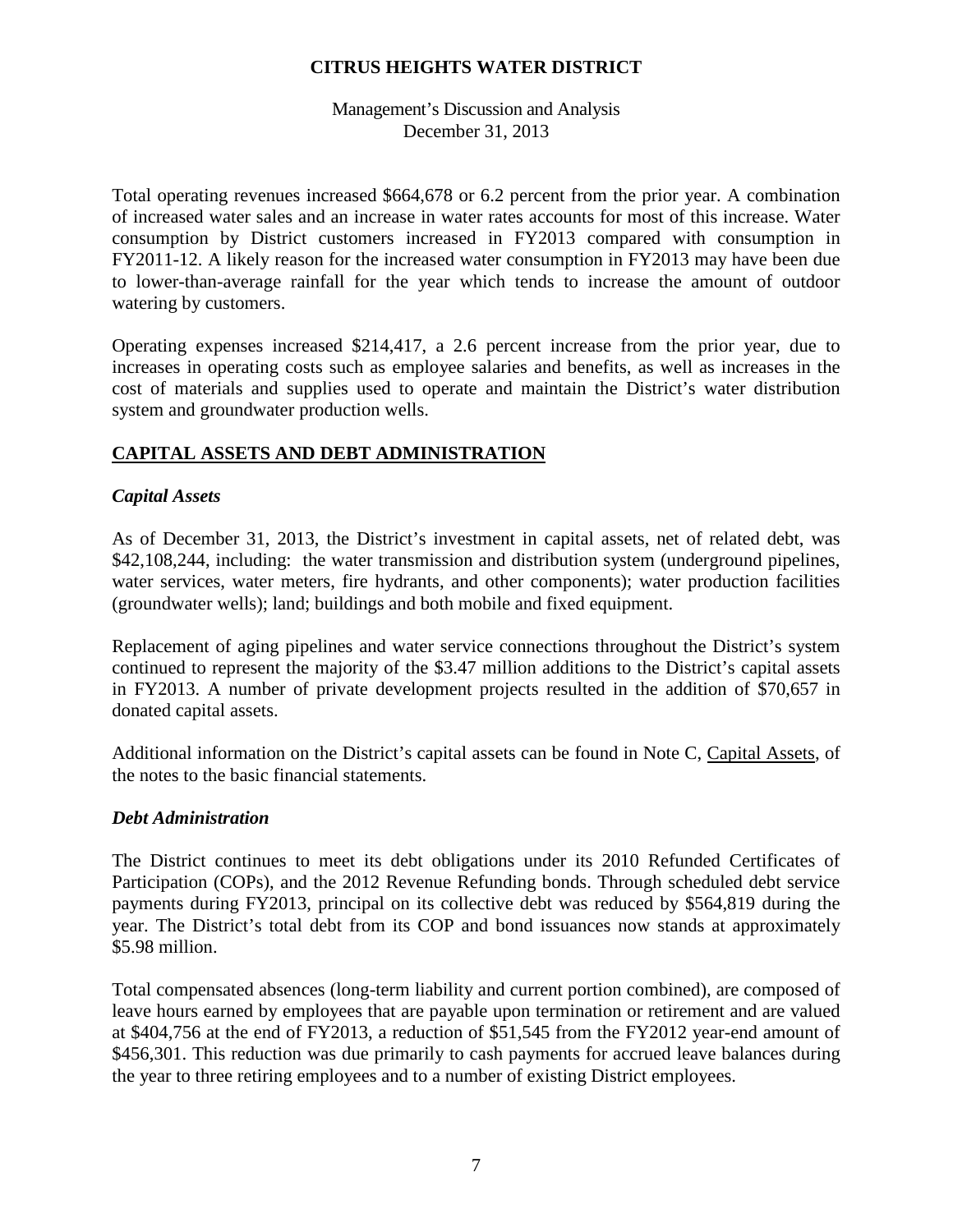Management's Discussion and Analysis December 31, 2013

The accrual for other post-employment benefits increased by \$100,152 in FY2013 as a result of the annual cost of these benefits exceeding the amounts currently paid for premiums.

Additional information on the District's debt activity can be found in Note D, Long-Term Liabilities, of the notes to the basic financial statements.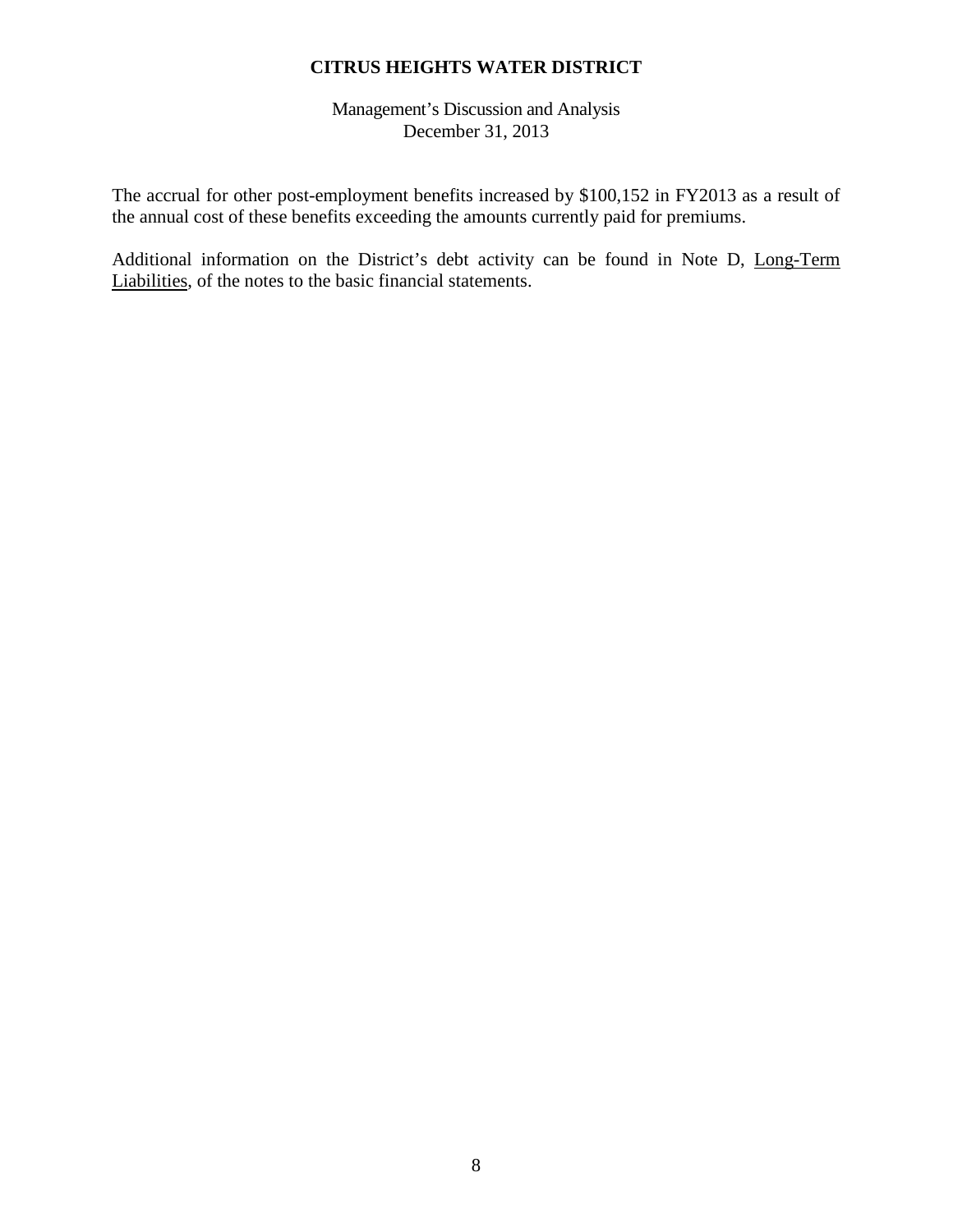Management's Discussion and Analysis December 31, 2013

### **ECONOMIC FACTORS AND FUTURE BUDGET CONSIDERATIONS**

The District continued to exercise fiscal restraint in budgeting for District operations in FY2014, with an overall increase of 0.95 percent compared with the FY2013 Operating Budget. This budget includes:

- Maintaining the current level of services and programs for District customers;
- Continuing increases in regulatory compliance costs such as permitting costs paid to other public agencies and new water quality testing regulations;
- Decreases in some salary and benefits costs due to retirement of long-tenured employees and hiring of new employees at lower levels of the salary range for the same positions. New employees that were not previously members of the CalPERS retirement system also have significantly lower retirement contribution costs due to benefit formulas set in place by the Public Employee Pension Reform Act (PEPRA) enacted by the California Legislature in 2012. Even with these decreases, total salary and benefit costs for District employees were budgeted at 3.97% above FY2013 compensation levels;
- $\div$  A total of \$1.89 million in funds allocated to rebuilding financial reserves for capital improvement and employment-related benefits.

A 2014 Operating Budget Summary is included at the conclusion of this Management's Discussion and Analysis to provide an overview of the District's operating budget.

The District has rebuilt its financial reserves from their 13-year low of \$3.03 million at the end of FY2008 to a level that supports a higher level of capital investment from reserves. Total capital improvement expenditures budgeted for FY2014 are about \$9.87 million compared with \$7.17 million in FY2013. This amount includes about \$7.94 million in carry-over projects from FY2013 and prior years, and about \$1.93 million in new projects for FY2014. Construction of a new groundwater well accounts for \$2.68 million of planned spending in FY2014, with completion of a significant water main replacement project in the southwestern part of the District's service area accounts for another \$1.29 million of planned capital spending during the year. Preliminary design work for an expansion and other improvements to the District's Administration Building, which began in FY2012, is budgeted for construction in FY2014 at about \$795,000. The District has budgeted for over \$618,000 in water service connection replacements during FY2014, and about \$151,000 for replacing fire hydrants, or upgrading or adding new hydrants to the District's system. Also budgeted is the replacement of field operations equipment such as a backhoe, a dump truck and a pickup truck to be replaced in FY2014 in the amount of about \$228,000. A 2014 Capital Improvement Budget Summary is included at the conclusion of this Management's Discussion and Analysis to provide an overview of the District's capital improvement budget.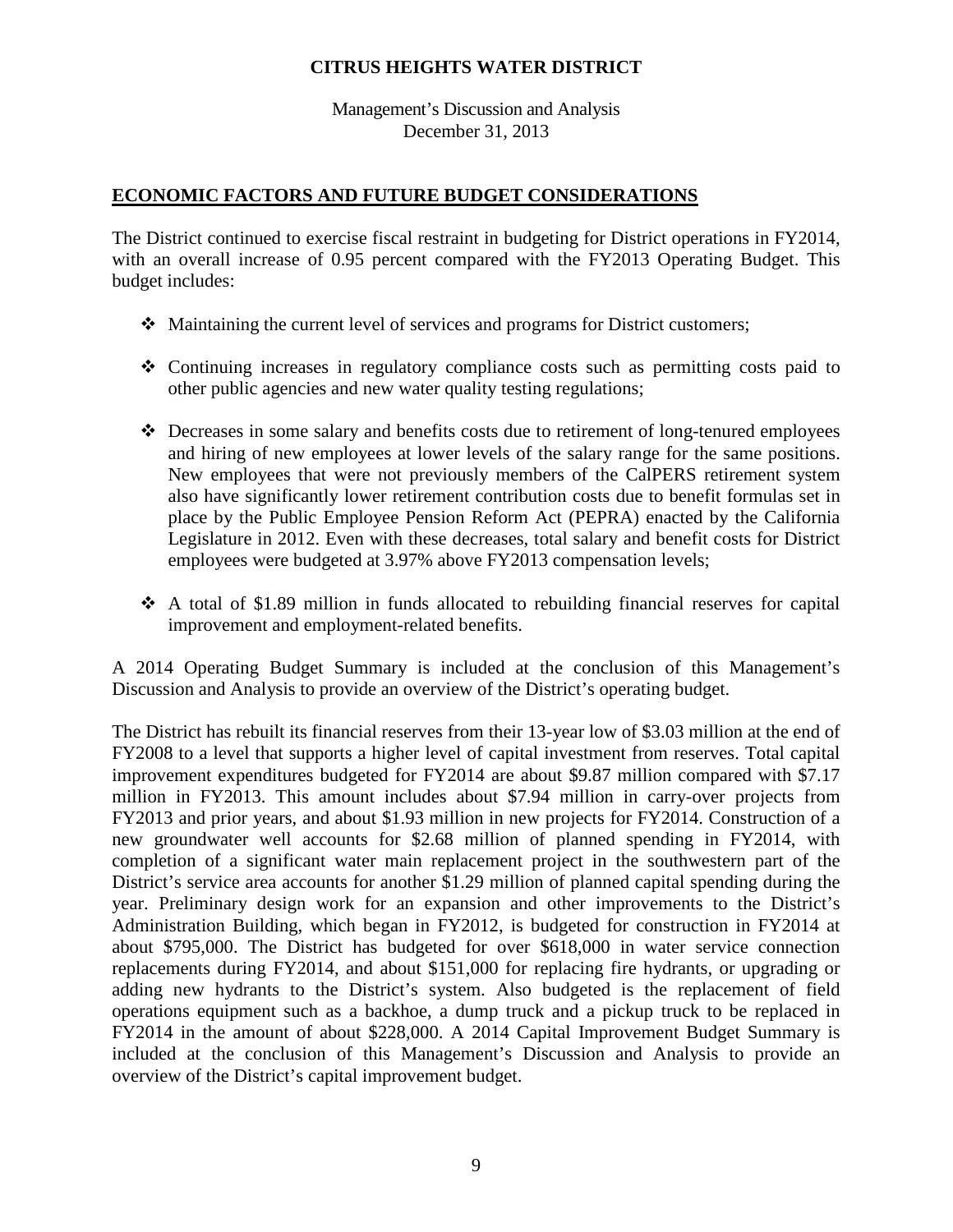Management's Discussion and Analysis December 31, 2013

A significant but declining portion of the District's budget continues to be the repayment of long-term debt financing in the form of Certificates of Participation originally issued in 2000 (refunded in 2010) and Certificates of Participation originally issued in 2003 (refunded as Revenue Refunding Bonds in 2012). The annual debt service for these two issuances is budgeted at \$743,475 for FY2014, representing about 7.7 percent of the District's FY2014 Operating Budget.

The District's Board of Directors levied a water rate increase designed to achieve an overall increase in water rate revenues of 3.00% for 2014. A cost-of-service and financial plan study was performed in FY2013 that resulted in a decision by the Board of Directors to restructure water rates to more accurately and equitably assign the cost of service provided to the customers receiving the benefit of those services. Included in this restructuring of rates was the elimination of inclining block tiered rates for water consumption in favor of a single uniform tiered rate for all units of water consumed by customers. The increase in revenues resulting from the FY2014 water rates will provide additional revenue to offset rising operating costs and the increasing costs of reinvestment in the District's aging water transmission and distribution infrastructure.

The District anticipates the need to consider future annual water rate increases to fund replacement of portions of the District's 265 miles of underground water mains and to pay the continually-rising operating costs of the District while maintaining financial reserves to comply with debt covenants and to provide funds for emergencies or catastrophic losses. The financial plan adopted by the Board of Directors in FY2013 contemplates water rate increases in the 3% range every year through FY2018. However, water rates for years beyond FY2014 have not been adopted by the Board of Directors.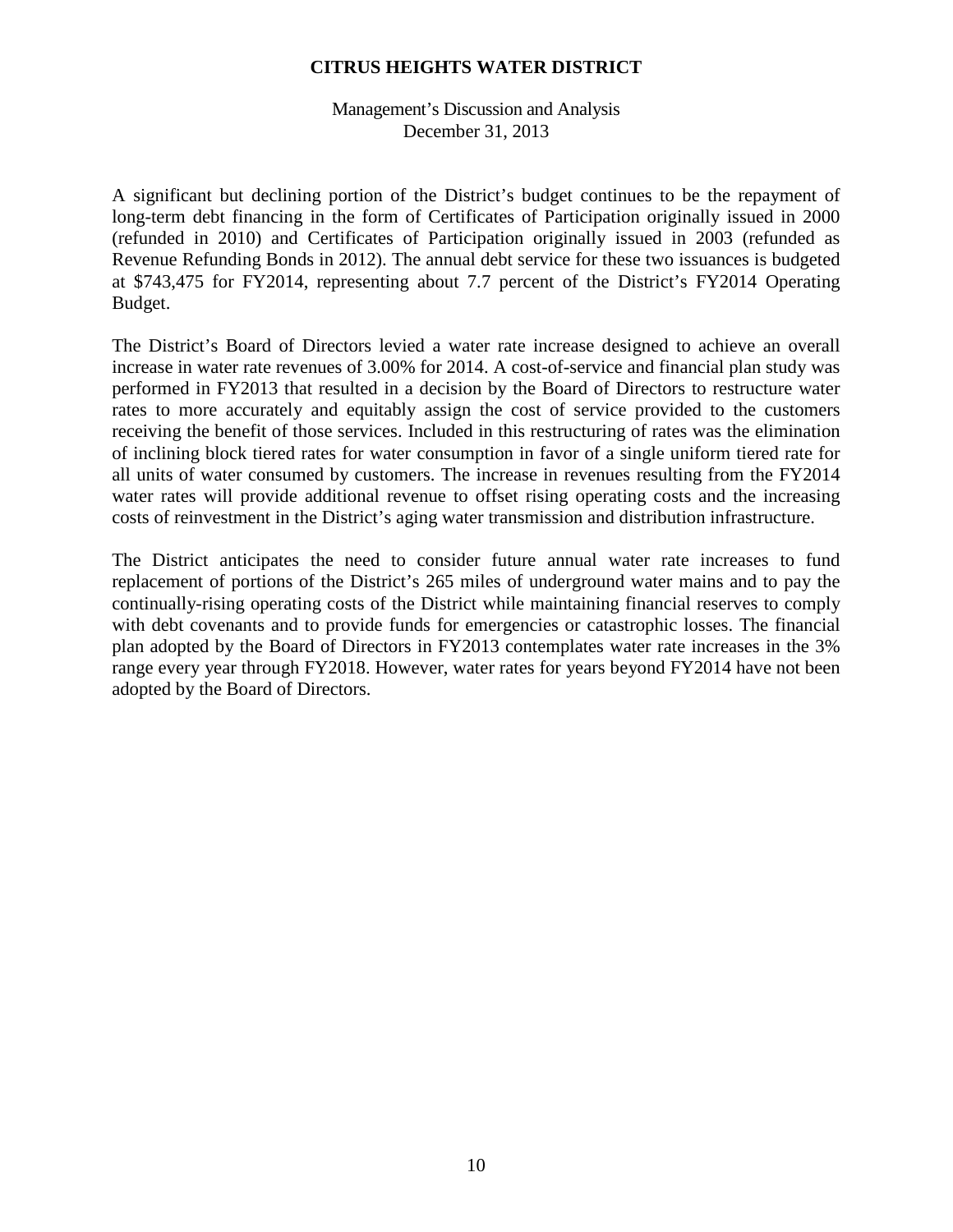Management's Discussion and Analysis December 31, 2013

## **2014 OPERATING BUDGET SUMMARY**

| <i><b>Expense Category</b></i>                                             | 2014 Adopted<br><b>Budget</b> | % Change 2014<br>$\nu s. 2013$ |
|----------------------------------------------------------------------------|-------------------------------|--------------------------------|
| <b>Benefits</b>                                                            | \$<br>683,270                 | $-36.93%$                      |
| Customer Service & Administration                                          | 1,915,730                     | 16.67%                         |
| Debt Service                                                               | 743,475                       | $-0.30%$                       |
| Depreciation, Capital Improvement and Rate<br><b>Stabilization Expense</b> | 1,889,000                     | $-0.47\%$                      |
| Pumping and Well Maintenance                                               | 141,248                       | 74.43%                         |
| <b>Transmission and Distribution</b>                                       | 1,685,791                     | 7.25%                          |
| Water Demand Management                                                    | 264,796                       | 1.62%                          |
| <b>Water Purchases</b>                                                     | 2,361,410                     | 2.16%                          |
|                                                                            | \$<br>9,684,720               | 0.95%                          |

**CHWD 2014 Operating Budget** by Category

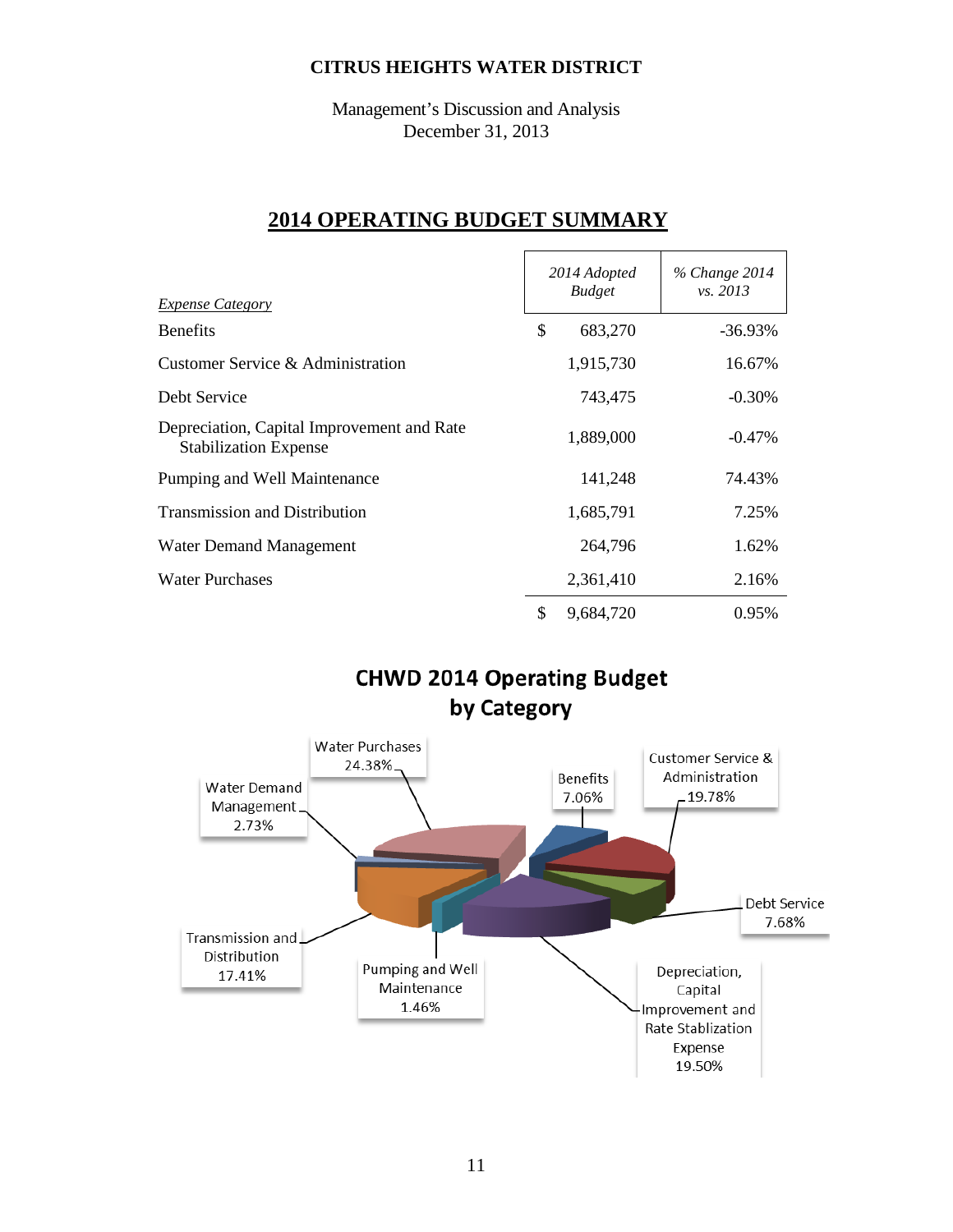Management's Discussion and Analysis December 31, 2013

# **2014 CAPITAL PROJECTS BUDGET SUMMARY**

| Category                                                                                                   | 2014 Adopted |
|------------------------------------------------------------------------------------------------------------|--------------|
| Distribution Mains - New                                                                                   | \$<br>44,755 |
| Distribution Mains - Replacement / Rehabilitation                                                          | 1,443,473    |
| Distribution Mains - Replacement / Rehabilitation and Transmission Mains –<br>Replacement / Rehabilitation | 1,293,268    |
| Fire Hydrants - Replacements/Upgrades/New                                                                  | 151,212      |
| Miscellaneous Projects                                                                                     | 1,258,109    |
| Miscellaneous Projects - Facilities                                                                        | 794,880      |
| Miscellaneous Projects-Miscellaneous CIP                                                                   | 194,901      |
| <b>Transmission Mains - New</b>                                                                            | 830,186      |
| Transmission Mains - New and Distribution Mains - Replacement / Rehabilitation                             | 24,693       |
| Transmission Mains - Replacement / Rehabilitation Total                                                    | 648,487      |
| <b>Water Meters Total</b>                                                                                  | 39,946       |
| Water Meters - Emergency Intertie Water Meters Total                                                       | 70,868       |
| Water Production / Treatment / Storage Facilities Total                                                    | 3,046,046    |
| Water Production / Treatment / Storage Facilities - Other Water Supply Improvements                        | 26,094       |
|                                                                                                            | \$9,866,918  |

# **CHWD 2014 Capital Improvement Budget** by Category

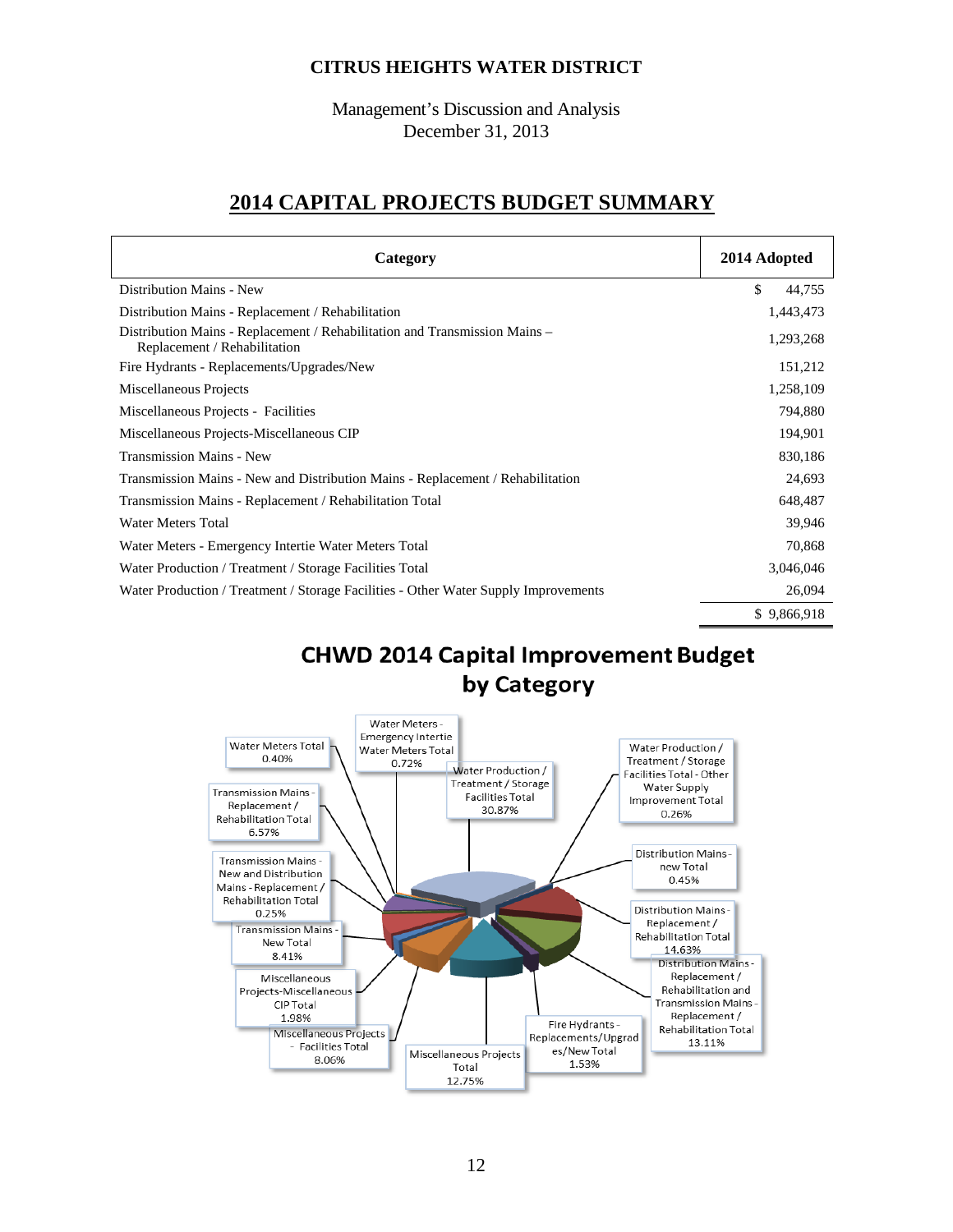### BALANCE SHEETS

## December 31, 2013 and 2012

|                                                 |                                                       |               | 2012           |
|-------------------------------------------------|-------------------------------------------------------|---------------|----------------|
|                                                 |                                                       | 2013          | (Restated)     |
| ASSETS AND DEFERRED OUTFLOWS                    |                                                       |               |                |
| <b>CURRENT ASSETS</b>                           |                                                       |               |                |
| Cash and investments                            |                                                       | \$10,018,613  | 9,098,231<br>S |
| Accounts receivable                             |                                                       | 1,879,615     | 1,668,619      |
| Due from other governments                      |                                                       |               | 190,908        |
| Accrued interest receivable                     |                                                       | 4,203         | 5,270          |
| Inventory                                       |                                                       | 314,643       | 345,208        |
| Prepaid expenses and other assets               |                                                       | 411,532       | 672,231        |
|                                                 | TOTAL CURRENT ASSETS                                  | 12,628,606    | 11,980,467     |
| <b>RESTRICTED ASSETS</b>                        |                                                       |               |                |
| Restricted cash and investments                 |                                                       | 536,973       | 536,967        |
| CAPITAL ASSETS, NET                             |                                                       | 47,548,396    | 45,993,090     |
|                                                 | <b>TOTAL ASSETS</b>                                   | 60,713,975    | 58,510,524     |
| DEFERRED OUTFLOWS                               |                                                       |               |                |
| Deferred amount from refunding debt             |                                                       | 88,093        | 101,143        |
|                                                 |                                                       |               |                |
|                                                 | TOTAL ASSETS AND DEFERRED OUTFLOWS                    | \$ 60,802,068 | \$58,611,667   |
| LIABILITIES, DEFERRED INFLOWS, AND NET POSITION |                                                       |               |                |
| <b>CURRENT LIABILITIES</b>                      |                                                       |               |                |
| Accounts payable                                |                                                       | \$<br>417,934 | \$<br>440,964  |
| Accrued payroll                                 |                                                       | 39,819        | 92,962         |
| Accrued interest payable                        |                                                       | 74,677        | 78,638         |
| Deposits payable                                |                                                       | 263,899       | 244,439        |
| Current portion of long-term liabilities        |                                                       | 742,393       | 740,033        |
|                                                 | <b>TOTAL CURRENT LIABILITIES</b>                      | 1,538,722     | 1,597,036      |
| <b>LONG-TERM LIABILITIES</b>                    |                                                       |               |                |
| Long-term debt                                  |                                                       | 5,467,125     | 6,011,944      |
| Accrued other postemployment benefits           |                                                       | 535,000       | 434,848        |
| Compensated absences                            |                                                       | 172,363       | 246,268        |
|                                                 | <b>TOTAL LONG-TERM LIABILITIES</b>                    | 6,174,488     | 6,693,060      |
|                                                 | <b>TOTAL LIABILITIES</b>                              |               |                |
|                                                 |                                                       | 7,713,210     | 8,290,096      |
| <b>DEFERRED INFLOWS</b>                         |                                                       |               |                |
| Deferred amount from refunding debt             |                                                       | 29,172        | 30,497         |
|                                                 |                                                       |               |                |
| <b>NET POSITION</b>                             |                                                       |               |                |
| Net investment in capital assets                |                                                       | 42,108,244    | 39,988,113     |
| Restricted for debt service                     |                                                       | 536,973       | 536,967        |
| Unrestricted                                    |                                                       | 10,414,469    | 9,765,994      |
|                                                 | TOTAL NET POSITION                                    | 53,059,686    | 50,291,074     |
|                                                 | TOTAL LIABILITIES, DEFERRED INFLOWS, AND NET POSITION | \$ 60,802,068 | \$58,611,667   |

The accompanying notes are an integral part of these financial statements.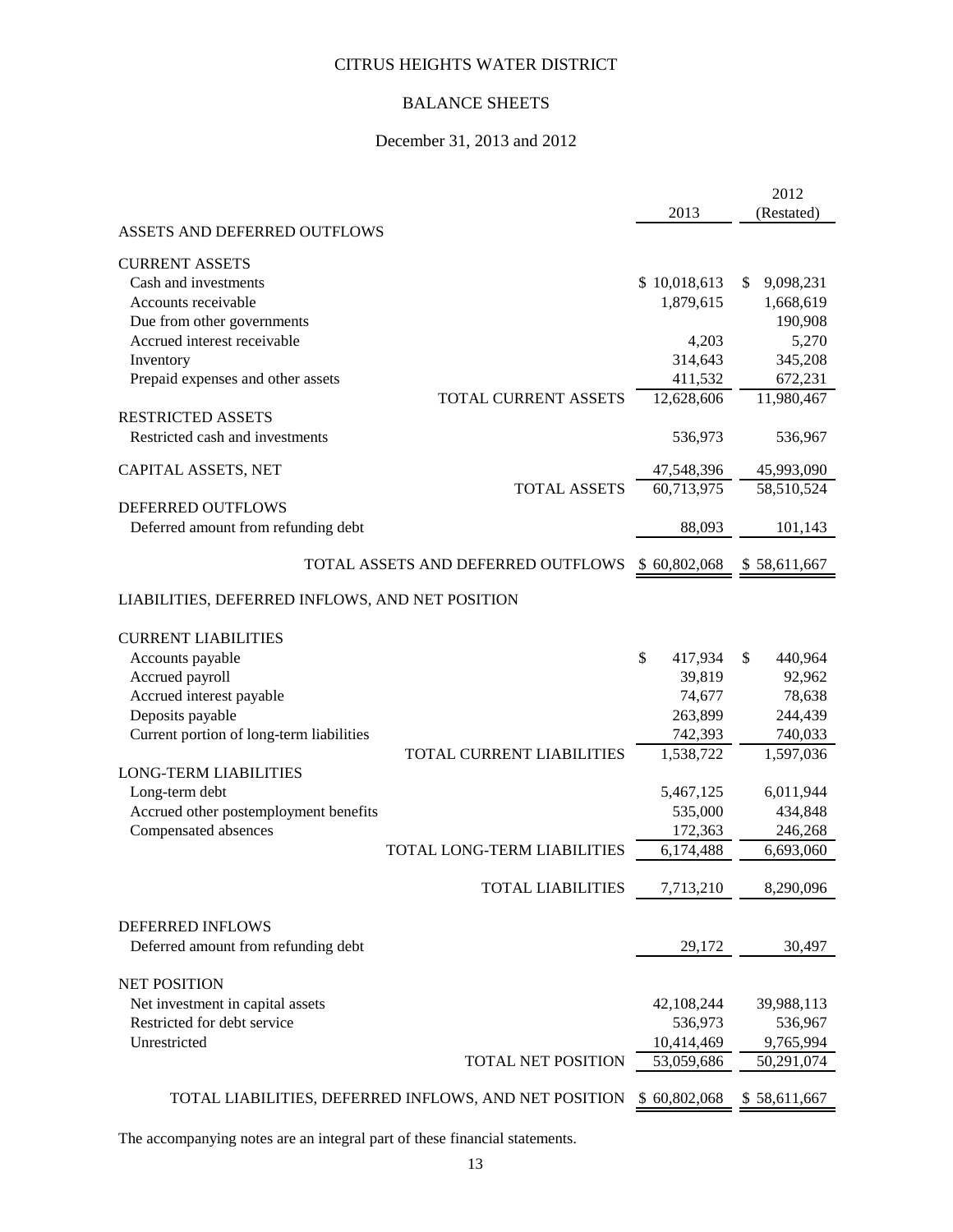### STATEMENTS OF REVENUES, EXPENSES AND CHANGES IN NET POSITION

### For the Years Ended December 31, 2013 and 2012

|                                                              | 2013                  | 2012<br>(Restated)    |
|--------------------------------------------------------------|-----------------------|-----------------------|
|                                                              |                       |                       |
| OPERATING REVENUES                                           |                       |                       |
| Water sales                                                  | \$10,905,197          | \$10,285,029          |
| Connection and other fees<br><b>TOTAL OPERATING REVENUES</b> | 452,889<br>11,358,086 | 408,379<br>10,693,408 |
|                                                              |                       |                       |
| <b>OPERATING EXPENSES</b>                                    |                       |                       |
| Customer service, administration and general                 | 2,763,786             | 2,481,956             |
| Water purchases                                              | 2,322,002             | 2,219,550             |
| Transmission and distribution                                | 1,289,768             | 1,597,456             |
| Pumping and well maintenance                                 | 133,950               | 130,129               |
| Conservation                                                 | 88,817                | 74,923                |
| Depreciation and amortization                                | 1,898,303             | 1,778,195             |
| <b>TOTAL OPERATING EXPENSES</b>                              | 8,496,626             | 8,282,209             |
| NET INCOME FROM OPERATIONS                                   | 2,861,460             | 2,411,199             |
| NON-OPERATING REVENUES (EXPENSES)                            |                       |                       |
| Investment income                                            | 24,586                | 24,067                |
| Miscellaneous income                                         | 13,616                | 16,127                |
| Grant revenue                                                | 3,178                 | 3,126                 |
| Interest expense                                             | (206, 480)            | (243, 737)            |
| Gain (loss) on disposal of capital assets                    | 1,595                 | (31, 125)             |
| TOTAL NON-OPERATING REVENUES (EXPENSES)                      | (163, 505)            | (231, 542)            |
|                                                              |                       |                       |
| <b>CAPITAL CONTRIBUTIONS</b>                                 |                       |                       |
| Contributed assets                                           | 70,657                | 96,445                |
| TOTAL CAPITAL CONTRIBUTIONS                                  | 70,657                | 96,445                |
| <b>CHANGE IN NET POSITION</b>                                | 2,768,612             | 2,276,102             |
| Net position at beginning of year                            | 50,291,074            | 48,014,972            |
| NET POSITION AT END OF YEAR \$53,059,686                     |                       | \$50,291,074          |

The accompanying notes are an integral part of these financial statements.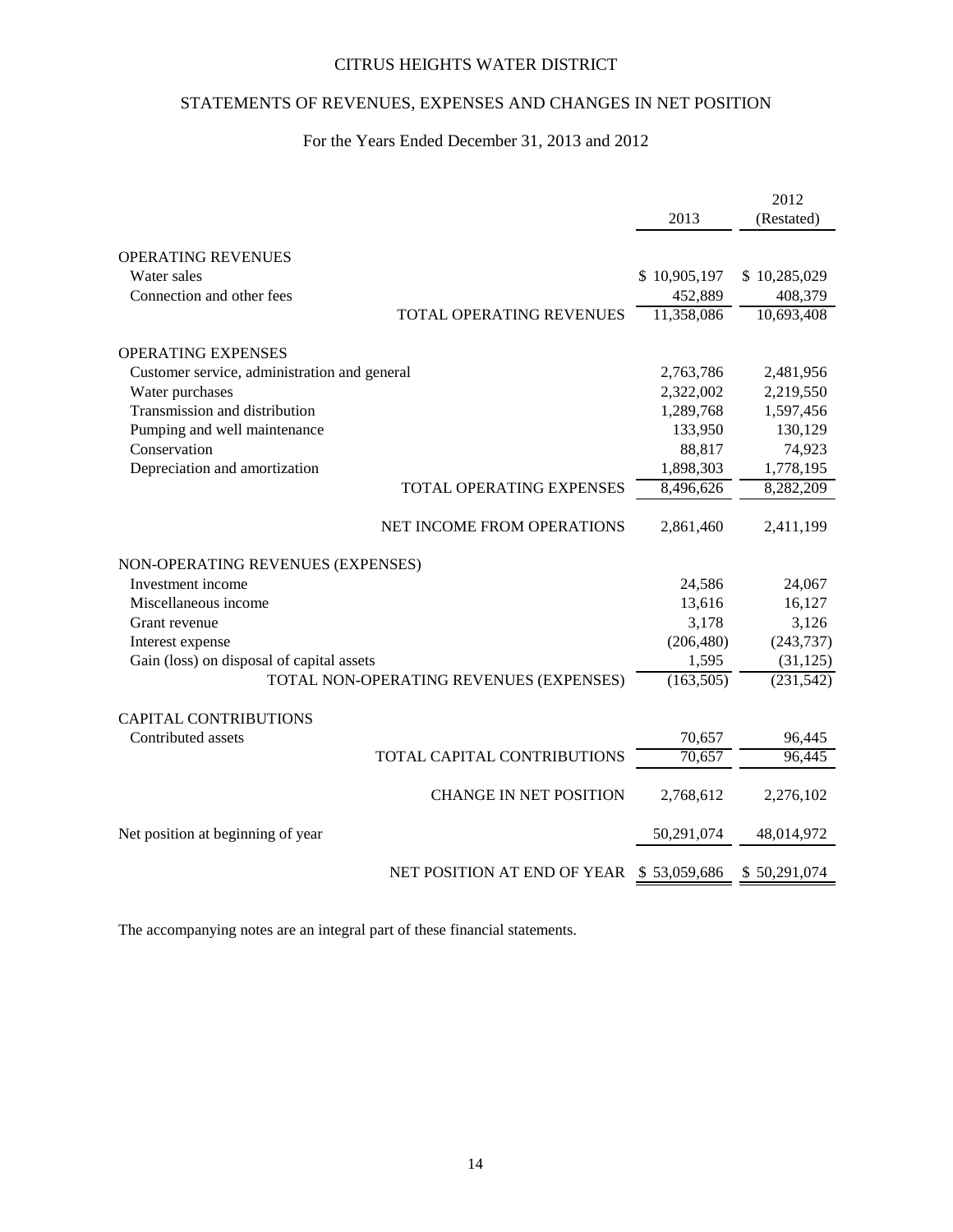### STATEMENTS OF CASH FLOWS

## For the Years Ended December 31, 2013 and 2012

|                                                          |              | 2012            |
|----------------------------------------------------------|--------------|-----------------|
|                                                          | 2013         | (Restated)      |
|                                                          |              |                 |
| CASH FLOWS FROM OPERATING ACTIVITIES                     |              |                 |
| Cash receipts from customers                             | \$11,166,550 | \$10,616,296    |
| Cash paid to suppliers for goods and services            | (4,366,169)  | (4,297,839)     |
| Cash paid to employees for services                      | (1,968,456)  | (1,851,181)     |
| NET CASH PROVIDED BY OPERATING ACTIVITIES                | 4,831,925    | 4,467,276       |
| CASH FLOWS FROM NONCAPITAL FINANCING ACTIVITIES          |              |                 |
| Receipts from other net nonoperating revenues            | 207,702      | 81,149          |
| NET CASH PROVIDED BY NONCAPITAL FINANCING ACTIVITIES     | 207,702      | 81,149          |
| CASH FLOWS FROM CAPITAL AND RELATED FINANCING ACTIVITIES |              |                 |
| Purchase or construction of capital assets               | (3,399,403)  | (3,229,208)     |
| Payments on long-term debt                               | (530,000)    | (3,115,000)     |
| Proceeds from the issuance of long-term debt             |              | 2,542,396       |
| Interest paid on capital debt                            | (245,260)    | (311, 525)      |
| Proceeds from disposal of capital assets                 | 29,771       | 33,983          |
| NET CASH USED BY CAPITAL AND                             |              |                 |
| RELATED FINANCING ACTIVITIES                             | (4,144,892)  | (4,079,354)     |
|                                                          |              |                 |
| CASH FLOWS FROM INVESTING ACTIVITIES                     |              |                 |
| Investment income received                               | 25,653       | 25,013          |
| NET CASH PROVIDED BY INVESTING ACTIVITIES                | 25,653       | 25,013          |
|                                                          |              |                 |
| NET INCREASE IN CASH AND CASH EQUIVALENTS                | 920,388      | 494,084         |
|                                                          |              |                 |
| Cash and cash equivalents at beginning of year           | 9,635,198    | 9,141,114       |
| CASH AND CASH EQUIVALENTS AT END OF YEAR                 | \$10,555,586 | 9,635,198       |
|                                                          |              |                 |
| Cash and cash equivalents consist of the following:      |              |                 |
| Unrestricted                                             | \$10,018,613 | \$<br>9,098,231 |
| Restricted                                               | 536,973      | 536,967         |
|                                                          | \$10,555,586 | \$9,635,198     |
|                                                          |              |                 |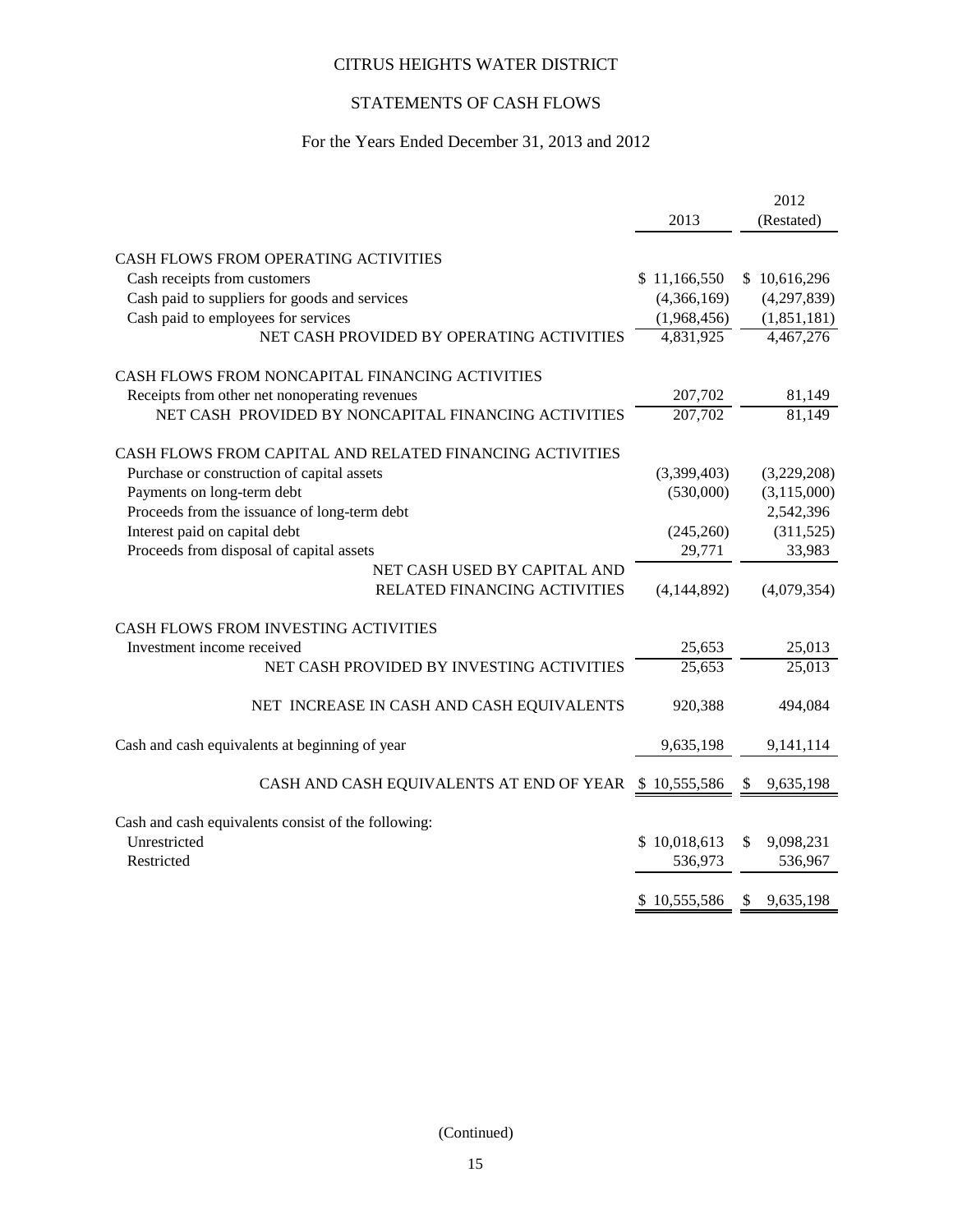### STATEMENTS OF CASH FLOWS (Continued)

### For the Years Ended December 31, 2013 and 2012

|                                                        | 2013            |               | 2012      |
|--------------------------------------------------------|-----------------|---------------|-----------|
| RECONCILIATION OF NET INCOME FROM OPERATIONS TO        |                 |               |           |
| NET CASH PROVIDED BY OPERATING ACTIVITIES:             |                 |               |           |
| Net income from operations                             | \$<br>2,861,460 | <sup>\$</sup> | 2,411,199 |
| Adjustments to reconcile net income from operations to |                 |               |           |
| net cash provided by operating activities:             |                 |               |           |
| Depreciation and amortization                          | 1,898,303       |               | 1,778,195 |
| Changes in assets and liabilities:                     |                 |               |           |
| Accounts receivable                                    | (210,996)       |               | (113,035) |
| Inventory                                              | 30,565          |               | 11,948    |
| Prepaid expenses and other assets                      | 260,699         |               | 134,337   |
| Accounts payable                                       | (23,030)        |               | 112,410   |
| Accrued payroll                                        | (53, 143)       |               | 15,891    |
| Deposits payable                                       | 19,460          |               | 35,923    |
| Accrued other postemployment benefits                  | 100,152         |               | 98,507    |
| Compensated absences                                   | (51, 545)       |               | (18,099)  |
|                                                        |                 |               |           |
| NET CASH PROVIDED BY OPERATING ACTIVITIES              | \$<br>4,831,925 | S             | 4,467,276 |
|                                                        |                 |               |           |
| SUPPLEMENTAL DISCLOSURE OF NON-CASH ACTIVITIES         |                 |               |           |
| Receipt of contributed assets                          | \$<br>70,657    | \$            | 96,445    |
| Deferred amount on bond refunding                      | \$              |               | 31,279    |
|                                                        |                 |               |           |

The accompanying notes are an integral part of these financial statements.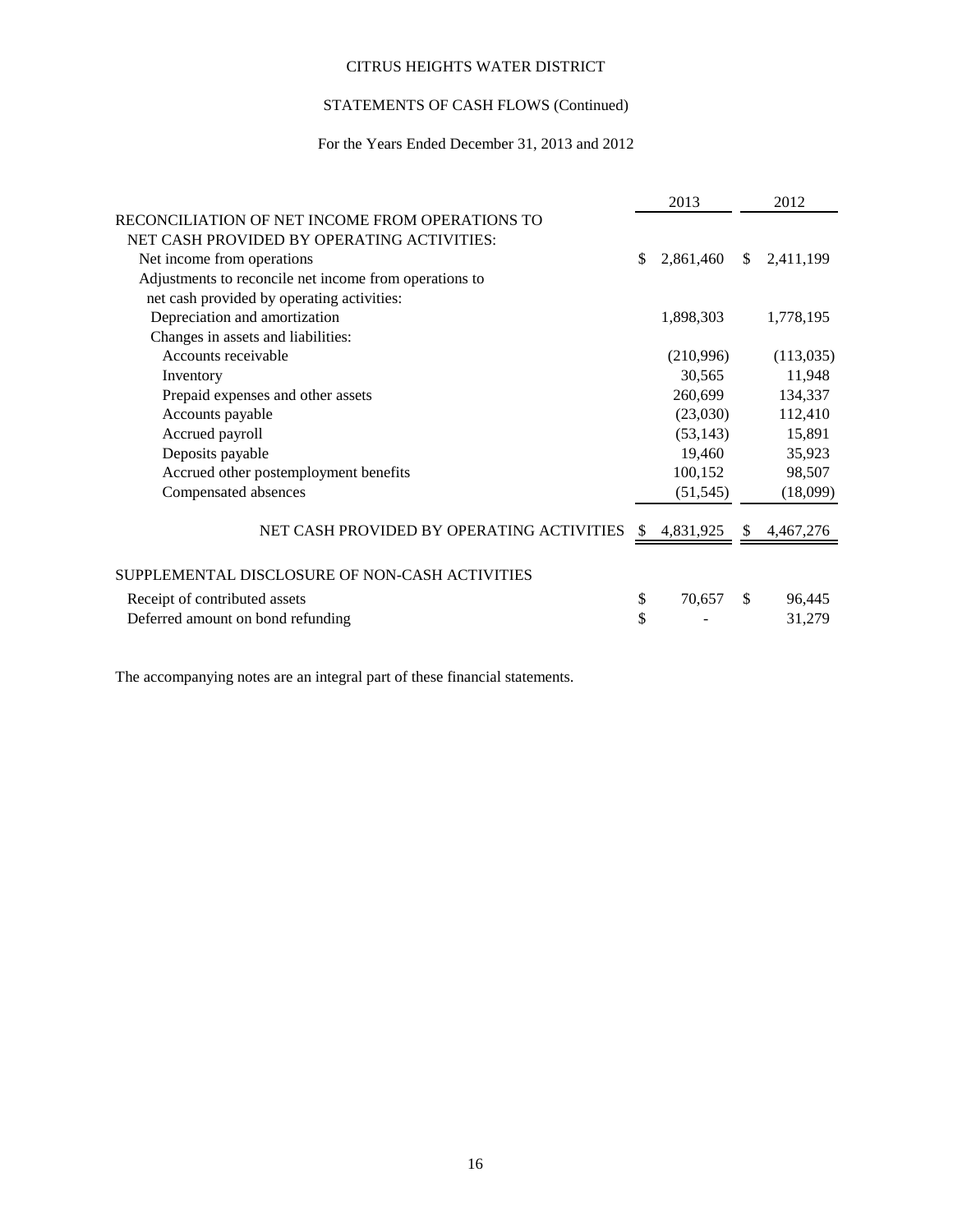#### NOTES TO THE BASIC FINANCIAL STATEMENTS

#### December 31, 2013 and 2012

#### NOTE A – REPORTING ENTITY AND SUMMARY OF SIGNIFICANT ACCOUNTING POLICIES

The basic financial statements of the Citrus Heights Water District (District) have been prepared in conformity with generally accepted accounting principles as applied to government units. The Governmental Accounting Standards Board (GASB) is the accepted standard setting body for establishing governmental accounting and financial reporting principles. The District is accounted for as an enterprise fund and applies all applicable Governmental Accounting Standards Board (GASB) pronouncements in its accounting and reporting. In addition, the District follows Financial Accounting Standards Board pronouncements issued on or before November 30, 1989, unless those pronouncements conflict with or contradict GASB pronouncements. The more significant of the District's accounting policies are described below.

Reporting Entity: The District was established on October 25, 1920 as an irrigation district under Division 11 of the Act of Legislature of the State of California. The District constructs and maintains waterworks and supplies domestic water in an area of approximately 12 square miles to 19,547 connections in Sacramento and Placer counties with an estimated population of 66,000. The District is governed by a Board of Directors consisting of three directors elected by residents of the District. The accompanying basic financial statements present the District and its component unit. The component unit discussed below is included in the District's reporting entity because of the significance of its operational and financial relationship with the District.

The District has created the Citrus Heights Water District Financing Corporation (the Corporation) to provide assistance to the District in the issuance of debt. Although legally separate from the District, the Corporation is reported as if it were part of the primary government because it shares a common Board of Directors with the District and its sole purpose is to provide financing to the District under the debt issuance documents of the District. Debt issued by the Corporation is reflected as debt of the District in these financial statements. The Corporation has no other transactions and does not issue separate financial statements.

Basis of Presentation – Fund Accounting: The District's resources are allocated to and accounted for in these basic financial statements as an enterprise fund type of the proprietary fund group. The enterprise fund is used to account for operations that are financed and operated in a manner similar to private business enterprises, where the intent of the governing body is that the costs (expenses, including depreciation) of providing goods or services to the general public on a continuing basis be financed or recovered primarily through user charges, or where the governing body has decided that periodic determination of revenues earned, expenses incurred, and/or net income is appropriate for capital maintenance, public policy, management control, accountability, or other policies. Net position for the enterprise fund represent the amount available for future operations.

Basis of Accounting: The accounting and financial reporting treatment applied to a fund is determined by its measurement focus. The enterprise fund type is accounted for on a flow of economic resources measurement focus. With this measurement focus, all assets, deferred outflows, liabilities, and deferred inflows associated with the operation of this fund are included on the balance sheet. Net position is segregated into amounts invested in capital assets, net of related debt, amounts restricted and amounts unrestricted. Enterprise fund type operating statements present increases (i.e., revenues) and decreases (i.e., expenses) in net total position.

The District uses the accrual basis of accounting. Under this method, revenues are recorded when earned and expenses are recorded at the time liabilities are incurred. Grant revenue is recognized when program expenditures are incurred in accordance with program guidelines. When such funds are received they are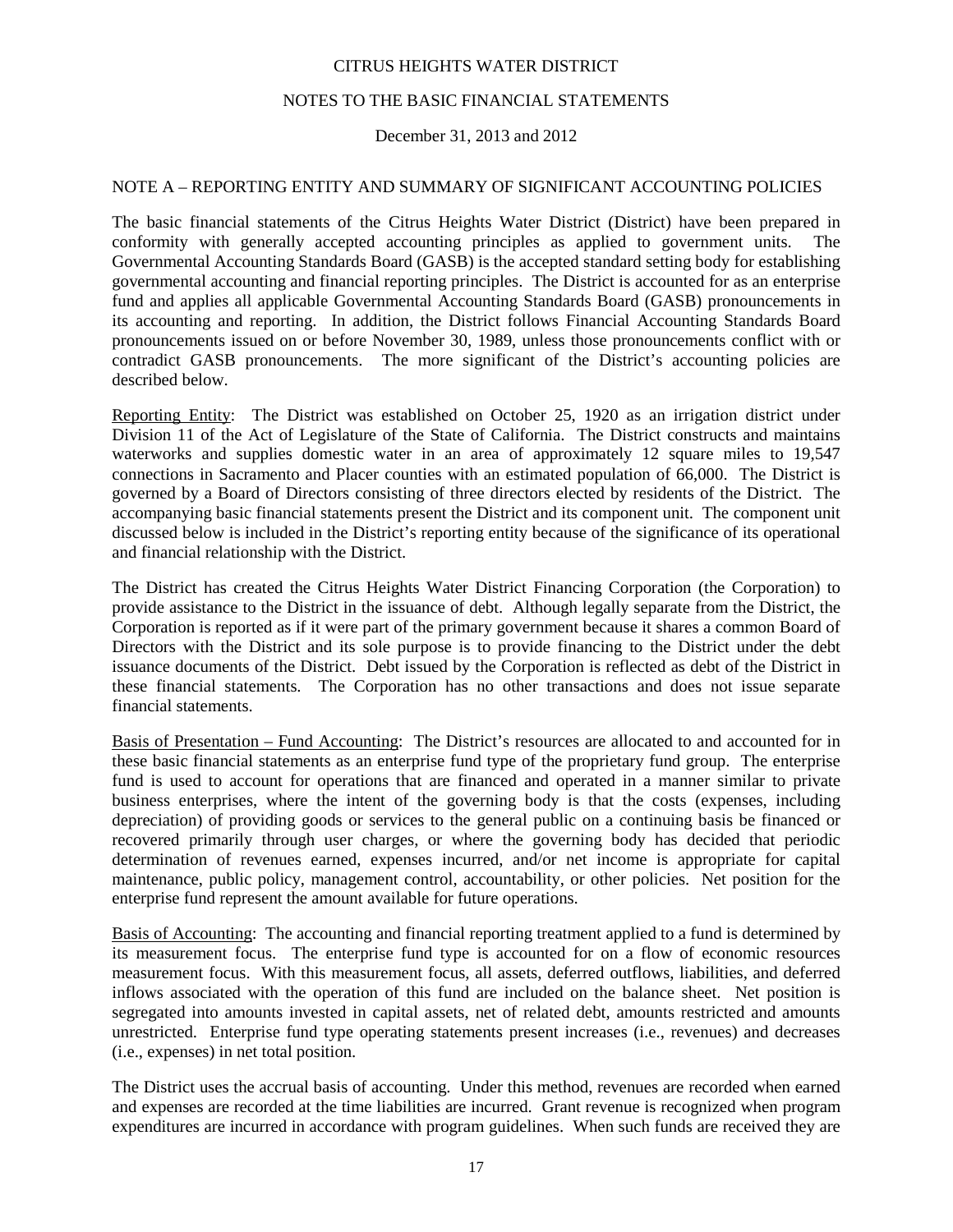#### NOTES TO THE BASIC FINANCIAL STATEMENTS (CONTINUED)

#### December 31, 2013 and 2012

#### NOTE A – REPORTING ENTITY AND SUMMARY OF SIGNIFICANT ACCOUNTING POLICIES (Continued)

recorded as unearned revenue until earned. Earned but unbilled water services are accrued as revenue. Water lines are constructed by private developers and then dedicated to the District, which is then responsible for their future maintenance. These lines are recorded as capital contributions when they pass inspection by the District and the estimated costs are capitalized as donated pipelines.

Operating revenues and expenses consist of those revenues and expenses that result from the ongoing principal operations of the District. Operating revenues consist primarily of charges for services. Nonoperating revenues and expenses consist of those revenues and expenses that are related to financing and investing types of activities and result from nonexchange transactions or ancillary activities.

When both restricted and unrestricted resources are available for use, it is the District's policy to use restricted resources first, then unrestricted resources as they are needed.

Use of Estimates: The preparation of financial statements in conformity with generally accepted accounting principles requires management to make estimates and assumptions that affect the reported amounts of assets and liabilities and disclosure of contingent assets and liabilities at the date of the financial statements and the reported amounts of revenues and expenses during the reporting period. Actual results could differ from those estimates.

Cash and Cash Equivalents: For purposes of the statement of cash flows, the District considers all highly liquid debt instruments purchased with a maturity of three months or less to be cash equivalents. Cash and cash equivalents held include bank deposits and restricted and unrestricted investments in money market mutual funds and LAIF.

Restricted Assets: Certain proceeds of the District's long-term debt are classified as restricted investments on the balance sheet because their use is limited by applicable debt covenants.

Investments: Investments are stated at their fair value, which represents the quoted or stated market value. Investments that are not traded on a market, such as investments in external pools, are valued based on the stated fair value as represented by the external pool.

Inventory: Inventory consists primarily of materials used in the construction and maintenance of the water distribution facilities and is valued on a first-in, first-out basis.

Capital Assets: Capital assets are recorded at historical cost. Donated assets are valued at estimated fair value on the date received. Self-constructed assets are recorded based on the amount of direct labor, material, and certain overhead charged to the asset construction. Depreciation is calculated using the straight-line method over the following estimated useful lives:

|                             | Estimated     |
|-----------------------------|---------------|
| Description                 | Life          |
|                             |               |
| Pipeline and infrastructure | $20-40$ years |
| Equipment and machinery     | $5-10$ years  |
| <b>Buildings</b>            | $15-40$ years |
| Well improvements           | 40 years      |
| Donated pipelines           | 40 years      |
| Improvements                | 40 years      |
|                             |               |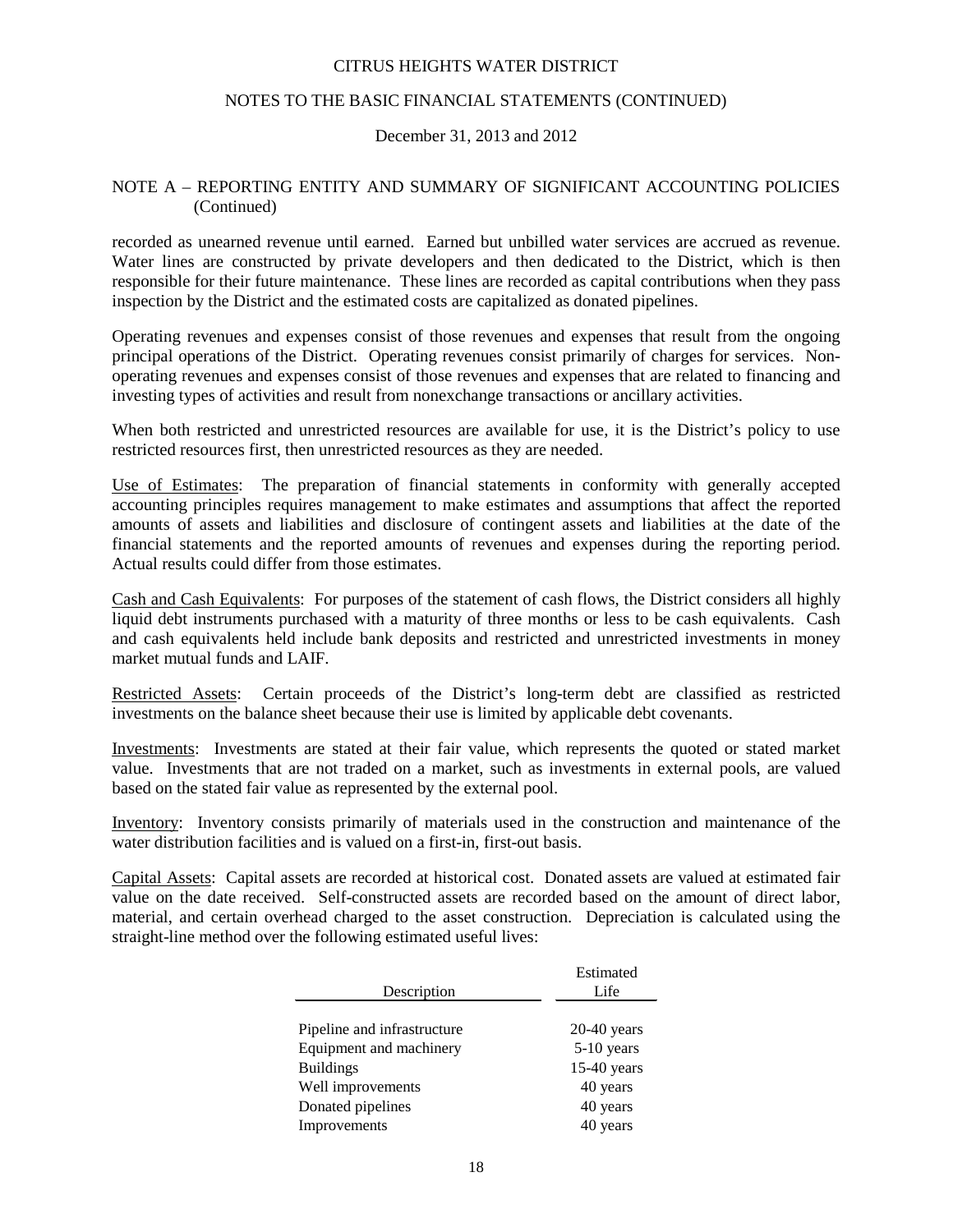#### NOTES TO THE BASIC FINANCIAL STATEMENTS (CONTINUED)

#### December 31, 2013 and 2012

#### NOTE A – REPORTING ENTITY AND SUMMARY OF SIGNIFICANT ACCOUNTING POLICIES (Continued)

Depreciation expense aggregated \$1,886,578 and \$1,765,926 for the years ended December 31, 2013 and 2012, respectively, and is included with depreciation and amortization expense.

Maintenance and repairs are charged to operations when incurred. It is the District's policy to capitalize all capital assets with a cost of more than \$1,000 for tangible personal property and \$3,000 for infrastructure, building or improvements. Costs of assets sold or retired (and the related amounts of accumulated depreciation) are eliminated from the balance sheet in the year of sale or retirement, and the resulting gain or loss is recognized in operations.

Bond Premiums and Bond Issuance Costs: Bond premiums are deferred and amortized over the lives of the bonds. Long-term liabilities are reported net of the applicable bond premiums. Bond issuance costs are recognized as an expense in the period incurred.

Deferred Amount from Refunding Debt: The difference between the reacquisition price of refunded debt and the net carrying amount of the previously outstanding debt is deferred and reported as either a deferred outflow or deferred inflow on the balance sheet. These amounts are amortized over the shorter of the term of the old debt or the new debt.

Compensated Absences: The District's policy allows employees to accumulate earned but unused annual leave, management leave and compensatory time-off which will be paid to employees upon separation from the District's service. The cost of annual leave, management leave and compensatory time-off is recognized in the period earned.

Upon death while employed by the District or retirement from the District, employees are paid one-third of their accumulated sick leave time. This amount is also recognized in the period earned.

New Pronouncements: In June 2012, the GASB approved Statement No. 68, *Accounting and Financial Reporting for Pensions*. This Statement requires governments providing defined benefit pension plans to recognize their long-term obligation for pension benefits as a liability on the statement of net position and to more comprehensively and comparably measure the annual costs of pension benefits. This Statement also requires revised and new note disclosures and required supplementary information (RSI) to be reported by employers. The implementation of this GASB Statement will have a significant impact on the District's financial statements and is effective for the District's December 31, 2015 financial statements.

#### NOTE B – CASH AND INVESTMENTS

Cash and investments as December 31, 2013 and 2012 are classified in the accompanying financial statements as follows:

|                                                              |                            |               | 2013                  |    | 2012                 |
|--------------------------------------------------------------|----------------------------|---------------|-----------------------|----|----------------------|
| Cash and cash equivalents<br>Restricted cash and investments |                            | <sup>\$</sup> | 10,018,613<br>536,973 | S. | 9,098,231<br>536,967 |
|                                                              | Total cash and investments |               | 10,555,586            | \$ | 9,635,198            |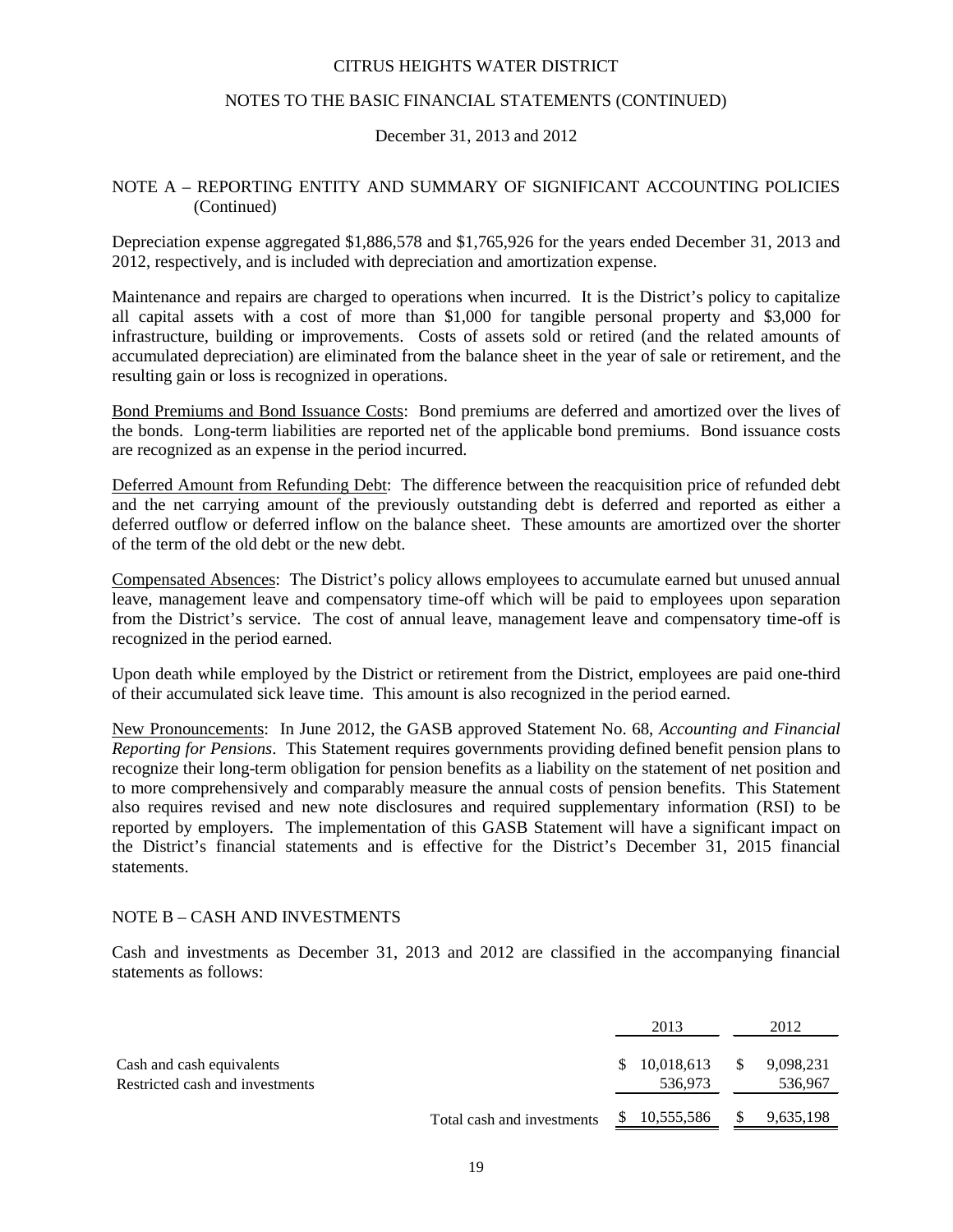#### NOTES TO THE BASIC FINANCIAL STATEMENTS (CONTINUED)

#### December 31, 2013 and 2012

#### NOTE B – CASH AND INVESTMENTS (Continued)

Cash and investments as of December 31, 2013 and 2012 consisted of the following:

|                                                    | 2013       |    | 2012      |
|----------------------------------------------------|------------|----|-----------|
| Cash on hand                                       | \$<br>550  | \$ | 550       |
| Deposits with financial institutions               | 3,509,732  |    | 2,607,293 |
| Total cash                                         | 3,510,282  |    | 2,607,843 |
| Certificates of deposit                            |            |    |           |
| Investments in Local Agency Investment Fund (LAIF) | 6,508,331  |    | 6,490,388 |
| Held by fiscal agent:                              |            |    |           |
| Money market mutual fund                           | 536,973    |    | 536,967   |
| Total investments                                  | 7,045,304  |    | 7,027,355 |
| Total cash and investments                         | 10,555,586 | S  | 9,635,198 |

Investment Policy: California statutes authorize districts to invest idle, surplus or reserve funds in a variety of credit instruments as provided for in the California Government Code, Section 53600, Chapter 4 - Financial Affairs. The table below identifies the investment types that are authorized for the District by the California Government Code (or the District's investment policy, where more restrictive) that address interest rate risk, credit risk, and concentration of credit risk. This table does not address investments of debt proceeds held by the bond trustee that are governed by the provisions of debt agreements of the District, rather than the general provisions of the California Government Code or the District's investment policy. During the year ended December 31, 2013, the District's permissible investments included the following instruments:

| Authorized<br>Investment Type              | Maximum<br>Maturity | Maximum<br>Percentage<br>of Portfolio* | Maximum<br>Investment<br>in One Issuer |
|--------------------------------------------|---------------------|----------------------------------------|----------------------------------------|
| Local Agency Bonds                         | 5 years             | None                                   | None                                   |
| U.S. Treasury Obligations                  | 5 years             | None                                   | None                                   |
| U.S. Agency Securities                     | 5 years             | None                                   | None                                   |
| State of California obligations            | 5 years             | None                                   | None                                   |
| <b>Bankers Acceptances</b>                 | 180 days            | 40%                                    | 30%                                    |
| Commercial Paper                           | 270 days            | 40%                                    | 10%                                    |
| <b>Negotiable Certificates of Deposits</b> | 5 years             | 30%                                    | None                                   |
| <b>Repurchase Agreements</b>               | 92 days             | 20%                                    | None                                   |
| Medium Term Corporate Notes                | 5 years             | 30%                                    | None                                   |
| Money Market Mutual Funds                  | N/A                 | 20%                                    | 10%                                    |
| Mortgage pass-through securities           | 5 years             | 20%                                    | None                                   |
| LAIF                                       | N/A                 | None                                   | None                                   |

\*Excluding amounts held by the bond trustee that are not subject to California Government Code restrictions.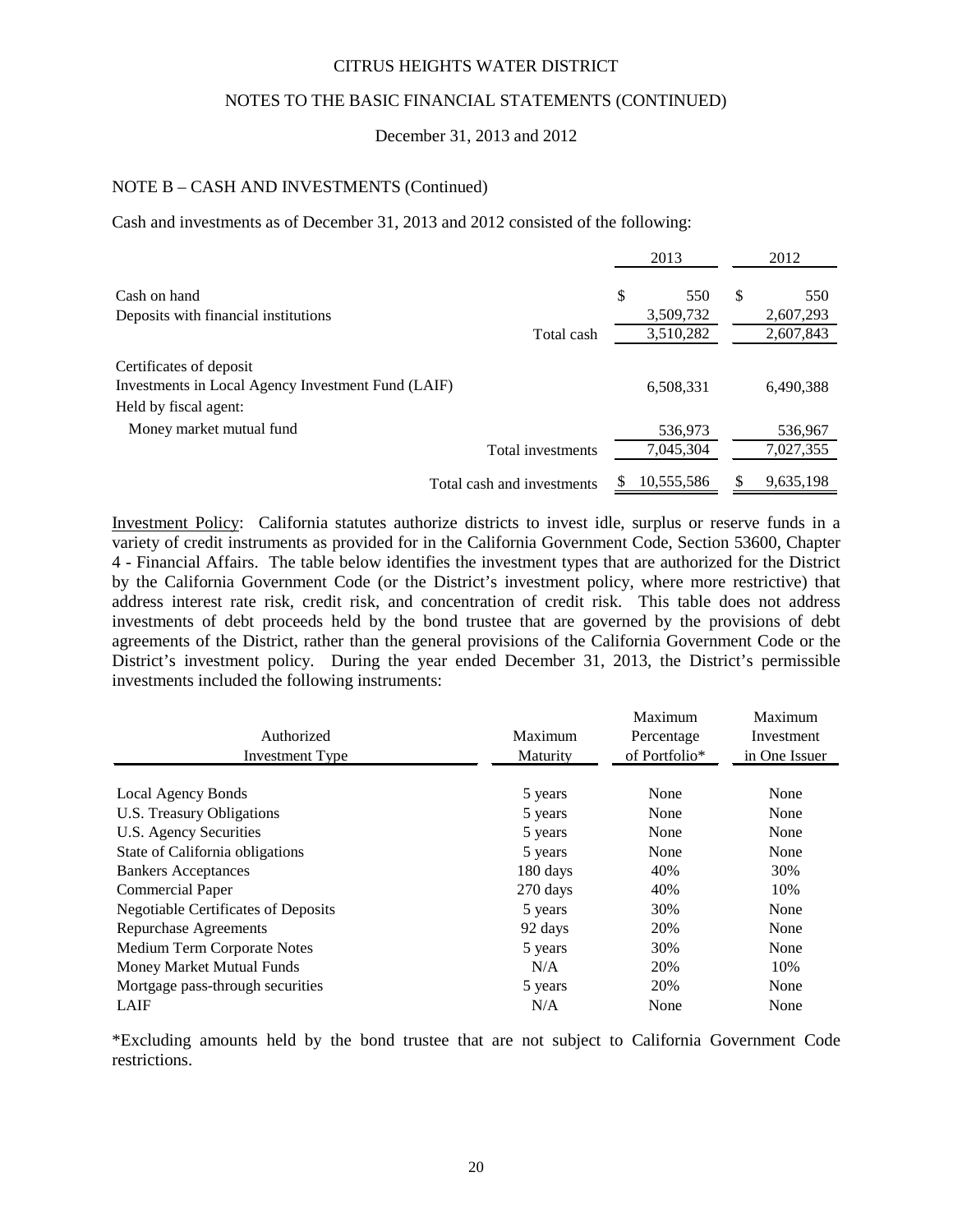#### NOTES TO THE BASIC FINANCIAL STATEMENTS (CONTINUED)

#### December 31, 2013 and 2012

#### NOTE B – CASH AND INVESTMENTS (Continued)

The District complied with the provisions of the California Government Code (or the District's investment policy, where more restrictive) pertaining to the types of investments held, the institutions in which deposits were made and the security requirements. The District will continue to monitor compliance with applicable statutes pertaining to public deposits and investments.

Investments Authorized by Debt Agreements: Investment of debt proceeds held by the bond trustee are governed by provisions of the debt agreements, rather than the general provisions of the California Government Code or the District's investment policy. The Certificates of Participation debt agreements contain certain provisions that address interest rate risk and credit risk, but not concentration of credit risk.

| Authorized<br>Investment Type   | Maximum<br>Maturity | Maximum<br>Percentage<br>of Portfolio | Maximum<br>Investment<br>in One Issuer |
|---------------------------------|---------------------|---------------------------------------|----------------------------------------|
|                                 |                     |                                       |                                        |
| Local Agency Bonds              | None                | None                                  | None                                   |
| U.S. Treasury Obligations       | None                | None                                  | None                                   |
| U.S. Agency Securities          | None                | None                                  | None                                   |
| <b>Bankers Acceptances</b>      | 1 year              | None                                  | None                                   |
| Commercial Paper                | None                | None                                  | None                                   |
| <b>Certificates of Deposits</b> | None                | None                                  | None                                   |
| <b>Investment Agreements</b>    | None                | None                                  | None                                   |
| Repurchase Agreements           | None                | None                                  | None                                   |
| Money Market Mutual Funds       | N/A                 | None                                  | None                                   |
| <b>LAIF</b>                     | N/A                 | None                                  | None                                   |

Interest Rate Risk: Interest rate risk is the risk that changes in market interest rates will adversely affect the fair value of an investment. Generally, the longer the maturity of an investment, the greater the sensitivity of its fair value to changes in market interest rates. One of the ways the District manages its exposure to interest rate risk is by purchasing a combination of shorter term and longer term investments and by timing cash flows from maturities so that a portion of the portfolio is maturing or coming close to maturity evenly over time as necessary to provide the cash flow and liquidity needed for operations. All of the District's investments mature in 12 months or less.

Credit Risk: Generally, credit risk is the risk that an issuer of an investment will not fulfill its obligation to the holder of the investment. This is measured by the assignment of a rating by a nationally recognized statistical rating organization. Presented below is the minimum rating required by (where applicable) the California Government Code, the District's investment policy, or debt agreements, and the actual rating as of year end for each investment type.

|                           | Minimum |       |           |     | Ratings as  |  |           |           |
|---------------------------|---------|-------|-----------|-----|-------------|--|-----------|-----------|
|                           | Legal   |       |           |     | of Year End |  |           |           |
|                           | Rating  | Total |           | AAA |             |  |           | Not Rated |
|                           |         |       |           |     |             |  |           |           |
| LAIF                      | N/A     | S.    | 6,508,331 |     |             |  | 6,508,331 |           |
| Held by bond trustee:     |         |       |           |     |             |  |           |           |
| Money market mutual funds | AAA     |       | 536,973   | \$  | 536,973     |  |           |           |
|                           |         |       | 7,045,304 | S   | 536,973     |  | 6,508,331 |           |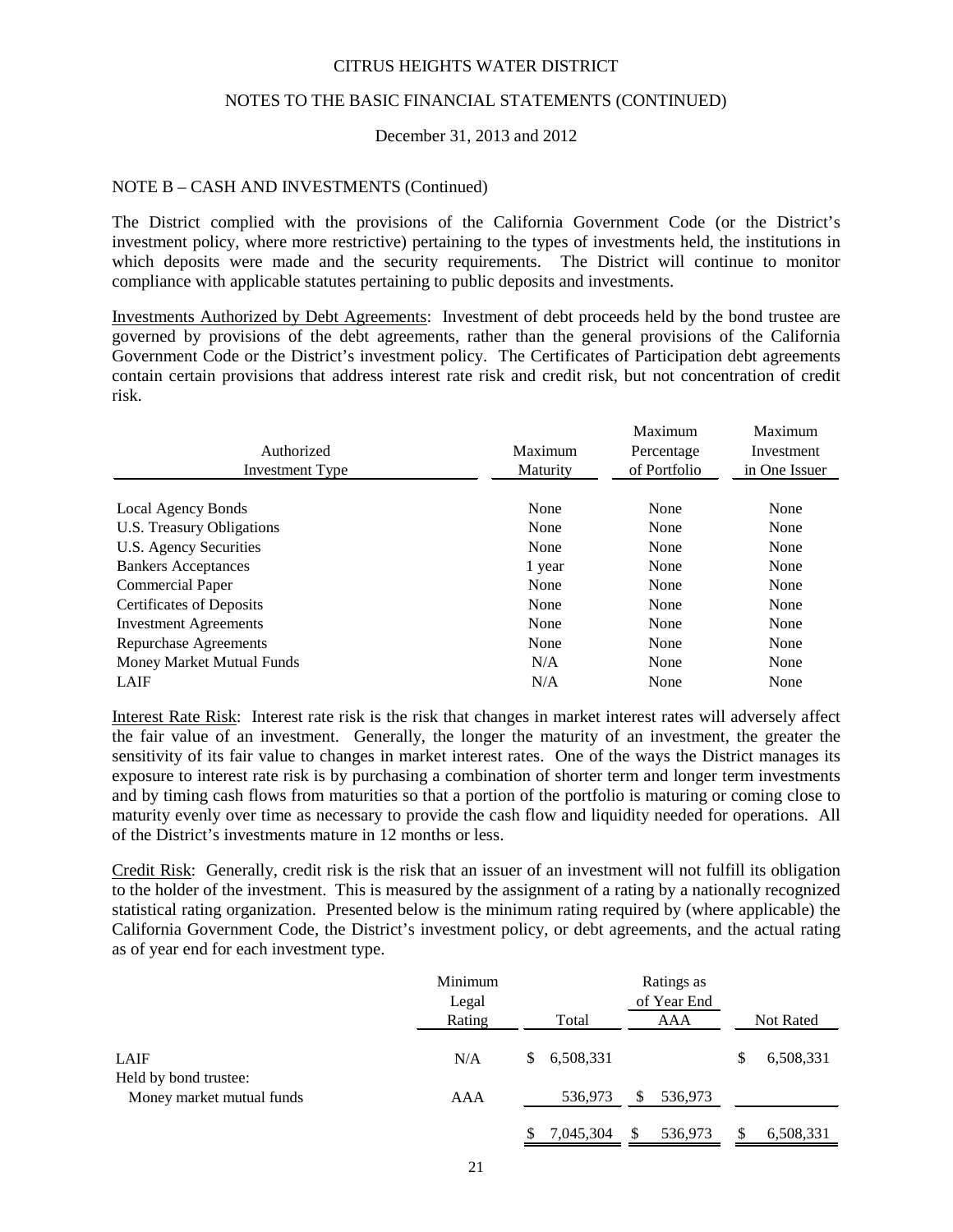#### NOTES TO THE BASIC FINANCIAL STATEMENTS (CONTINUED)

#### December 31, 2013 and 2012

#### NOTE B – CASH AND INVESTMENTS (Continued)

Concentration of Credit Risk: The investment policy of the District limits the amount that can be invested in any one issuer to the lesser of the amount stipulated by the California Government Code or 50% of total investments, with the exception of U.S. Treasury obligations, U.S. Agency Securities and LAIF. There are no investments in any one issuer (other than mutual funds and external investment pools) that represent 5% or more of total District investments.

Custodial Credit Risk: Custodial credit risk for deposits is the risk that, in the event of the failure of a depository financial institution, a government will not be able to recover its deposits or will not be able to recover collateral securities that are in the possession of an outside party. The custodial credit risk for investments is the risk that, in the event of the failure of the counterparty (e.g., broker-dealer) to a transaction, a government will not be able to recover the value of its investment or collateral securities that are in the possession of another party. The California Government Code and the District's investment policy do not contain legal or policy requirements that would limit the exposure to custodial credit risk for deposits, other than the following provision for deposits: The California Government Code requires that a financial institution secure deposits made by state or local governmental units by pledging securities in an undivided collateral pool held by a depository regulated under state law (unless so waived by the governmental unit). The market value of the pledged securities in the collateral pool must equal at least 110% of the total amount deposited by the public agencies. California law also allows financial institutions to secure public agency deposits by pledging first trust deed mortgage notes having a value of 150% of the secured public deposits.

At December 31, 2013, the carrying amount of the District's deposits were \$3,509,732 and the balances in financial institutions were \$4,149,099. Of the balance in financial institutions, \$780,325 was covered by federal depository insurance and \$3,368,774 was collateralized as required by State law (Government Code Section 53630), by the pledging financial institution with assets held in a common pool for the District and other governmental agencies, but not in the name of the District. As of December 31, 2013, District investments in the following investment types were held by the same broker-dealer (counterparty) that was used by the District to buy the securities:

| Reported Investment Type  | Amount  |  |  |  |  |
|---------------------------|---------|--|--|--|--|
|                           |         |  |  |  |  |
| Money market mutual funds | 536.973 |  |  |  |  |

Investment in LAIF: LAIF is stated at amortized cost, which approximates fair value. The LAIF is a special fund of the California State Treasury through which local governments may pool investments. The total fair value amount invested by all public agencies in LAIF is \$57,666,947,672 managed by the State Treasurer. Of that amount, 2.19% is invested in structured notes and asset-backed securities. No amounts were invested in derivative financial products. The Local Investment Advisory Board (Board) has oversight responsibility for LAIF. The Board consists of five members as designated by State Statute. The fair value of the District's investment in this pool is reported in the accompanying financial statements at amounts based upon the District's pro-rata share of the fair value provided by LAIF for the entire LAIF portfolio (in relation to the amortized cost of that portfolio). The balance available for withdrawal is based on the accounting records maintained by LAIF, which are recorded on an amortized cost basis.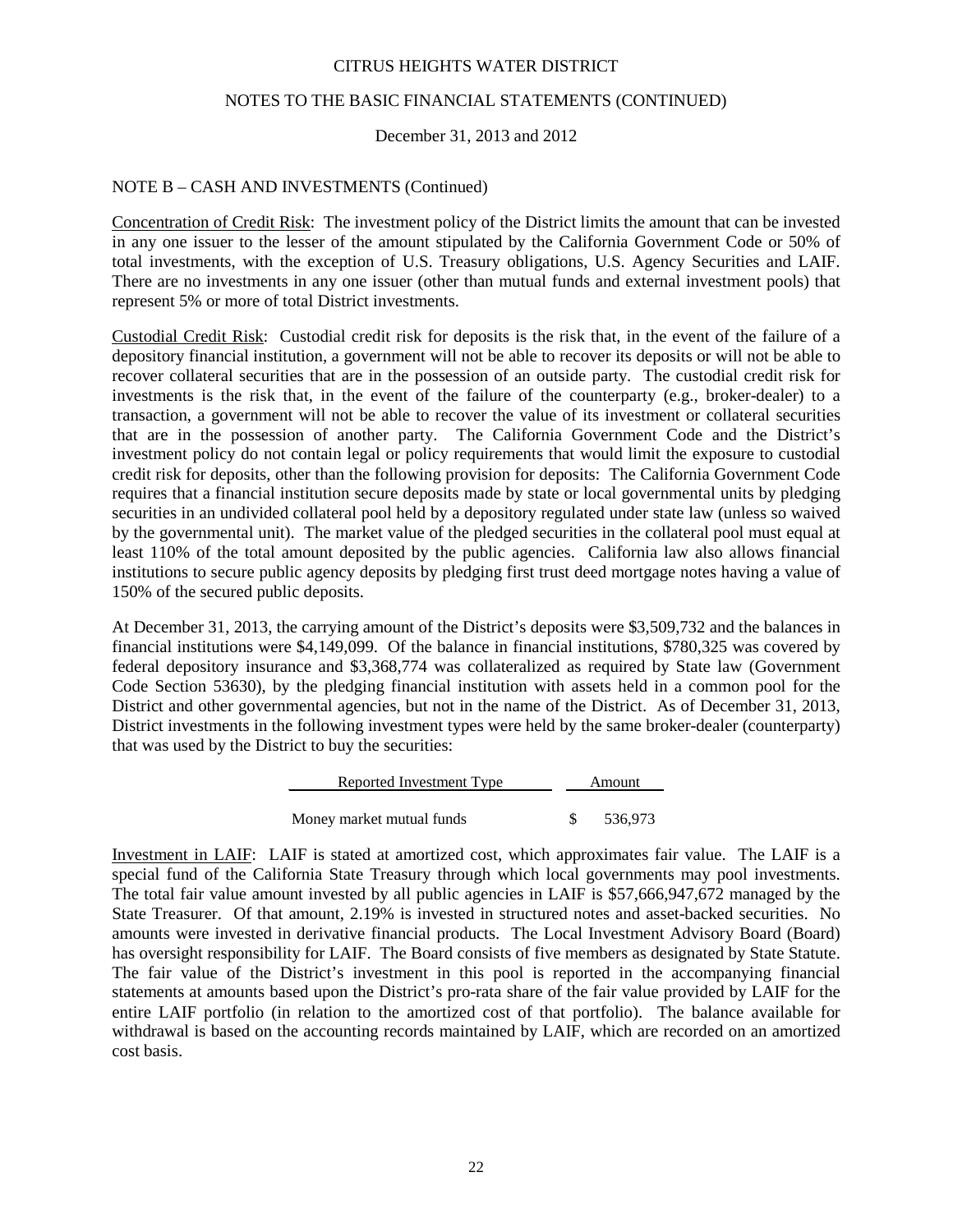### NOTES TO THE BASIC FINANCIAL STATEMENTS (CONTINUED)

### December 31, 2013 and 2012

#### NOTE C – CAPITAL ASSETS

Capital asset activity for the years ended December 31, 2013 and 2012 are as follows:

|                                       | Balance        |               |                 |                            |                |
|---------------------------------------|----------------|---------------|-----------------|----------------------------|----------------|
|                                       | January 1,     |               |                 |                            | <b>Balance</b> |
|                                       | 2013           |               |                 |                            | December 31,   |
|                                       | (Restated)     | Additions     | Deletions       | Transfers                  | 2013           |
| Capital assets not being depreciated: |                |               |                 |                            |                |
| Land                                  | \$<br>824,210  | \$<br>131,473 |                 |                            | \$<br>955,683  |
| Right of ways                         | 26,080         |               |                 |                            | 26,080         |
| Construction in progress              | 1,107,744      | 1,005,554     |                 | $\mathbb{S}$<br>(851, 593) | 1,261,705      |
| Total capital assets,                 |                |               |                 |                            |                |
| not being depreciated                 | 1,958,034      | 1,137,027     |                 | (851, 593)                 | 2,243,468      |
| Capital assets being depreciated:     |                |               |                 |                            |                |
| Capacity entitlements                 | 5,636,711      |               |                 |                            | 5,636,711      |
| Improvements                          | 55,847         |               |                 |                            | 55,847         |
| Pipelines and infrastructure          | 41,649,675     | 1,879,665     | \$<br>(92, 257) | 843,511                    | 44,280,594     |
| Equipment and machinery               | 2,689,194      | 356,407       | (141, 158)      |                            | 2,904,443      |
| Buildings and improvements            | 1,461,146      | 5,939         | (500)           |                            | 1,466,585      |
| Well improvements                     | 4,718,721      | 20,365        |                 | 8,082                      | 4,747,168      |
| Donated pipelines                     | 15,934,382     | 70,657        |                 |                            | 16,005,039     |
| Total capital assets,                 |                |               |                 |                            |                |
| being depreciated                     | 72,145,676     | 2,333,033     | (233,915)       | 851,593                    | 75,096,387     |
| Less accumulated depreciation for:    |                |               |                 |                            |                |
| Capacity entitlements                 | (1,684,579)    |               |                 |                            | (1,684,579)    |
| Improvements                          | (34, 745)      | (782)         |                 |                            | (35, 527)      |
| Pipelines and infrastructure          | (14,694,003)   | (1,179,908)   | 66,158          |                            | (15,807,753)   |
| Equipment and machinery               | (2,151,188)    | (132, 814)    | 139,581         |                            | (2,144,421)    |
| <b>Buildings</b>                      | (619, 662)     | (39,037)      |                 |                            | (658, 699)     |
| Well improvements                     | (922, 324)     | (121, 808)    |                 |                            | (1,044,132)    |
| Donated pipelines                     | (8,004,119)    | (412, 229)    |                 |                            | (8, 416, 348)  |
| Total accumulated depreciation        | (28, 110, 620) | (1,886,578)   | 205,739         |                            | (29, 791, 459) |
| Total capital assets,                 |                |               |                 |                            |                |
| being depreciated, net                | 44,035,056     | 446,455       | (28, 176)       | 851,593                    | 45,304,928     |
| Capital assets, net                   | 45,993,090     | 1,583,482     | \$<br>(28, 176) | \$                         | 47,548,396     |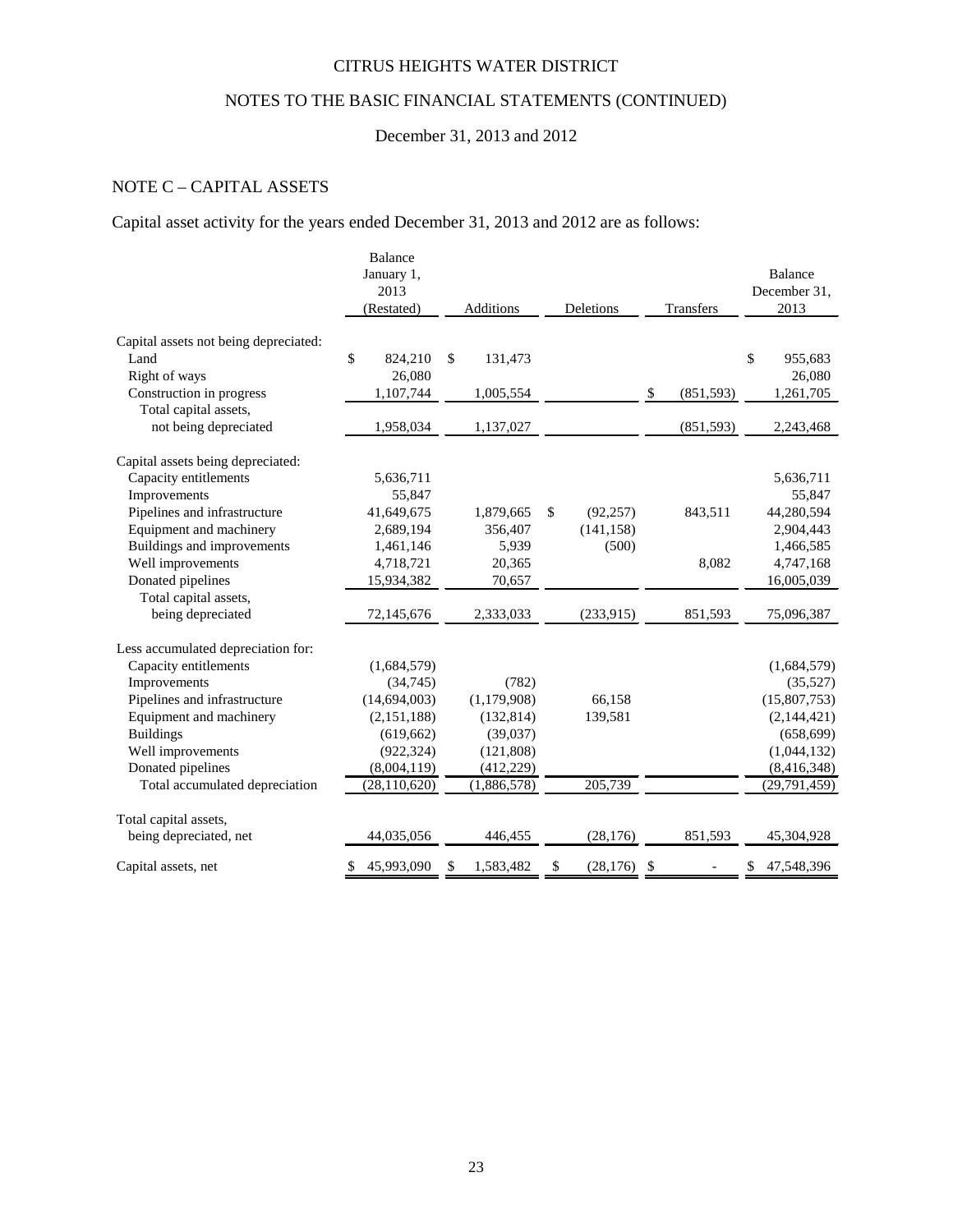#### NOTES TO THE BASIC FINANCIAL STATEMENTS (CONTINUED)

#### December 31, 2013 and 2012

#### NOTE C – CAPITAL ASSETS (Continued)

|                                       | <b>Balance</b><br>January 1,<br>2012 | <b>Additions</b><br>(Restated) | Deletions       |     | Transfers   | Balance<br>December 31,<br>2012<br>(Restated) |
|---------------------------------------|--------------------------------------|--------------------------------|-----------------|-----|-------------|-----------------------------------------------|
| Capital assets not being depreciated: |                                      |                                |                 |     |             |                                               |
| Land                                  | \$<br>824,210                        |                                |                 |     |             | \$<br>824,210                                 |
| Right of ways                         | 26,080                               |                                |                 |     |             | 26,080                                        |
| Construction in progress              | 1,217,151                            | \$<br>1,098,829                | \$<br>(3,599)   | -\$ | (1,204,637) | 1,107,744                                     |
| Total capital assets,                 |                                      |                                |                 |     |             |                                               |
| not being depreciated                 | 2,067,441                            | 1,098,829                      | (3,599)         |     | (1,204,637) | 1,958,034                                     |
| Capital assets being depreciated:     |                                      |                                |                 |     |             |                                               |
| Capacity entitlements                 | 5,615,262                            | 21,449                         |                 |     |             | 5,636,711                                     |
| Improvements                          | 55,847                               |                                |                 |     |             | 55,847                                        |
| Pipelines and infrastructure          | 38,775,005                           | 1,871,639                      | (194, 611)      |     | 1,197,642   | 41,649,675                                    |
| Equipment and machinery               | 2,643,804                            | 221,152                        | (182, 757)      |     | 6,995       | 2,689,194                                     |
| Buildings and improvements            | 1,452,041                            | 9,105                          |                 |     |             | 1,461,146                                     |
| Well improvements                     | 4,711,687                            | 7,034                          |                 |     |             | 4,718,721                                     |
| Donated pipelines                     | 15,837,937                           | 96,445                         |                 |     |             | 15,934,382                                    |
| Total capital assets,                 |                                      |                                |                 |     |             |                                               |
| being depreciated                     | 69,091,583                           | 2,226,824                      | (377, 368)      |     | 1,204,637   | 72,145,676                                    |
| Less accumulated depreciation for:    |                                      |                                |                 |     |             |                                               |
| Capacity entitlements                 | (1,684,579)                          |                                |                 |     |             | (1,684,579)                                   |
| Improvements                          | (33,962)                             | (783)                          |                 |     |             | (34,745)                                      |
| Pipelines and infrastructure          | (13, 727, 016)                       | (1,070,468)                    | 103,481         |     |             | (14,694,003)                                  |
| Equipment and machinery               | (2, 237, 095)                        | (126, 435)                     | 212,342         |     |             | (2,151,188)                                   |
| <b>Buildings</b>                      | (582, 274)                           | (37, 388)                      |                 |     |             | (619, 662)                                    |
| Well improvements                     | (801, 179)                           | (121, 181)                     | 36              |     |             | (922, 324)                                    |
| Donated pipelines                     | (7, 594, 448)                        | (409, 671)                     |                 |     |             | (8,004,119)                                   |
| Total accumulated depreciation        | (26,660,553)                         | (1,765,926)                    | 315,859         |     |             | (28, 110, 620)                                |
| Total capital assets,                 |                                      |                                |                 |     |             |                                               |
| being depreciated, net                | 42,431,030                           | 460,898                        | (61, 509)       |     | 1,204,637   | 44,035,056                                    |
| Capital assets, net                   | \$<br>44,498,471                     | \$<br>1,559,727                | \$<br>(65, 108) | -\$ |             | \$<br>45,993,090                              |

Capacity Entitlements: From 1993 through 1998, the District participated with four other water agencies in a cooperative transmission pipeline project for the construction of additional transmission pipeline facilities. The District's share of these pipeline costs totaled \$5,615,262. The Capacity Entitlements asset represents the capacity rights the District has purchased in the cooperative transmission pipeline project owned by San Juan Water District. The asset is being amortized over the pipeline estimated useful life of forty years.

#### NOTE D – LONG-TERM LIABILITIES

Long-term liabilities consist of the following:

2010 Certificates of Participation: In 2010, the District issued \$5,155,000 of Revenue Certificates of Participation (Certificates) with interest ranging from 3.00% to 4.00%. These 2010 Certificates were issued to refund certificates to finance certain capital improvements to the District's water system. The District is required to collect rates and charges from its water system that will be sufficient to yield net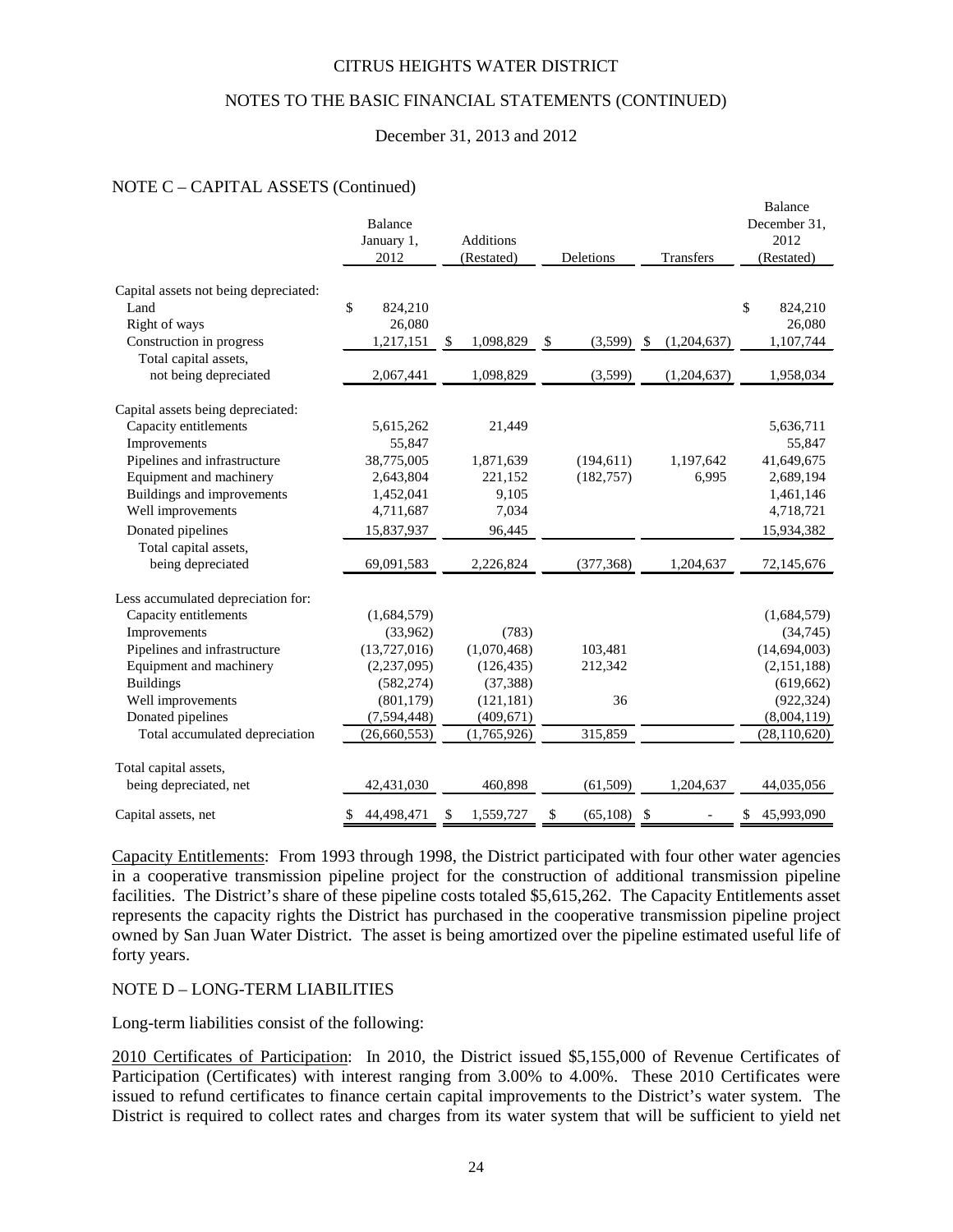#### NOTES TO THE BASIC FINANCIAL STATEMENTS (CONTINUED)

#### December 31, 2013 and 2012

#### NOTE D – LONG-TERM LIABILITIES (Continued)

revenues equal to 110% of debt service payments on any future debt issued and to deposit the net revenues in a revenue fund pledged for such future debt service payments. Annual principal payments, ranging from \$435,000 to \$545,000 are due on September 28 through September 28, 2020 and semiannual interest payments, ranging from \$10,900 to \$66,125 are due on March 28 and September 28 through September 28, 2020.

2012 Revenue Refunding Bonds: In April 2012, the District issued \$2,275,000 of Revenue Refunding Bonds with interest ranging from 2.00% to 5.25%. These 2012 Revenue Refunding Bonds were issued to refund the 2003 Certificates of Participation, which were issued to finance the cost of certain capital improvements to the District's water system. The District is required to collect rates and charges from its water system that will be sufficient to yield net revenues equal to 110% of debt service payments on any future debt issued and to deposit the net revenues in a revenue fund pledged for such future debt service payments. Annual principal payments, ranging from \$70,000 to \$160,000 are due on February 1 through February 1, 2033 and semi-annual interest payments, ranging from \$4,200 to \$49,400 are due on February 1 and August 1 through February 1, 2033.

The activity of the District's long-term liabilities during the years ended December 31, 2013 and 2012 was as follows:

|                                    | <b>Balance</b>  |               |                 | <b>Balance</b>             |               |
|------------------------------------|-----------------|---------------|-----------------|----------------------------|---------------|
|                                    | January 1,      |               |                 | December 31,               | Due Within    |
|                                    | 2013            | Additions     | (Reductions)    | 2013                       | One Year      |
|                                    |                 |               |                 |                            |               |
| 2010 Certificates of Participation | 3,840,000       |               | \$<br>(425,000) | 3,415,000<br><sup>\$</sup> | \$<br>435,000 |
| 2012 Revenue Refunding Bonds       | 2,275,000       |               | (105,000)       | 2,170,000                  | 75,000        |
| Less: Unamortized premiums         | 426,944         |               | (34, 819)       | 392,125                    |               |
|                                    | 6,541,944       |               | (564, 819)      | 5,977,125                  | 510,000       |
| Accrued other postemployment       |                 |               |                 |                            |               |
| benefits (OPEB)                    | 434,848         | \$<br>116,968 | (16, 816)       | 535,000                    |               |
| Compensated absences               | 456,301         | 22,360        | (73,905)        | 404,756                    | 232,393       |
|                                    |                 |               |                 |                            |               |
|                                    | 7,433,093       | 139,328       | (655,540)       | \$6,916,881                | 742,393       |
|                                    | <b>Balance</b>  |               |                 | <b>Balance</b>             |               |
|                                    | January 1,      |               |                 | December 31,               | Due Within    |
|                                    | 2012            | Additions     | (Reductions)    | 2012                       | One Year      |
|                                    |                 |               |                 |                            |               |
| 2003 Certificates of Participation | 2,695,000<br>\$ |               | \$ (2,695,000)  |                            |               |
| 2010 Certificates of Participation | 4,260,000       |               | (420,000)       | <sup>\$</sup><br>3,840,000 | \$<br>425,000 |
| 2012 Revenue Refunding Bonds       |                 | 2,275,000     |                 | 2,275,000                  | 105,000       |
| Less: Unamortized premiums         | 238,041         | 267,396       | (78, 493)       | 426,944                    |               |
|                                    | 7,193,041       | 2,542,396     | (3, 193, 493)   | 6,541,944                  | 530,000       |
| Accrued other postemployment       |                 |               |                 |                            |               |
| benefits (OPEB)                    | 336,341         | 120,078       | (21,571)        | 434,848                    |               |
| Compensated absences               | 474,400         | 3,478         | (21, 577)       | 456,301                    | 210,033       |
|                                    |                 |               |                 |                            |               |
|                                    | 8,003,782       | 2,665,952     | $$$ (3,236,641) | 7,433,093                  | 740,033<br>\$ |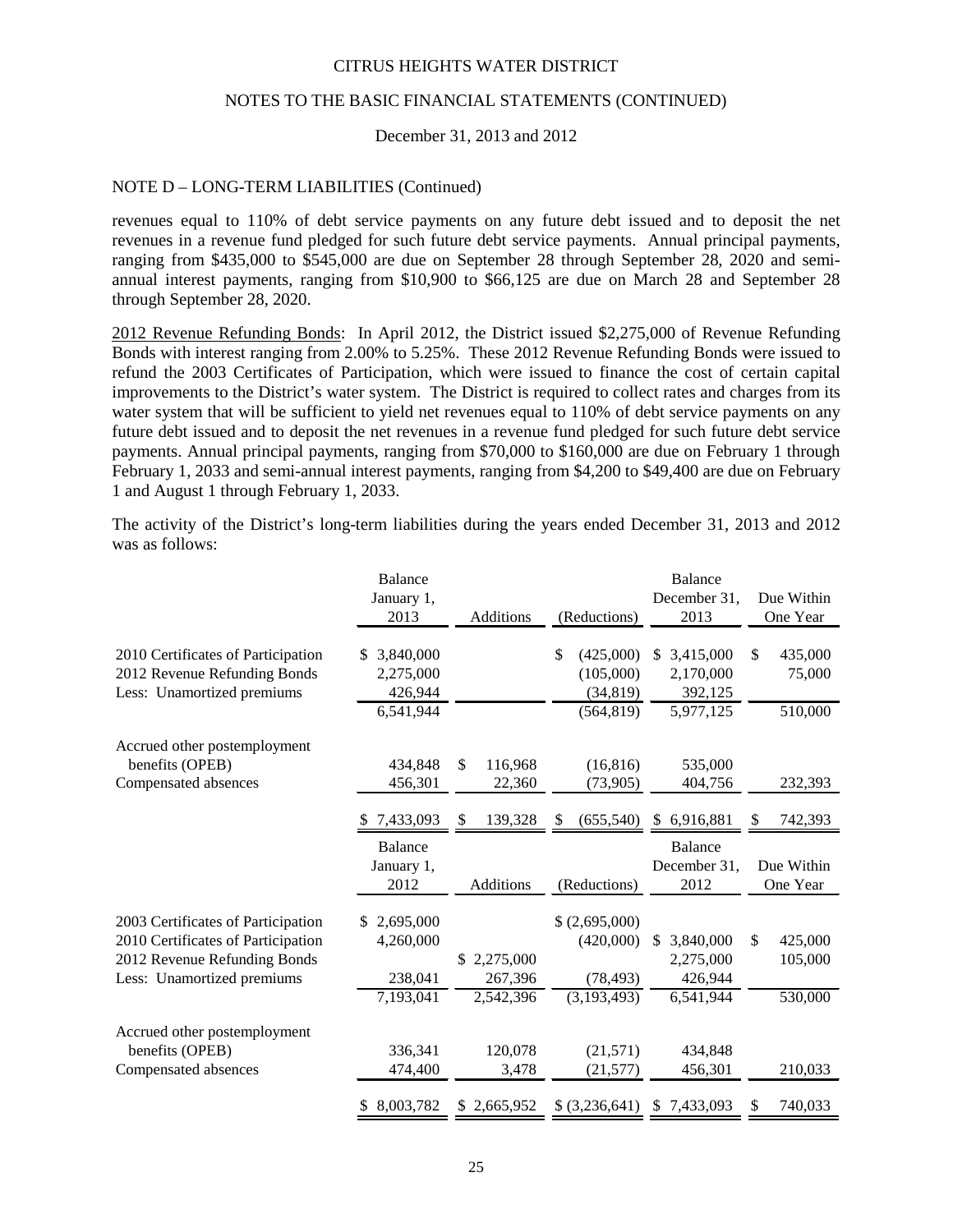#### NOTES TO THE BASIC FINANCIAL STATEMENTS (CONTINUED)

#### December 31, 2013 and 2012

#### NOTE D – LONG-TERM LIABILITIES (Continued)

The annual requirements to amortize the outstanding debt as of December 31, 2013 are as follows:

| Principal     | Interest      | Total          | Principal                          | Interest         | Total                        |
|---------------|---------------|----------------|------------------------------------|------------------|------------------------------|
|               |               |                |                                    |                  |                              |
| \$<br>435,000 | 32.250<br>\$. | \$<br>567,250  | \$<br>75,000                       | \$<br>98,038     | \$<br>173,038                |
| 450,000       | 119,200       | 569,200        | 70,000                             | 96.238           | 166,238                      |
| 470,000       | 101.200       | 571,200        | 75,000                             | 94,063           | 169,063                      |
| 485,000       | 82,400        | 567,400        | 80,000                             | 91.338           | 171,338                      |
| 505,000       | 63,000        | 568,000        | 80,000                             | 87.938           | 167,938                      |
| 1,070,000     | 64,600        | 1.134.600      | 475,000                            | 381,463          | 856,463                      |
|               |               |                | 585,000                            | 266.081          | 851,081                      |
|               |               |                | 730,000                            | 99,750           | 829,750                      |
|               |               |                |                                    |                  |                              |
| 3,415,000     | 562,650       | 3,977,650<br>S | 2,170,000<br>\$.                   | 1.214.909<br>\$. | \$3,384,909                  |
|               |               |                | 2010 Certificates of Participation |                  | 2012 Revenue Refunding Bonds |

Pledged Revenue: The District pledged future water system revenues, net of specified expenses, to repay the 2012 Revenue Refunding Bonds in the original amount of \$2,275,000. Proceeds of the Revenue Refunding Bonds were used to refund the 2003 Certificates of Participation to finance capital improvements to the District's water system. The Revenue Refunding Bonds are payable solely from water customer net revenues and are payable through February, 2033. Annual principal and interest payments on the Bonds are expected to require less than 80% of net revenues. Total principal and interest remaining to be paid on the Revenue Refunding Bonds was \$3,384,909 and \$3,589,222 at December 31, 2013 and 2012, respectively.

The District pledged future water system revenues, net of specified expenses, to repay the 2010 Certificates of Participation in the original amount of \$5,155,000. Proceeds of the Certificates of Participation funded the acquisition and construction of certain facilities, as indicated above. The Certificates of Participation are payable solely from water customer net revenues and are payable through September, 2020. Annual principal and interest payments on the Certificates of Participation are expected to require less than 80% of net revenues. Total principal and interest remaining to be paid on the Certificates of Participation was \$3,977,650 and \$4,547,650 at December 31, 2013 and 2012, respectively.

Total principal and interest paid on all debt payable from net revenues was \$770,688 and \$771,476 and the total water system net revenues were \$4,823,936 and \$4,609,736 for the years ended December 31, 2013 and 2012, respectively. At December 31, 2013 and 2012, the District's net revenues were 621% and 598% of debt service payments, respectively.

#### NOTE E – ARBITRAGE REBATE LIABILITY

Section 148(f) of the Internal Revenue Code requires issuers of tax-exempt state and local bonds to remit to the federal government amounts equal to (a) the excess of the actual amounts earned on all "Nonpurpose Investments" allocable to "Gross Proceeds" of an issue of municipal obligations less the amount that would have been earned if the investments bore a rate equal to the amount that would have been earned if the investments bore a rate equal to the yield on the issue, plus (b) all income attributable to the excess. Issuers must make rebate payments at least once every five years and upon final retirement or redemption of the bonds. There was no arbitrage liability at December 31, 2013 and 2012.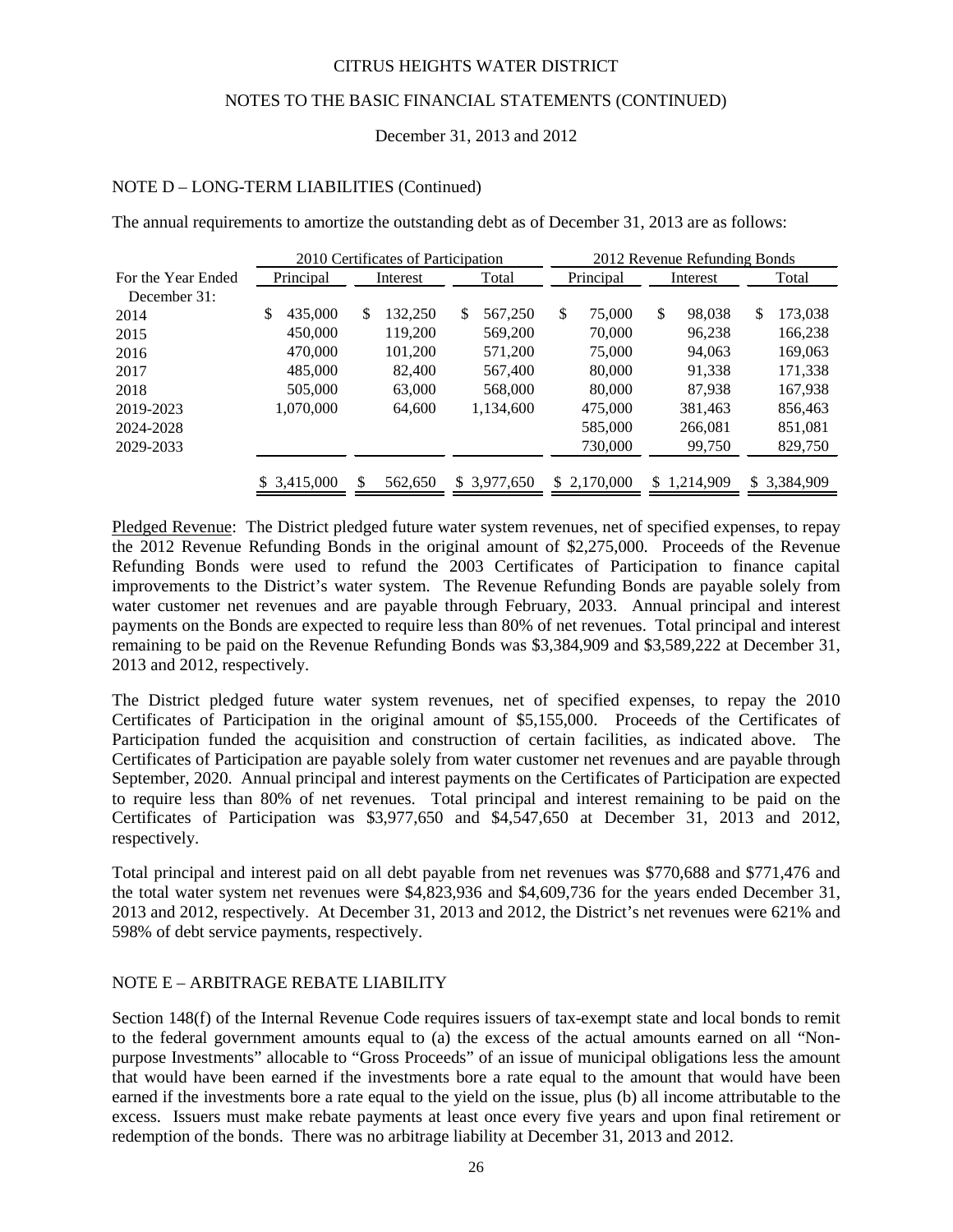#### NOTES TO THE BASIC FINANCIAL STATEMENTS (CONTINUED)

#### December 31, 2013 and 2012

#### NOTE F – NET POSITION

Restrictions: Restricted net position consist of constraints placed on net asset use through external requirements imposed by creditors (such as through debt covenants), grantors, contributors, or laws and regulations of other governments or constraints by law through constitutional provisions or enabling legislation. Restricted net position at December 31, 2013 and 2012 consisted of the debt service reserve on the 2010 Certificates of Participation. The restrictions represent debt service and other reserves required by the related debt covenants.

Designations: Designations of unrestricted net position may be imposed by the Board of Directors to reflect future spending plans or concerns about the availability of future resources. Designations may be modified, amended or removed by Board action. Designations included the following as of December 31:

|                                           |   | 2013      | 2012       |
|-------------------------------------------|---|-----------|------------|
| Rate stabilization                        | S | 1,000,000 | 1,000,000  |
| Operating reserve                         |   | 3,085,466 | 2,711,688  |
| Depreciation reserve capital improvements |   | (621,260) | 786.290    |
| Capital improvement reserve               |   | 627,185   | (137, 748) |
| Fleet equipment reserve                   |   | 400,229   | 491,815    |
| Employment-related benefits reserve       |   | 423,120   | 396,589    |
| Total                                     |   | 4,914,740 | 5,248,634  |

The designations are for the following:

Designated for rate stabilization represents the amount to be used to ensure financial and customer rate stability in responding to certain conditions.

Designated for operating reserve is maintained for operating funds collected in advance for the following year, accrued leave reserve, self-insurance reserve, unanticipated operating expenses, unanticipated economic shortfall and unallocated funds.

Designated for depreciation reserve represents amounts set aside to replace or rehabilitate capital facilities at the end of their useful life.

Designated for capital improvement reserve represents amounts set aside for use in evaluating and constructing new capital facilities to benefit existing District customers. This reserve had a negative balance in past years due to large capital expenditures, including the meter retrofit program and well construction.

Designated for fleet equipment reserve represents amounts set aside to replace fleet equipment at the end of its useful life.

Designated for employment-related benefits reserve represents amounts set aside to pay the costs of employment-related benefits for existing and retired District employees.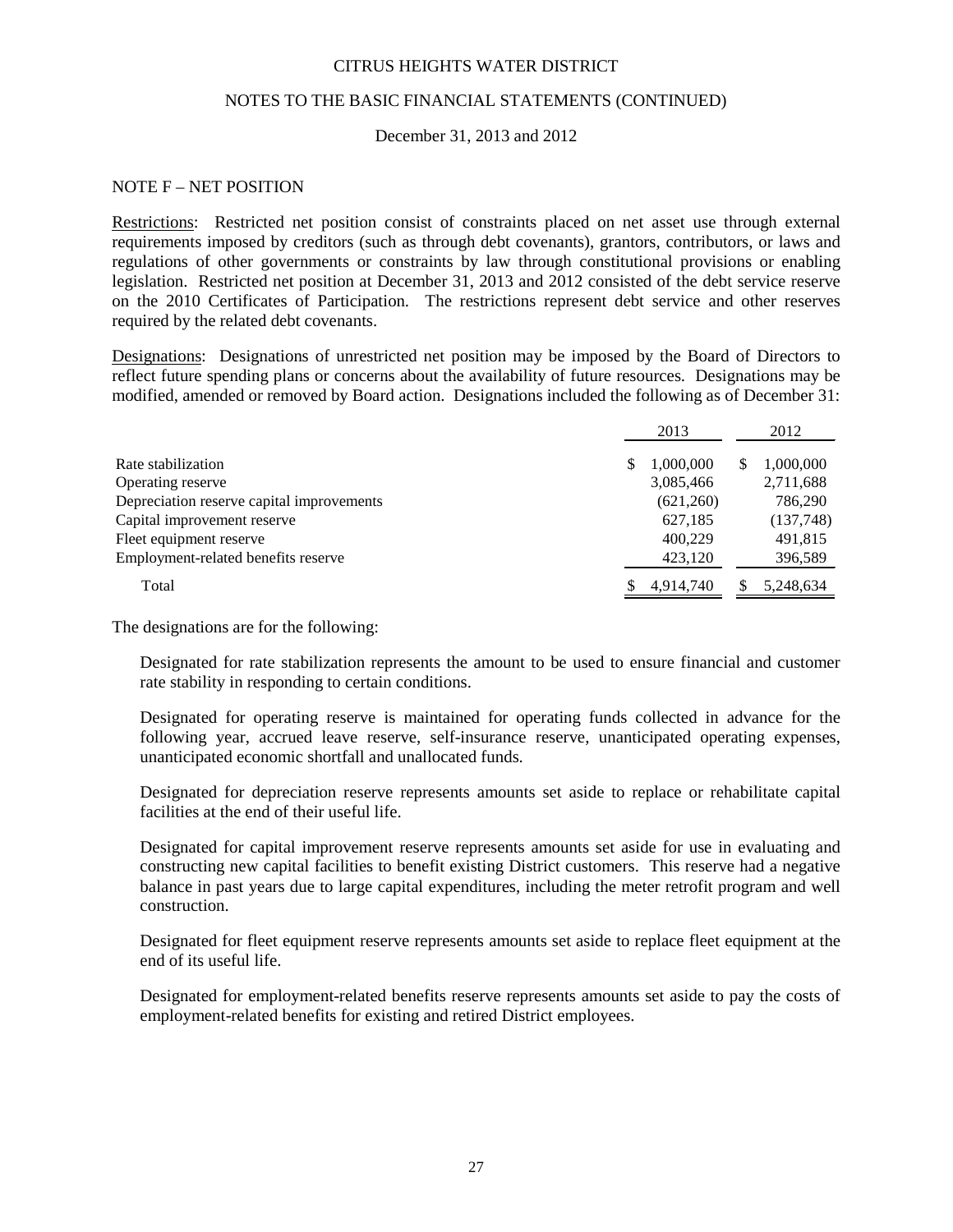#### NOTES TO THE BASIC FINANCIAL STATEMENTS (CONTINUED)

#### December 31, 2013 and 2012

#### NOTE G – DEFINED BENEFIT PENSION PLAN

Plan Description: The District contributes to the California Public Employees Retirement System (PERS), a cost sharing multiple-employer public employee defined benefit pension plan. The District participates in the miscellaneous 2% at 55 risk pool. California Public Employees' Pension Reform Act of 2012 (PEPRA) became law during the current fiscal year. Effective January 1, 2013, newly hired employees' pension benefits are governed by PEPRA, subject to limited exceptions. PEPRA employees have lower benefits and more pension cost sharing than employees hired prior to January 1, 2013. PERS provides retirement and disability benefits, annual cost-of-living adjustments, and death benefits to plan members and beneficiaries. PERS acts as a common investment and administrative agent for participating public employers within the State of California. CalPERS requires agencies with less than 100 active members in the plan to participate in the risk pool. All full and part-time District employees working at least 1,000 hours per year are eligible to participate in PERS. Under PERS, benefits vest after five years of service. Upon retirement, participants are entitled to an annual retirement benefit, payable for life, in an amount equal to a benefit factor times the monthly average salary of either their highest twelve consecutive months full-time equivalent monthly pay for employees with the Tier 1 benefit, or their highest 36 consecutive months full-time equivalent monthly pay for employees with the Tier 2 or PEPRA plan. A menu of benefit provisions as well as other requirements is established by State statutes within the Public Employees' Retirement Law. The Plan selects optional benefit provisions from the benefit menu by contract with PERS and adopts those benefits through District resolution. PERS issues a separate comprehensive annual financial report. Copies of the PERS' annual financial report may be obtained from the PERS Executive Office - 400 P Street - Sacramento, California 95814.

Funding Policy: Active non-PEPRA plan members are required to contribute 7% and active PEPRA plan members are required to contribute 6.25% of their annual covered salary. The District makes the contributions required of non-PEPRA plan members on their behalf and for their account. The amount paid by the District on behalf of the employees was \$143,328 during 2013 and \$137,773 during 2012. The District is required to contribute at an actuarially determined rate. The required employer contribution rate for 2011/12 was 17.593%, for 2012/13 was 17.831%, and for 2013/14 was 18.959%. The contribution requirements of the plan members and the District are established and may be amended by PERS. The District's contributions for the years December 31, 2013, 2012 and 2011 were \$428,425, \$400,048, and \$363,868, respectively, which were equal to the required contributions each year.

#### NOTE H – OTHER POST-RETIREMENT BENEFITS

Plan Description:The District administers a single-employer defined benefit other postemployment healthcare (OPEB) plan providing health plan coverage to eligible retired employees and their eligible dependents. The District offers retirees the option to obtain coverage under the same medical plans as its active employees if such coverage is offered by the health insurer. Employees become eligible to retire and receive healthcare benefits with at least 20 years of service to the District. The OPEB Plan does not issue a publicly available financial report.

Funding Policy: The contribution requirements of plan members and the District are established and may be amended by the Board of Directors. The required contribution is based on projected pay-as-you-go financing requirements. For 2013 and 2012, the District contributed \$16,816 and \$21,571, respectively, to the plan.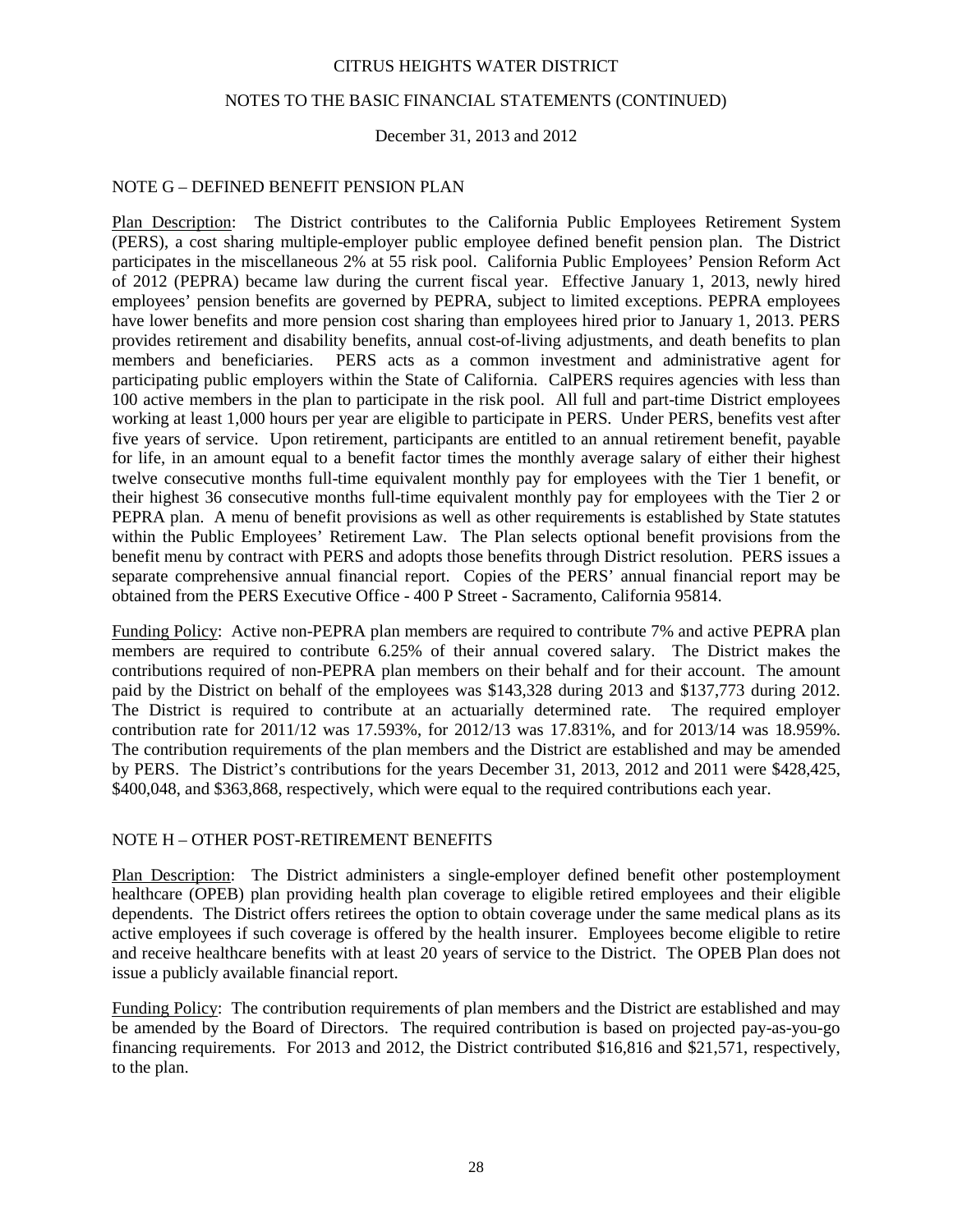#### NOTES TO THE BASIC FINANCIAL STATEMENTS (CONTINUED)

#### December 31, 2013 and 2012

#### NOTE H – OTHER POST-RETIREMENT BENEFITS (Continued)

Annual OPEB Cost and Net OPEB Obligation: The District's annual OPEB cost (expense) is calculated based on the annual required contribution of the employer (ARC), an amount actuarially determined in accordance with the parameters of GASB Statement No. 45.The ARC represents a level of funding that, if paid on an ongoing basis, is projected to cover normal costs each year and amortize any unfunded actuarial liabilities (or funding excess) over a period not to exceed thirty years. The following table shows the components of the District's annual OPEB cost for 2013 and 2012, the amount actually contributed to the plan, and changes in the District's net OPEB obligation to the OPEB plan:

|                                                  | 2013          | 2012         |
|--------------------------------------------------|---------------|--------------|
| Normal cost                                      | \$<br>58,640  | \$<br>60,200 |
| Amortization of unfunded AAL                     | 58,250        | 59,800       |
| Annual required contribution                     | 116,890       | 120,000      |
| Interest and amortization of net OPEB obligation | 78            | 78           |
| Contributions made (premium payments made)       | (16, 816)     | (21,571)     |
| Change in net OPEB obligation                    | 100,152       | 98,507       |
| Net OPEB obligation, beginning of year           | 434,848       | 336,341      |
| Net OPEB obligation, end of year                 | \$<br>535,000 | 434,848      |

The District's annual OPEB cost, the percentage of annual OPEB cost contributed to the plan, and the net OPEB obligation for 2013, 2012, and 2011 were as follows:

|                   | Annual           |         | Percentage of<br><b>Annual OPEB</b> | Net.<br><b>OPEB</b> |         |  |
|-------------------|------------------|---------|-------------------------------------|---------------------|---------|--|
| Year Ended        | <b>OPEB Cost</b> |         | <b>Cost Contributed</b>             | Obligation          |         |  |
| December 31, 2011 |                  | 124,100 | 7.04%                               | S                   | 336,341 |  |
| December 31, 2012 |                  | 120,000 | 17.97%                              |                     | 434.848 |  |
| December 31, 2013 |                  | 116,890 | 14.39%                              |                     | 535,000 |  |

Funded Status and Funding Progress: As of December 31, 2012, the most recent actuarial valuation date, the actuarial accrued liability for benefits was \$1,414,800, all of which was unfunded. The covered payroll (annual payroll of active employees covered by the plan) was \$2,266,500, and the ratio of the UAAL to the covered payroll was 62.42%.

Actuarial valuations of an ongoing plan involve estimates of the value of reported amounts and assumptions about the probability of occurrence of events far into the future. Examples include assumptions about future employment, mortality, and the healthcare cost trend. Amounts determined regarding the funded status of the plan and the annual required contributions of the employer are subject to continual revision as actual results are compared with past expectations and new estimates are made about the future. The schedule of funding progress, presented as required supplementary information below, presents multi-year trend information about whether the actuarial value of plan assets is increasing or decreasing over time relative to the actuarial accrued liabilities for benefits.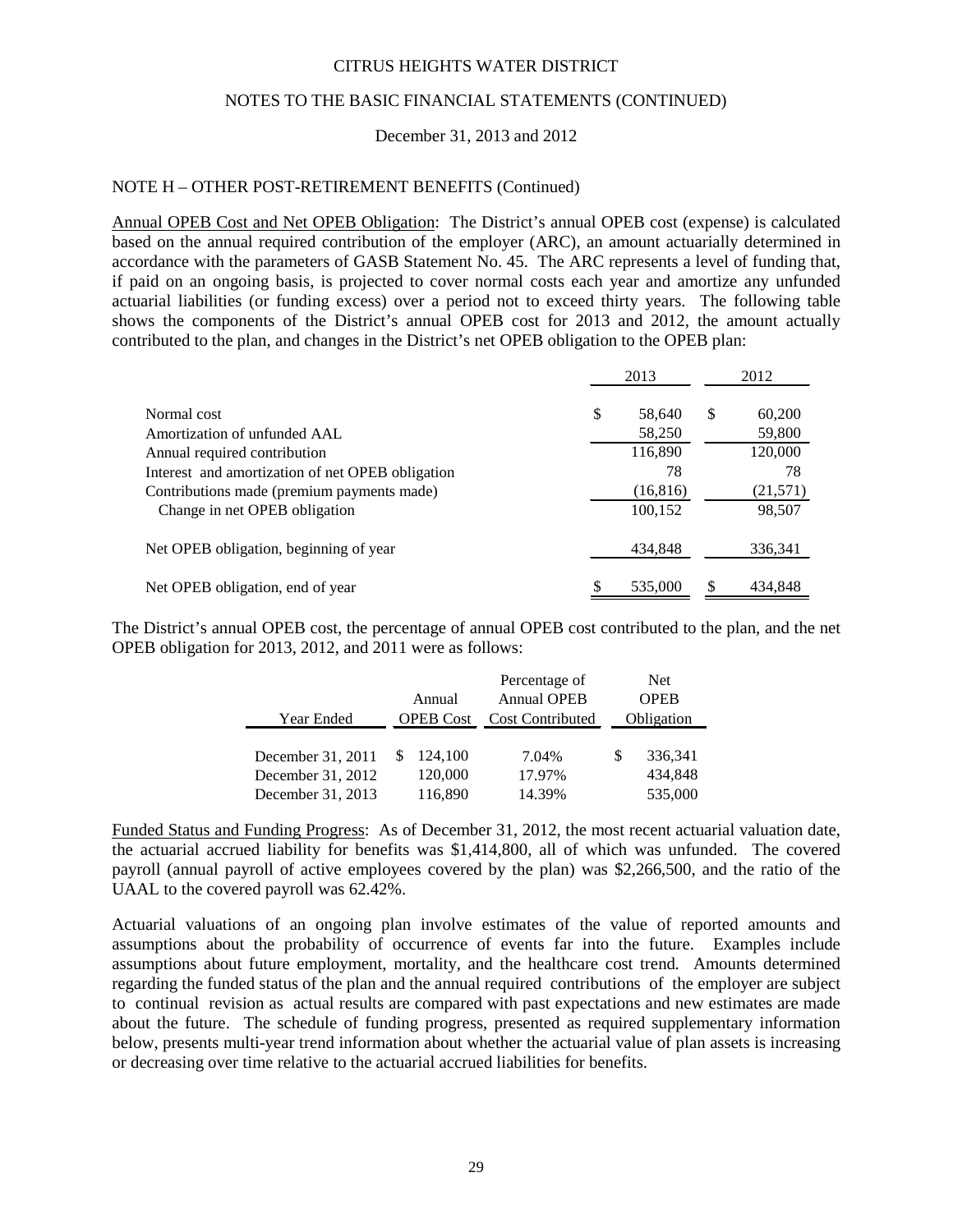#### NOTES TO THE BASIC FINANCIAL STATEMENTS (CONTINUED)

#### December 31, 2013 and 2012

#### NOTE H – OTHER POST-RETIREMENT BENEFITS (Continued)

Actuarial Methods and Assumptions: Projections of benefits for financial reporting purposes are based on the substantive plan (the plan as understood by the employer and the plan members) and include the types of benefits provided at the time of each valuation and the historical pattern of sharing of benefit costs between the employer and plan members to that point. The actuarial methods and assumptions used include techniques that are designed to reduce the effects of short-term volatility in actuarial accrued liabilities and the actuarial value of assets consistent with the long-term perspective of the calculations.

In the December 31, 2012 actuarial valuation, the projected unit credit actuarial method was used. The actuarial assumptions included a 4.25% investment rate of return (net of administrative expenses), which is based on the District's own investments. The annual healthcare-cost trend rates are as follows: for medical premiums, 5% per year; for dental premiums, 4.00% per year. The assumptions also include a 3.25% annual increase in covered payroll and a 3% inflationary factor. The UAAL is being amortized as a level percentage of projected payroll on an open basis. The remaining amortization period at December 31, 2012, was 30 years.

|                   |           |    | Actuarial<br>Accrued |     |           |                          |    |             | UAAL as a   |
|-------------------|-----------|----|----------------------|-----|-----------|--------------------------|----|-------------|-------------|
|                   | Actuarial |    | Liability (AAL)-     |     | Unfunded  |                          |    |             | Percentage  |
| Actuarial         | Value of  |    | Simplified           |     | AAL       | Funded                   |    | Covered     | of /Covered |
| Valuation         | Assets    |    | Entry Age            |     | (Uaal)    | Ratio                    |    | Payroll     | Payroll     |
| Date              | (a)       |    | (b)                  |     | $(b - a)$ | (a/b)                    |    | (c)         | $((b-a)/c)$ |
| December 31, 2009 | Ξ.        | S  | 1.449.500            | \$. | 1.449.500 | $\overline{\phantom{a}}$ |    | \$2.154,000 | 67.29%      |
| December 31, 2012 | Ξ.        | \$ | 1,414,800            | \$  | 1,414,800 | $\overline{\phantom{a}}$ | S. | 2,266,500   | 62.42%      |

#### NOTE I – COMMITMENTS AND CONTINGENCIES

Various claims have been filed against the District. In the opinion of the District's management and legal counsel, the claims will not have a material impact on the basic financial statements.

The District has capital project commitments as of December 31, 2013 totaling \$924,023 related to construction work.

#### NOTE J – ECONOMIC DEPENDENCY

During 2013 and 2012, the District purchased 96.87% and 95.86%, respectively, of its water supply from the San Juan Water District (SJWD). Total purchases for the year ended December 31, 2013 and 2012 was \$2,322,002 and \$2,219,550. In addition, the District owns water transmission capacity entitlements through the cooperative transmission pipeline project owned and operated by SJWD.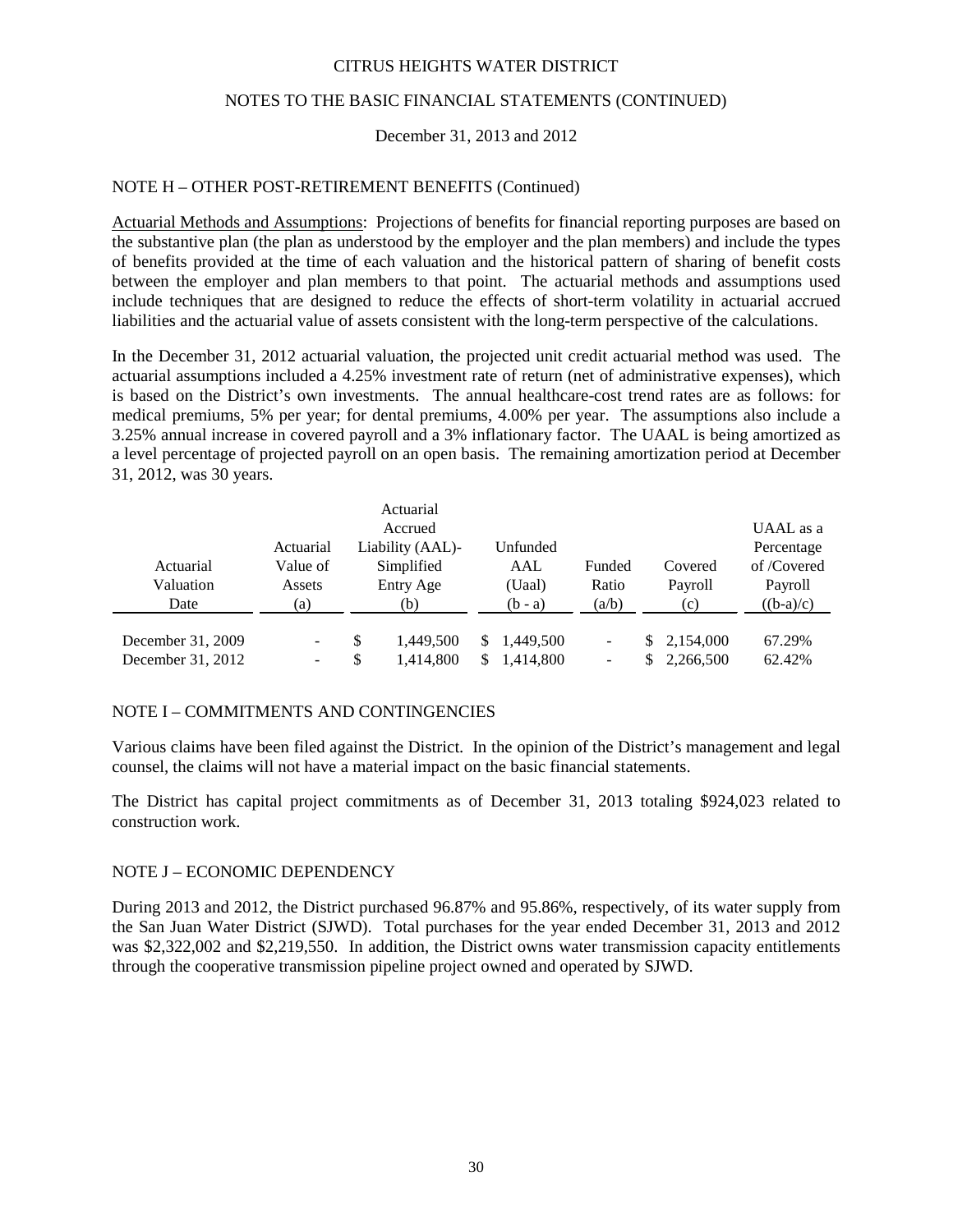#### NOTES TO THE BASIC FINANCIAL STATEMENTS (CONTINUED)

#### December 31, 2013 and 2012

#### NOTE K – INSURANCE

The District participates in the Association of California Water Agencies Joint Powers Insurance Authority (ACWA/JPIA) a public entity risk pool of California water agencies, for general and auto liability, public officials liability, property damage, fidelity insurance and workers compensation liability. ACWA/JPIA provides insurance through the pool up to a certain level, beyond which group purchased commercial excess insurance is obtained.

The District pays an annual premium to ACWA/JPIA that includes its pro-rata share of excess insurance premiums, charges for the pooled risk, claims adjusting and legal costs, and administrative and other costs to operate the ACWA/JPIA. The District's deductibles and maximum coverage are as follows:

|                                                                     | Commercial       |                 |                   |  |  |  |
|---------------------------------------------------------------------|------------------|-----------------|-------------------|--|--|--|
| Coverage                                                            | <b>ACWA/JPIA</b> | Insurance       | Deductible        |  |  |  |
| General and Auto Liability<br>(Includes Public Officials Liability) | 2,000,000        | S<br>58,000,000 | None              |  |  |  |
| <b>Property Damage</b>                                              | 50,000           | 100,000,000     | $$1,000 - 50,000$ |  |  |  |
| Crime                                                               | 100,000          | None            | 1,000             |  |  |  |
| <b>Workers Compensation Liability</b>                               | 2,000,000        | Statutory       | None              |  |  |  |
| <b>Employers Liability</b>                                          | 2,000,000        | Statutory       | None              |  |  |  |

The District continues to carry commercial insurance for all other risks of loss to cover all claims for risk of loss to which the District is exposed. Settled claims resulting from these risks have not exceeded commercial insurance coverage in any of the past three fiscal years.

#### NOTE L – RESTATEMENT

During the current year an error was discovered in which the District inadvertently removed from expenses and capitalized \$396,275 of capital project expenditures twice. This error was corrected in these 2013 financial statements.

The effect of this error correction on the financial statements for the year ended December 31, 2012 is presented below:

|                     | As Previously |              |            | Effect of  |  |  |
|---------------------|---------------|--------------|------------|------------|--|--|
|                     | Reported      | Adjusted     | Correction |            |  |  |
|                     |               |              |            |            |  |  |
| Capital assets, net | \$46,389,365  | \$45,993,090 |            | (396, 275) |  |  |
| Operating expenses  | 7,885,934     | 8,282,209    |            | 396,275    |  |  |
| Net position        | 50,687,349    | 50,291,074   |            | (396, 275) |  |  |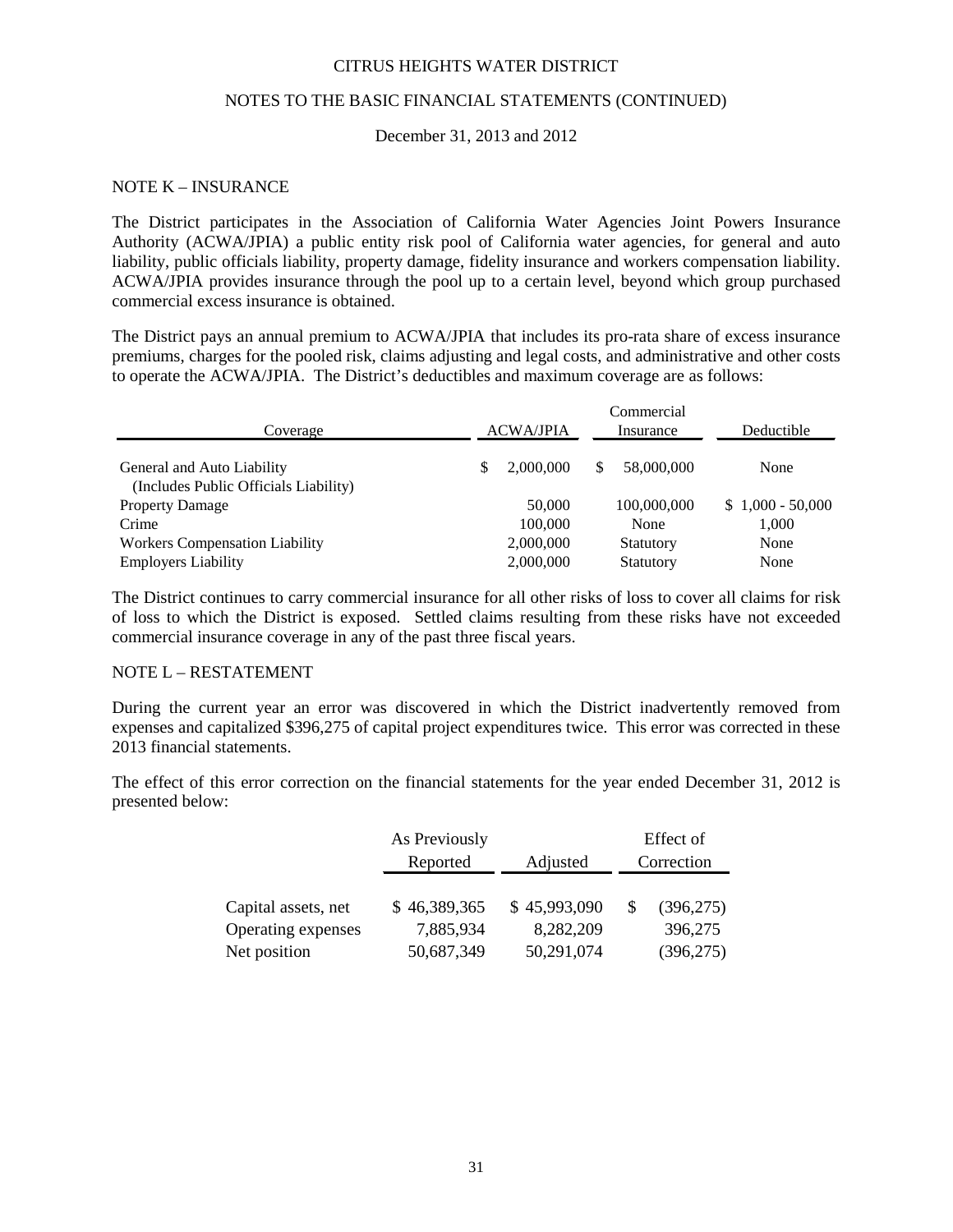# Richardson & Company 550 Howe Avenue, Suite 210

Sacramento, California 95825

Telephone: (916) 564-8727 FAX: (916) 564-8728

#### INDEPENDENT AUDITOR'S REPORT ON INTERNAL CONTROL OVER FINANCIAL REPORTING AND ON COMPLIANCE AND OTHER MATTERS BASED ON AN AUDIT OF FINANCIAL STATEMENTS PERFORMED IN ACCORDANCE WITH GOVERNMENT AUDITING STANDARDS

To the Board of Directors Citrus Heights Water District Citrus Heights, California

We have audited, in accordance with the auditing standards generally accepted in the United States of America and the standards applicable to financial audits contained in *Government Auditing Standards* issued by the Comptroller General of the United States, the financial statements of the Citrus Heights Water District (the District) as of and for the year ended December 31, 2013, and the related notes to the financial statements, which collectively comprise the District's basic financial statements, and have issued our report thereon dated March 27, 2014.

#### **Internal Control Over Financial Reporting**

In planning and performing our audit of the financial statements, we considered the District's internal control over financial reporting (internal control) to determine the audit procedures that are appropriate in the circumstances for the purpose of expressing our opinions on the financial statements, but not for the purpose of expressing an opinion on the effectiveness of the District's internal control. Accordingly, we do not express an opinion on the effectiveness of the District's internal control.

Our consideration of internal control was for the limited purpose described in the preceding paragraph and was not designed to identify all deficiencies in internal control that might be material weaknesses or significant deficiencies and therefore, material weaknesses or significant deficiencies may exist that were not identified. However, as described in the accompanying schedule of findings and question costs as item 2013-1, we identified a deficiency in internal control that we consider to be a material weakness. In addition, the prior auditor identified certain deficiencies in internal control, described in the accompanying schedule of prior year findings, that they considered to be a significant deficiency as item 2009-1.

A *deficiency in internal control* exists when the design or operation of a control does not allow management or employees, in the normal course of performing their assigned functions, to prevent, or detect and correct, misstatements on a timely basis. A *material weakness* is a deficiency, or a combination of deficiencies, in internal control such that there is a reasonable possibility that a material misstatement of the District's financial statements will not be prevented, or detected and corrected on a timely basis. A *significant deficiency* is a deficiency, or a combination of deficiencies, in internal control that is less severe than a material weakness, yet important enough to merit attention by those charged with governance.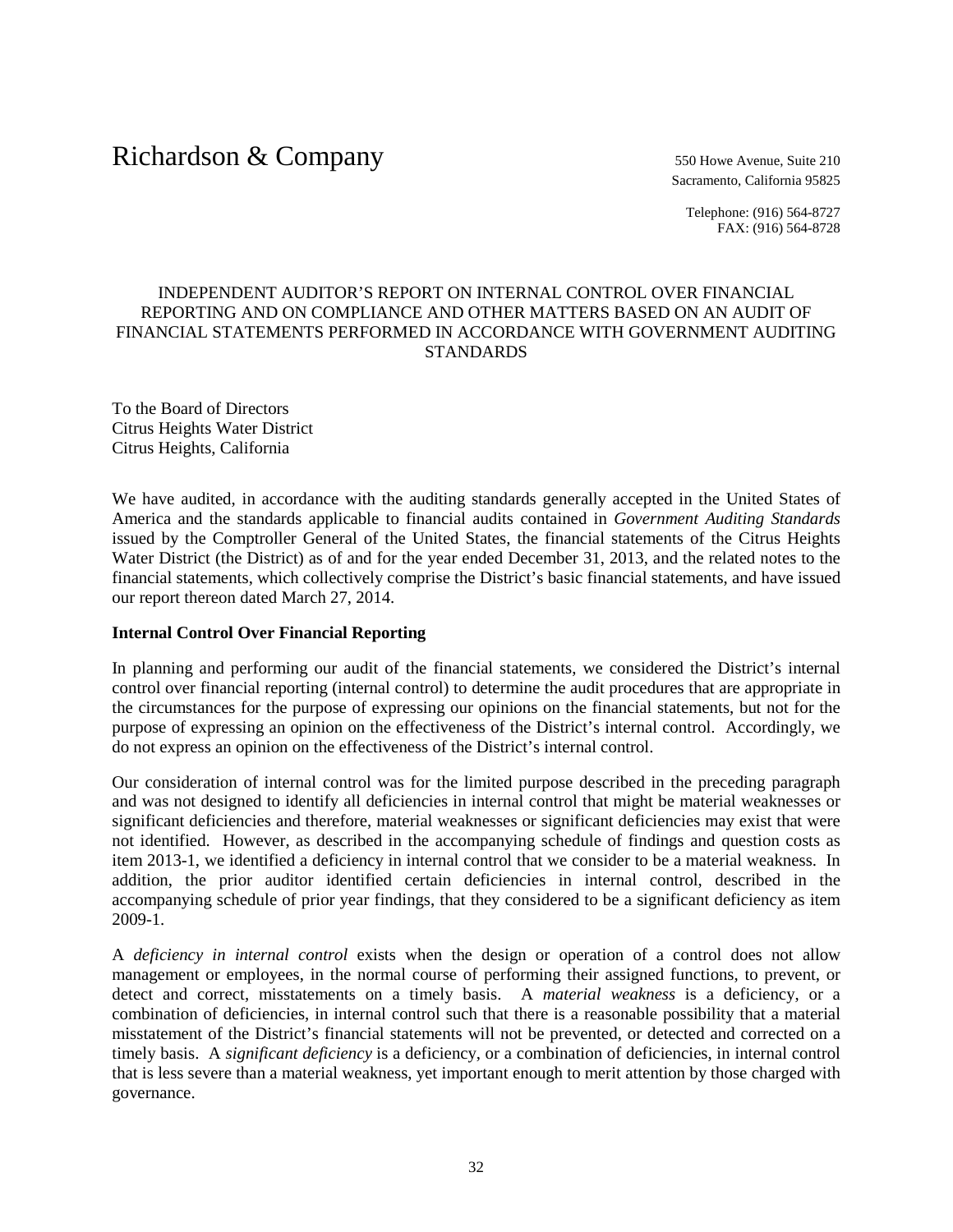#### **Compliance and Other Matters**

As part of obtaining reasonable assurance about whether the District's financial statements are free from material misstatement, we performed tests of its compliance with certain provisions of laws, regulations, contracts, and grant agreements, noncompliance with which could have a direct and material effect on the determination of financial statement amounts. However, providing an opinion on compliance with those provisions was not an objective of our audit, and accordingly, we do not express such an opinion. The results of our tests disclosed no instances of noncompliance or other matters that are required to be reported under *Government Auditing Standards*. We noted certain other matters that we reported to management of the District in a separate letter dated March 27, 2014.

#### **The District's Response to Findings**

The District's response to the findings identified in our audit are described in the accompanying schedule of current and prior year findings. The District's response was not subjected to the auditing procedures applied in the audit of the financial statements and, accordingly, we express no opinion on it.

#### **Purpose of this Report**

The purpose of this report is solely to describe the scope of our testing of internal control and compliance and the result of that testing, and not to provide an opinion on the effectiveness of the District's internal control or on compliance. This report is an integral part of an audit performed in accordance with *Government Auditing Standards* in considering the District's internal control and compliance. Accordingly, this communication is not suitable for any other purpose.

Richardson & Company

March 27, 2014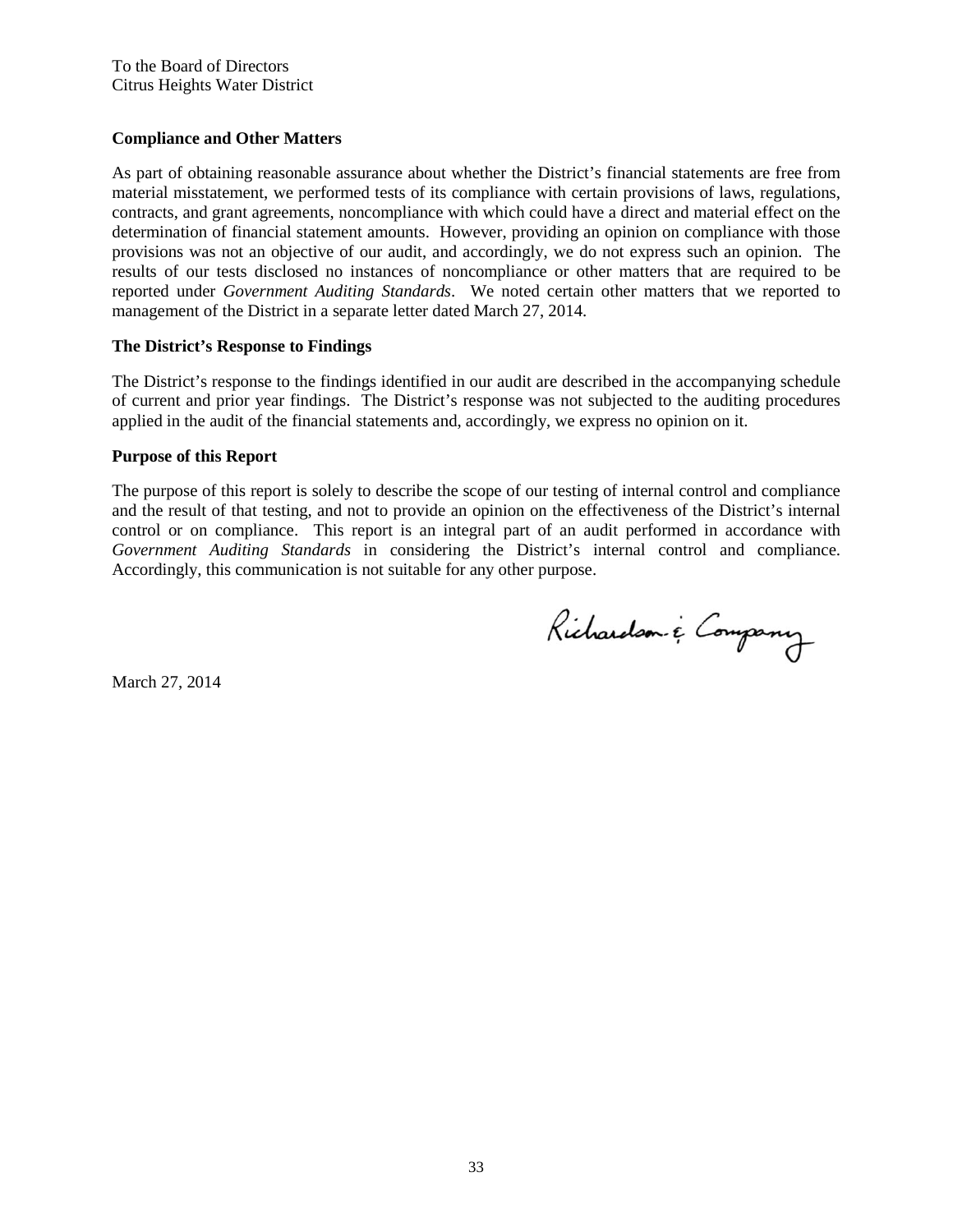#### SCHEDULE OF CURRENT YEAR FINDINGS AND RESPONSES

December 31, 2013 and 2012

#### **Finding 2013 – 1**

*Controls Over Financial Reporting*

#### *Reporting Requirement:Material Weakness*

Criteria: Procedures need to be in place to ensure that costs added to construction in progress and the capital asset accounts can be reconciled to actual costs incurred.

Condition: In both 2012 and 2013, the District reclassified expenses to construction in progress that exceeded the actual expenditures incurred because certain expenditures were removed and capitalized twice.

Cause: The District does not have the necessary procedures to ensure that costs being removed from the expense accounts to be recorded as capital assets are not being double counted.

Effect: In 2012, construction in progress was overstated and expenses were understated by \$396,275, resulting in a restatement of the prior year statement of net position. In 2013, a correcting adjusting journal entry was made in the amount of \$435,865 to correct a double-posting of construction in progress costs.

Recommendation: Procedures should be put in place to enhance the District's project tracking system to ensure that the proper amounts of costs are reclassified out of expenses and into construction in progress. The District should also consider recording all project costs as additions to construction in progress and then transfer the entire project costs to the proper asset category, which may assist in ensuring that costs are not capitalized twice. Consideration should also be given to establishing separate general ledger accounts to record the entries made to capitalize certain expenditures.

Management's Response: District Management concurs with the Auditor's recommendation. District staff has already begun development of procedures to implement the Auditor's recommendation, and a goal has been set to fully implement procedures by no later than October 31, 2014.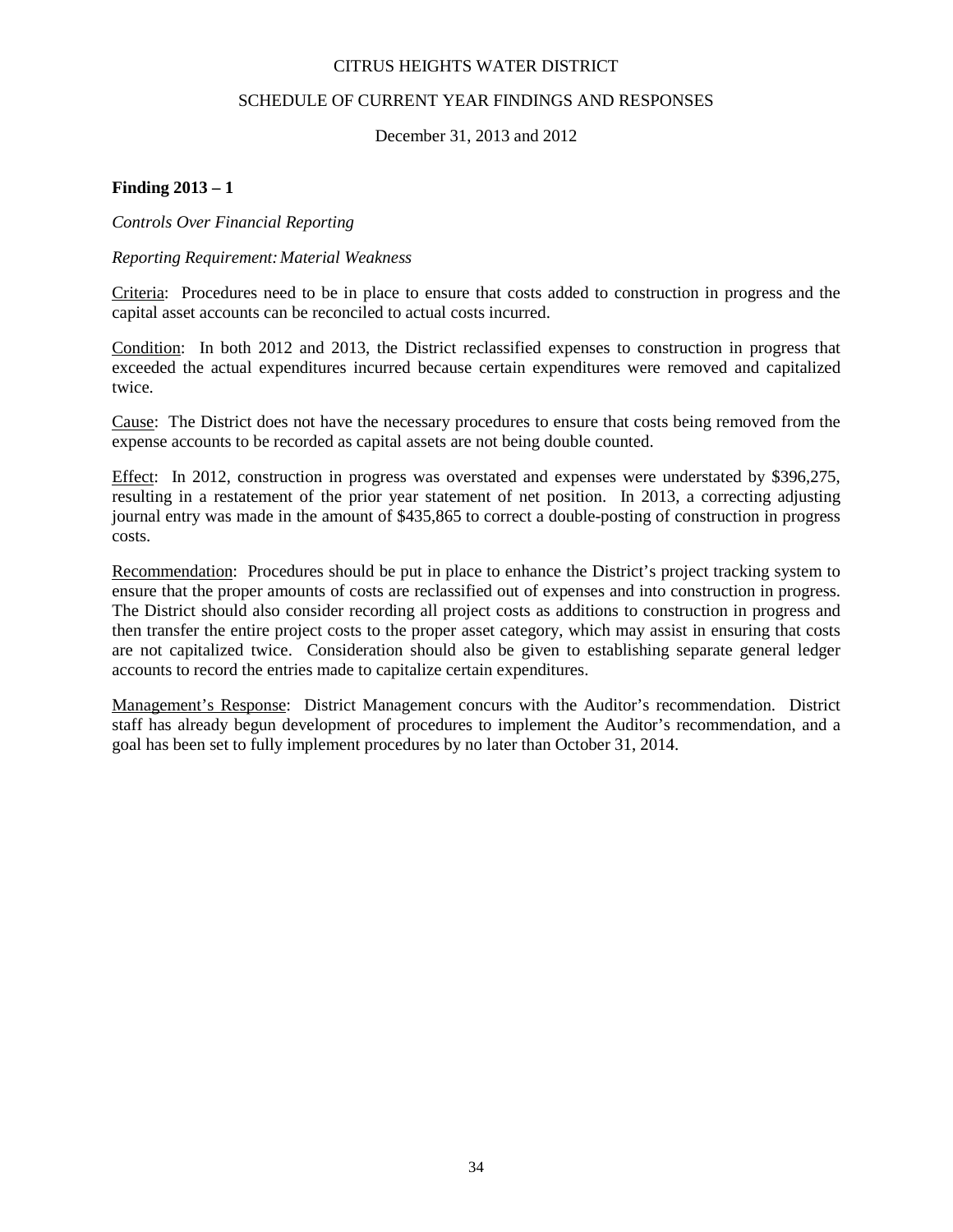#### SCHEDULE OF PRIOR YEAR FINDINGS AND RESPONSES

December 31, 2013 and 2012

#### **Finding 2009 – 1**

*Controls Over Financial Reporting*

#### *Reporting Requirement:Significant Deficiency*

Criteria: Statement on Auditing Standard No. 112, *Communicating Internal Control Related Matters Identified in an Audit* (SAS 112) applies to the District's internal control over preparation of the financial statements. The standard provides guidance to the auditor in evaluating an entity's internal controls over financial reporting.

External auditors cannot be part of an entity's internal controls, including controls over the preparation of the financial statements, and are prohibited from auditing their own work as doing so impairs their independence. Under SAS 112, an entity's inability to draft its own financial statements is an indication of a potential significant deficiency or material weakness.

The District should have the capacity to prepare full disclosure financial statements in accordance with generally accepted accounting principles (GAAP). To carry out this responsibility, an entity must have proper internal controls over financial reporting in place. Proper internal controls over financial reporting include, but are not limited to, internal controls that identify misstatements in the financial records, ensuring staff in financial reporting and related oversight roles (or outside consultants who fill reporting roles) are equipped with the necessary knowledge and abilities, and adequate design of internal control over the preparation of the financial statements.

Condition: Currently, the District relies on the external auditors to ensure its financial statements are in accordance with GAAP. In addition, the District relies on the external auditors to ensure that all necessary disclosures are included in the notes to the financial statements.

Cause: Prior to the issuance of SAS 112, the District was able to rely on the external auditors to assist with preparation of the financial statements and related notes without being subject to control deficiencies.

Effect or Potential Effect: The risk of misstatement in the financial statements increases when management is not able to apply GAAP in recording the entity's financial transactions or preparing its financial statements, including the related notes. Also, by relying on the external auditors to ensure its financial statements are in accordance with GAAP, the District is considering the external auditors a part of its internal controls over the preparation of the financial statements.

Recommendation: The District may consider the following possible actions:

- Provide training opportunities for its staff that would enable them to become more familiar with the requirements for financial statements prepared using GAAP.
- Hire an external professional experienced in preparing governmental type financial statements to confirm that the accounting records, financial statements and related disclosures are in accordance with GAAP.
- Take no action. The District may find that the costs outweigh the benefits to adhere to this standard. No action will result in a significant deficiency (or material weakness, depending on magnitude) in the District's internal controls over the preparation of the financial statements.